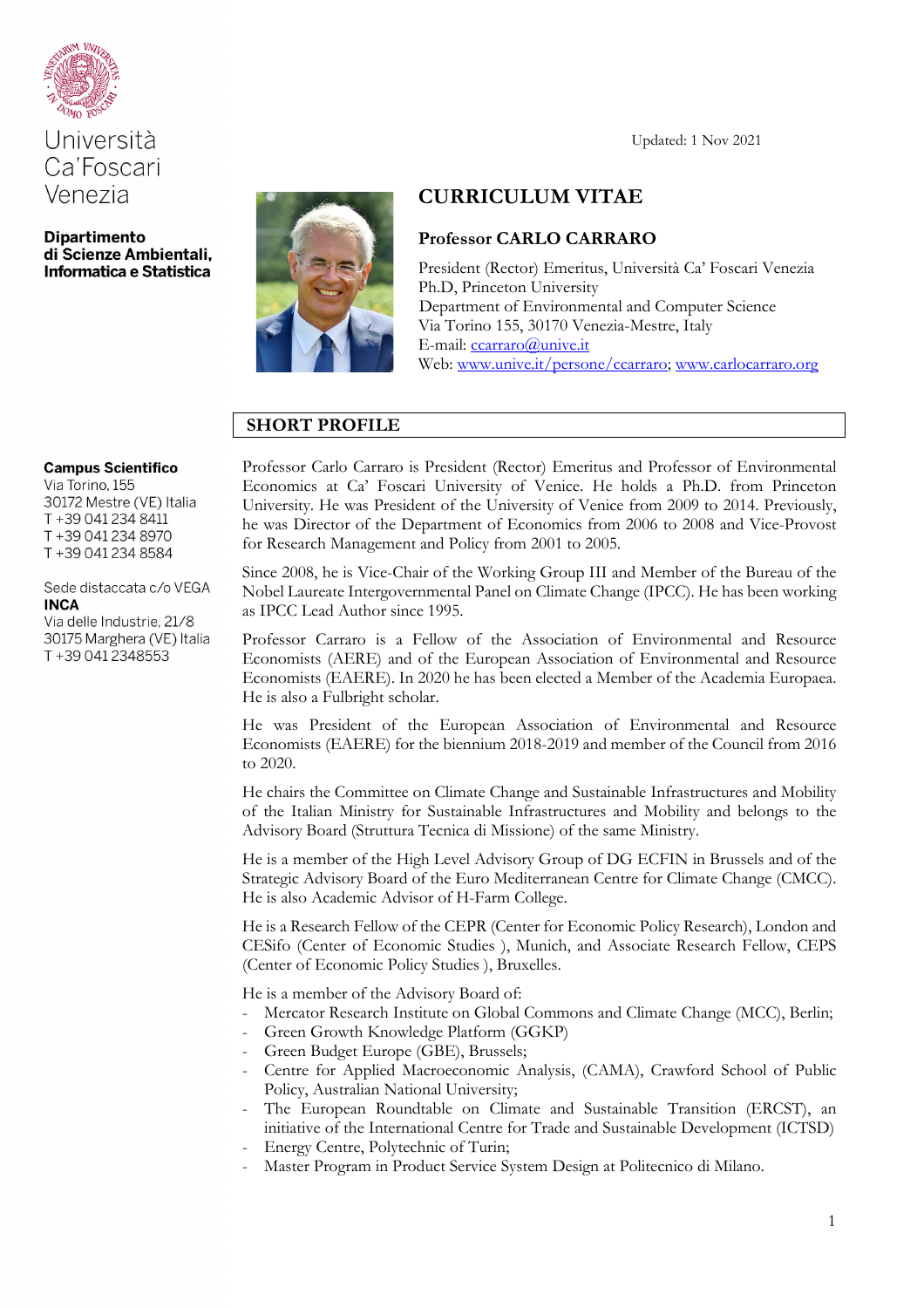

# Università Ca'Foscari Venezia

#### **Dipartimento** di Scienze Ambientali, Informatica e Statistica

#### **Campus Scientifico**

Via Torino, 155 30172 Mestre (VE) Italia T+39 041 234 8411 T+39 041 234 8970 T+39 041 234 8584

Sede distaccata c/o VEGA **INCA** 

Via delle Industrie, 21/8 30175 Marghera (VE) Italia T+39 041 2348553

He also belongs to the Strategic Board of the Hermes Universities Network and is a member of the World Economic Forum (WEF) Expert Network and of the Climate Governance Stakeholder and Expert Group at the European University Institute.

For more than twenty years, he was Scientific Director of Fondazione Eni Enrico Mattei (FEEM) and, from 2009 to 2017, he was also Director of the International Centre for Climate Governance (ICCG). From 2013 to 2019 he was Co-chair of the Advisory Board of the Green Growth Knowledge Platform (GGKP), a joint initiative of the Global Green Growth Institute (GGGI), the OECD, the United Nations Environment Programme (UNEP), and the World Bank. He also chaired the RFF-CMCC European Institute on Economics and the Environment in Milan (2019-2022).

He worked as a consultant to the World Bank, the European Investment Bank and the Economic and Social Research Institute (ESRI), Cabinet Office, Government of Japan. He was a member of the Board of Directors of Generali Group and of the Advisory Board of Fondo di Investimento Italiano. He also belonged to the Board of Directors of Banca Popolare di Vicenza, the National School of Public Administration (SNA) and the Fondazione Studium Marcianum (FSM). He is presently a member of the Board of Directors of AFV Beltrame Group.

In 2007, he was elected Resident Member of the Academy "Istituto Veneto di Scienze, Lettere e Arti" and in 2010 of the Academy "Ateneo Veneto" in Venice.

In 2009, he was awarded the Sustainable Energy Prize by the Italian Association of Energy Economists. In 2011, he was awarded the Melvin Jones Fellowship by the Lions International, and in 2014 the Paul Harris Fellowship by the Rotary International.

In 2013, he was awarded the honor of [Grande Ufficiale Ordine al Merito della Repubblica](http://www.quirinale.it/qrnw/statico/onorificenze/cennistorici/omri.htm)  [Italiana](http://www.quirinale.it/qrnw/statico/onorificenze/cennistorici/omri.htm) on the initiative of the President of Italy.

From 2005 to 2017, Professor Carraro was the Co-editor and then Editor of the Review of Environmental Economics and Policy (REEP), one of the most important economics journals (under his guidance, REEP became one of the top 3 economics journals and one of the top 5 environmental studies journals). From 2017 to 2020 he was the Director of the PhD Program in Science and Management of Climate Change, a joint program of the University of Venice, CMCC and OGS. Other past academic positions include teaching at the University of Paris I, LUISS in Rome, University of Udine, University of Aix-en-Provence, and University of Paris X.

In recent years he covered other important positions: Scientific Director, Fondazione Nord Est (2018-2021), President, Venice Research District (2012-2014); Director, Climate Impacts and Policy Division of the EuroMediterranean Centre on Climate Change (2005- 2013); Member of the Scientific Committee of the UN International Human Dimensions Program (IHDP) (2011-2014); Executive Board Member of the Euro Mediterranean Centre for Climate Change (2009-2014) and of the Italian Society for Climate Sciences (2011-2015); Co-Chair of the National Inter-Ministerial Committee on Decarbonisation (2016); Member of the Osservatorio Italiano sulla Finanza Sostenibile, Ministry of the Environment (2018-2019).

Professor Carraro has a proven record of accomplishment and international recognition in many relevant fields. He has written more than 300 papers and about 40 books on the international coordination of monetary policy, the coordination between monetary and fiscal policy, coalitions and group formation in economic systems, international negotiations and the formation of international environmental agreements, monetary and fiscal problems in open economies, monetary policy coordination in Europe, the econometric modelling of integrated economies, dynamic modelling of climate-economy interactions, sustainable development.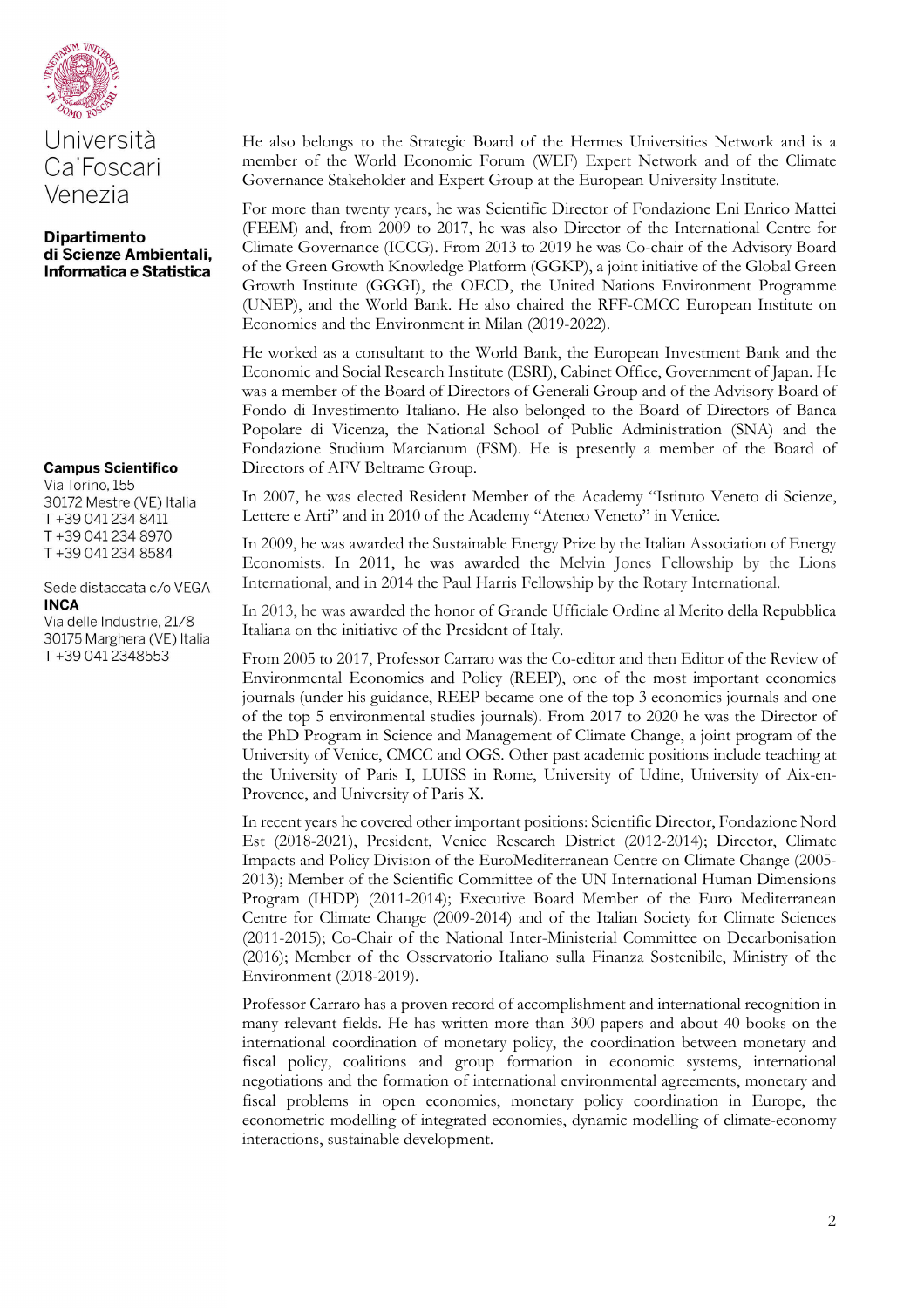



His current research focuses on climate policy both at the domestic and international level. He studies both long-term and short-term impacts of adaptation and mitigation policies and evaluates their costs and benefits using a wide range of integrated assessment models.

In 2016, Prof. Carraro was awarded the Literary Award "Parco della Maiella" for the book "Il clima che cambia". He is also well known for his blog on climate change economics and policy, published both in Italian and in English [\(www.carlocarraro.org\)](http://www.carlocarraro.org/).

# **FULL PROFILE**

# **Present Positions**

President (Rector) Emeritus, Ca' Foscari University of Venice, Italy.

Professor of Environmental Economics, Department of Environmental Sciences, Ca' Foscari University of Venice, Italy.

Vice-Chair, Working Group III, and Member of the Bureau, Intergovernmental Panel on Climate Change (IPCC), Geneva, Switzerland.

Past President, European Association of Environmental and Resource Economists (EAERE).

Chair, Committee on Climate Change and Sustainable Infrastructures and Mobility of the Italian Ministry of Sustainable Infrastructures and Mobility, Rome.

Member, High Level Advisory Group of DG ECFIN, Brussels.

Member, Struttura Tecnica di Missione, Italian Ministry for Sustainable Infrastructures and Mobility, Rome

Academic Advisor, H-Farm College, Italy

Member, Academia Europaea and Resident Member of the Academy "Istituto Veneto di Scienze, Lettere e Arti" and of the Academy "Ateneo Veneto" in Venice.

Fellow of the Association of Environmental and Resource Economists (AERE) and of the European Association of Environmental and Resource Economists (EAERE).

Associate Research Fellow and member of the Carbon Market Forum Advisory Board, CEPS (Center of Economic Policy Studies), Brussels, Belgium [\(www.ceps.eu\)](http://www.ceps.eu/).

Research Fellow of the Center for Economic Policy Research (CEPR), London, UK [\(www.cepr.eu\)](http://www.cepr.eu/) and of the Center of Economic Studies (CESifo), Munich, Germany [\(www.cesifo-group.de\)](http://www.cesifo-group.de/).

Member of:

- Senior Advisory Group of the Green Growth Knowledge Platform (GGKP)
- World Economic Forum (WEF) Expert Network, Geneva;
- Strategic Board, EuroMediterranean Center for Climate Change (CMCC), Italy;
- Expert Advisory Board, Mercator Research Institute on Global Commons and Climate Change (MCC), Berlin.
- Strategic Board, Hermes Universities Network, Strasbourg
- Climate Governance Stakeholder and Expert Group, European University Institute, Florence

Member of the Scientific Advisory Board of:

- Green Budget Europe, Brussels

Via Torino, 155 30172 Mestre (VE) Italia T+39 041 234 8411 T+39 041 234 8970 T+39 041 234 8584

Sede distaccata c/o VEGA **INCA** 

Via delle Industrie, 21/8 30175 Marghera (VE) Italia T+39 041 2348553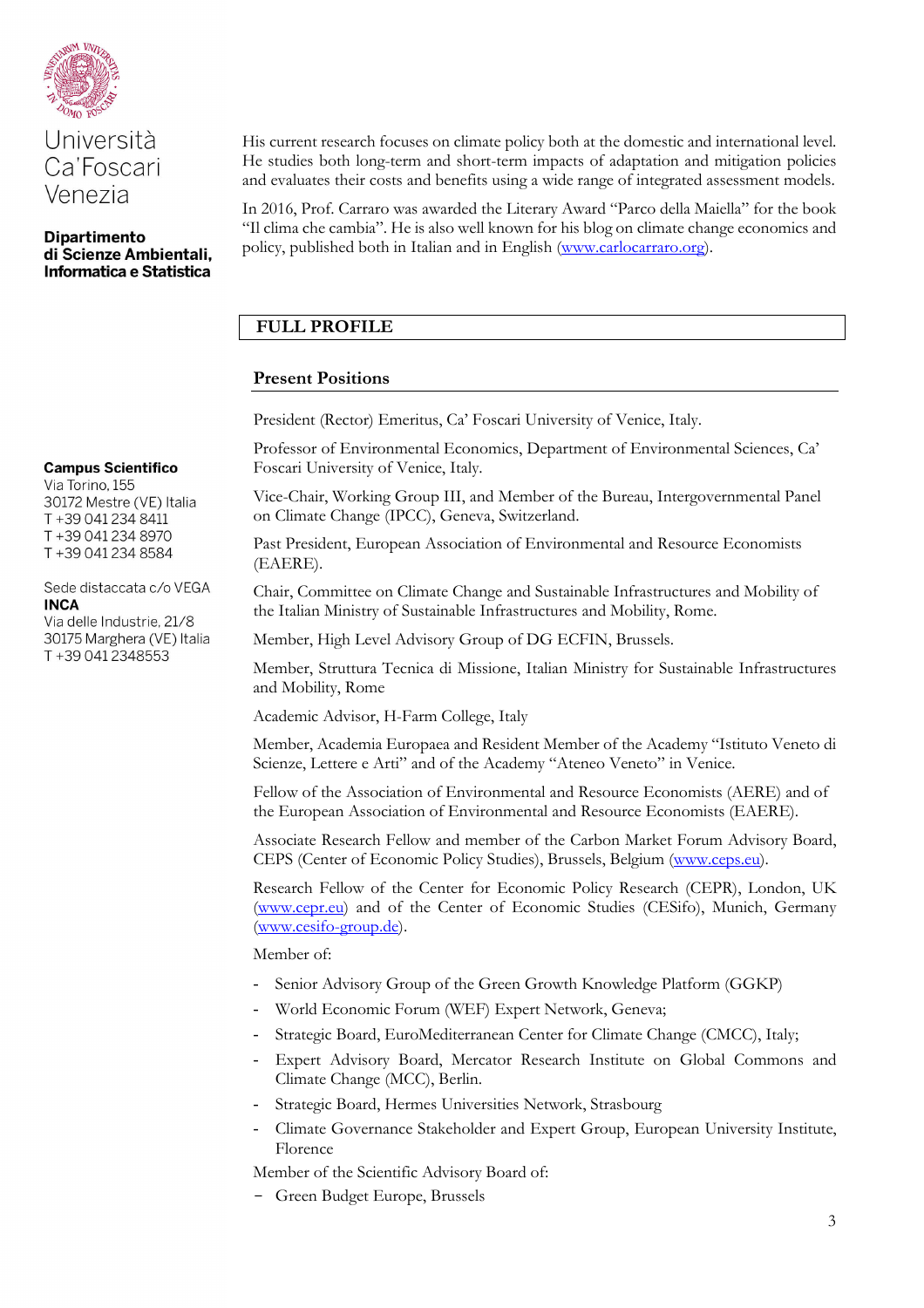

#### **Dipartimento** di Scienze Ambientali, Informatica e Statistica

- Centre for Applied Macroeconomic Analysis, (CAMA), Crawford School of Public Policy, Australian National University, Canberra, Australia;
- The European Roundtable on Climate and Sustainable Transition (ERCST), an initiative of the International Centre for Trade and Sustainable Development (ICTSD)
- Energy Centre, Polytechnic of Turin, Turin, Italy
- Master in Product Service System Design at Politecnico di Milano.

# **Fellowships and Honors**

| 2020 | Member, Academia Europaea                                                                                  |
|------|------------------------------------------------------------------------------------------------------------|
| 2020 | Fellow, European Association of Environmental and Resource Economists<br>(EAERE)                           |
| 2016 | Fellow, Association of Environmental and Resource Economists (AERE)                                        |
| 2016 | Literary Award "Parco della Maiella" for the book "Il clima che cambia"                                    |
| 2014 | Paul Harris Fellow, the Rotary International                                                               |
| 2013 | Grande Ufficiale Ordine al Merito della Repubblica Italiana on the initiative of<br>the President of Italy |
| 2011 | Melvin Jones Fellow, the Lions International                                                               |
| 2010 | Resident Member of the Academy "Ateneo Veneto" in Venice.                                                  |
| 2009 | Sustainable Energy Prize, Italian Association of Energy Economists (IAEE)                                  |
| 2007 | Resident Member of the Academy "Istituto Veneto di Scienze, Lettere e Arti"                                |
| 1982 | Fulbright Fellowship                                                                                       |
| 1981 | Interbancaria Fellowship, Milano.                                                                          |

# **Past Academic Positions**

| $2017 - 2020$ | Director, Ph.D. Program on "Science and Management of Climate                                                                                                                               |
|---------------|---------------------------------------------------------------------------------------------------------------------------------------------------------------------------------------------|
|               | Change" at Ca' Foscari University of Venice.                                                                                                                                                |
| $2018 - 2019$ | President, European Association of Environmental and Resource<br>Economists (EAERE)                                                                                                         |
| $2015 - 2017$ | Board Member, Association of Environmental and Resource<br>Economists (AERE)                                                                                                                |
| $2009 - 2014$ | President, University of Venice<br>President, Ca' Foscari University Foundation<br>President, Ca' Foscari International College<br>Board Member, Venice International University            |
| $2012 - 2014$ | President, Venice Research District<br>Vice-President, Italian Society for Climate Sciences (SISC)<br>Board Member, Italian Association for Environmental and Resource<br>Economics (IAERE) |
| $2010 - 2014$ | President, International Center for Tourism Economics                                                                                                                                       |
| $2006 - 2008$ | Chairman, Department of Economics, University Ca' Foscari of<br>Venice.                                                                                                                     |
| $2001 - 2005$ | Vice-Provost for Research Management and Policy, University of<br>Venice.                                                                                                                   |

| <b>Campus Scientifico</b>        |
|----------------------------------|
| Via Torino, 155                  |
| 30172 Mestre (VE) Italia         |
| T +39 041 234 8411               |
| T +39 041 234 8970               |
| T +39 041 234 8584               |
| Sede distaccata c/o VEGA<br>INCA |
| Via delle Industrie 21/8         |

Via delle Industrie, 21/8 30175 Marghera (VE) Italia T+39 041 2348553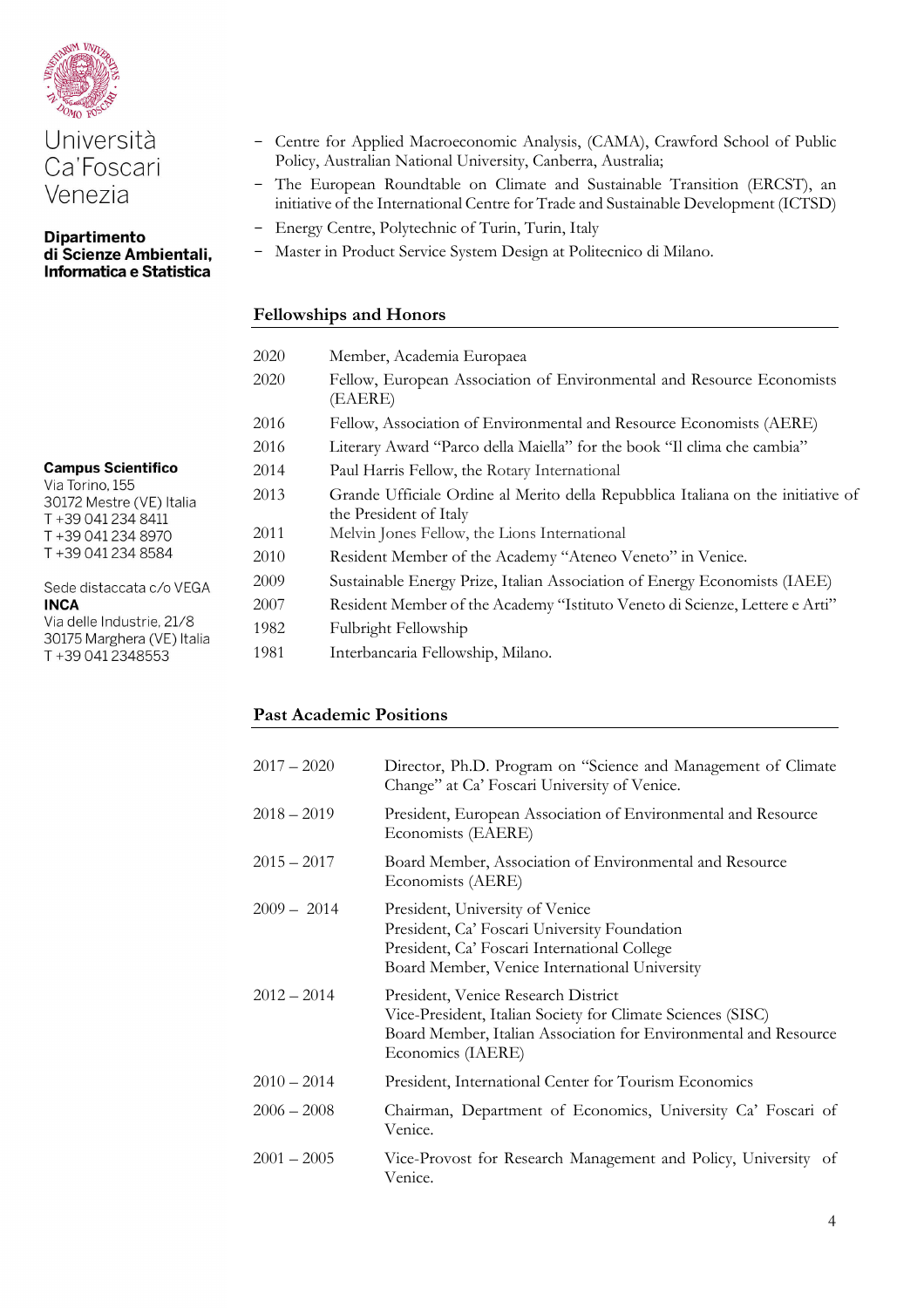

| Università<br>Ca'Foscari                                                 | $2004 - 2005$    | Chairman of the University Committee for Research Quality<br>Valuation (VTR), Venice                                                                                             |
|--------------------------------------------------------------------------|------------------|----------------------------------------------------------------------------------------------------------------------------------------------------------------------------------|
| Venezia                                                                  | $2002 - 2005$    | Member of the Board of the Inter-University Nanotechnology<br>Consortium (CIVEN).                                                                                                |
| <b>Dipartimento</b><br>di Scienze Ambientali,                            | <b>Fall 2003</b> | Visiting Professor, LATAPSES, CNRS and University of Nice<br>Sophia Antipolis (France).                                                                                          |
| Informatica e Statistica                                                 | Spring 1998      | Visiting Professor of Environmental Economics, University of Paris<br>X, Paris (France).                                                                                         |
|                                                                          | <b>Fall 1997</b> | Visiting Professor of Environmental Economics, GREQAM,<br>Université de la Mediterranée, Marseille (France).                                                                     |
|                                                                          | <b>Fall 1996</b> | Visiting Professor of Environmental Economics, University of Paris<br>I, Paris (France)                                                                                          |
|                                                                          | Spring 1996      | Professor at the International Master on Environmental Economics,<br>Maich, Chania (Greece).                                                                                     |
| <b>Campus Scientifico</b><br>Via Torino, 155<br>30172 Mestre (VE) Italia | Spring 1995      | Visiting Professor of Environmental Economics, LATAPSES and<br>University of Nice Sophia Antipolis (France)                                                                      |
| T +39 041 234 8411<br>T+39 041 234 8970<br>T +39 041 234 8584            | 1992 - 1994      | Professor of Economics, MBA Program, Clemson University,<br>Pordenone (Italy)                                                                                                    |
| Sede distaccata c/o VEGA                                                 | Fall 1993 - 1994 | Visiting Professor of Environmental Economics, GREQAM,<br>University of Aix en Provence/Marseille II (France)                                                                    |
| <b>INCA</b><br>Via delle Industrie, 21/8<br>30175 Marghera (VE) Italia   | Nov. 1990 - 1993 | Professor of Econometrics, Departments of Economics, University<br>of Udine, (Italy).                                                                                            |
| T+39 041 2348553                                                         | <b>Fall 1991</b> | Visiting Professor of Labour Economics, Université de Paris I, Paris<br>(France)                                                                                                 |
|                                                                          | Fall 1989 - 1990 | Visiting Professor of Econometrics, Ecole des Hautes Etudes en<br>Sciences Sociales, Paris (France).                                                                             |
|                                                                          | <b>Fall 1989</b> | Visiting Fellow, Department of Economics, University College of<br>London $(U.K.)$ .                                                                                             |
|                                                                          | Nov. 1987-1990   | Associate Professor of Econometrics, Department of Economics,<br>University of Venice (Italy)                                                                                    |
|                                                                          | 1987-1989        | Professor at the Summer School of Econometrics, Bagni di Lucca,<br>(Italy).                                                                                                      |
|                                                                          | Fall 1987-1989   | Visiting Professor of International Macroeconomics, University of<br>Aix en Provence-Marseille II and the Ecole des Hautes Etudes en<br>Sciences Sociales of Marseille (France). |
|                                                                          | Spring 1987      | Professor<br>Industrial<br>Organization,<br>Libera<br>Università<br>of<br>Internazionale degli Studi Sociali (LUISS), Rome (Italy).                                              |
|                                                                          | <b>Fall 1986</b> | Visiting Professor of Game Theory, Centre d'Economie<br>Mathématique, Université de Paris I, Panthéon-Sorbonne (France).                                                         |
|                                                                          | Nov. 1983-1987   | Assistant Professor of Economics, Department of Economics,<br>University of Venice (Italy)                                                                                       |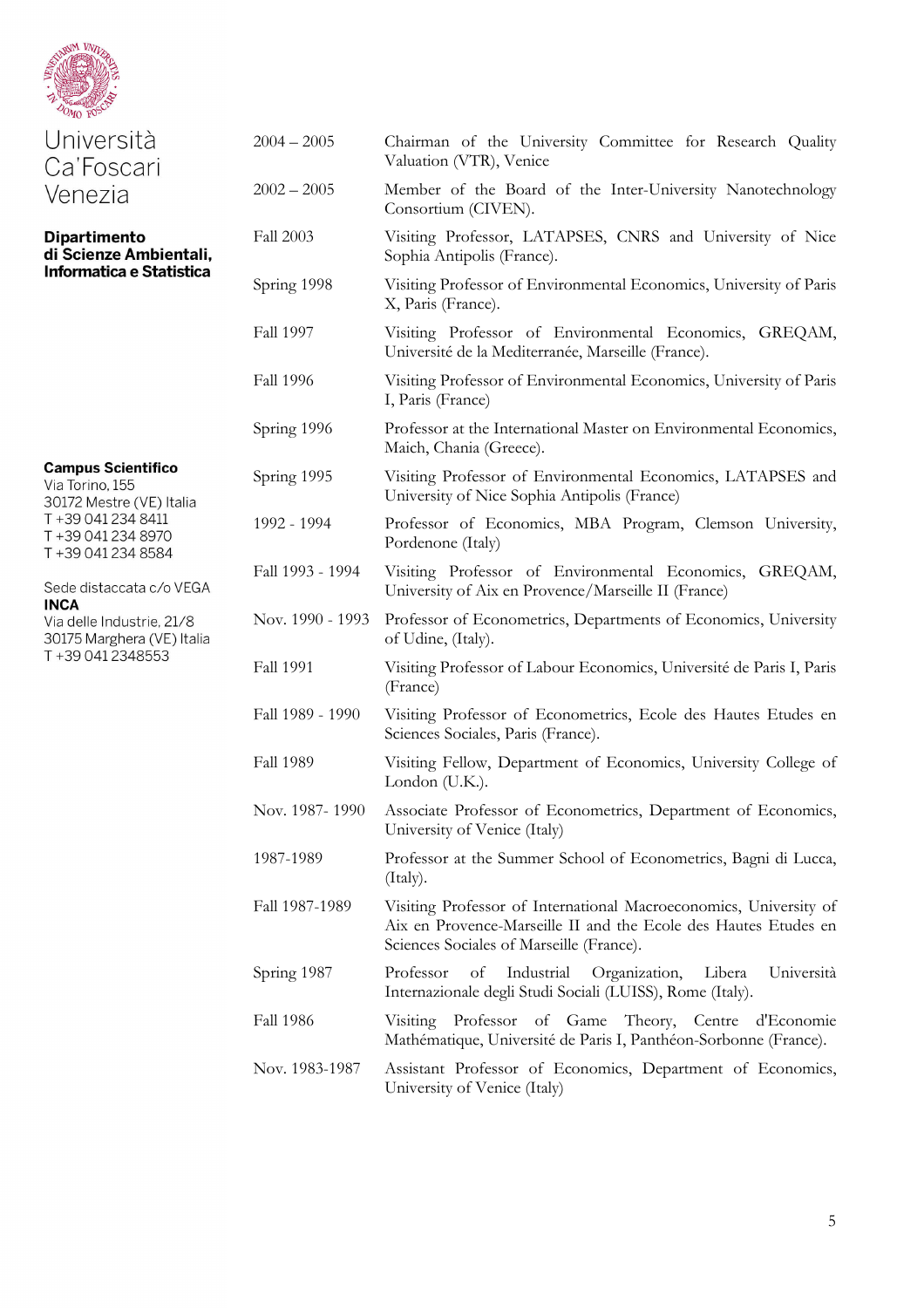

| Università                                                                                                             | <b>Past Scientific Activities</b> |                                                                                                                                                                                                                    |  |
|------------------------------------------------------------------------------------------------------------------------|-----------------------------------|--------------------------------------------------------------------------------------------------------------------------------------------------------------------------------------------------------------------|--|
| Ca'Foscari<br>Venezia                                                                                                  | $2019 - 2022$                     | Chair, RFF-CMCC European Institute on Economics and the<br>Environment (EIEE).                                                                                                                                     |  |
| <b>Dipartimento</b><br>di Scienze Ambientali,<br>Informatica e Statistica                                              | $2018 - 2021$                     | Scientific Director, Fondazione Nord Est                                                                                                                                                                           |  |
|                                                                                                                        | $2013 - 2019$                     | Co-Chair, Green Growth Knowledge Platform (GGKP) Advisory<br>Committee, Geneva, Switzerland (www.greengrowthknowledge.org).                                                                                        |  |
|                                                                                                                        | $2016 - 2019$                     | Member, Advisory Board, Benchmarking Financial Centers, a project<br>by Climate-KIC and I4CE.                                                                                                                      |  |
|                                                                                                                        | $2018 - 2019$                     | Member, Osservatorio Italiano sulla Finanza Sostenibile, Italian<br>Ministry of the Environment, Rome                                                                                                              |  |
|                                                                                                                        | $2016 - 2019$                     | Member, National Committee on the Evaluation of Natural Capital,<br>Italian Ministry of the Environment, Rome;                                                                                                     |  |
| <b>Campus Scientifico</b>                                                                                              | $2013 - 2019$                     | Member, Scientific Advisory Board, CEPS Carbon Market Forum,<br><b>Brussels</b>                                                                                                                                    |  |
| Via Torino, 155<br>30172 Mestre (VE) Italia<br>T+39 041 234 8411                                                       | $2012 - 2018$                     | Member, Scientific Advisory Board, Institute for Economic Research<br>(Ifo), University of Munich;                                                                                                                 |  |
| T+39 041 234 8970<br>T+39 041 234 8584                                                                                 | $2012 - 2018$                     | Member, Scientific Advisory Board, Harvard Environmental<br>Economics Program (HEEP), Kennedy School, Harvard University;                                                                                          |  |
| Sede distaccata c/o VEGA<br><b>INCA</b><br>Via delle Industrie, 21/8<br>30175 Marghera (VE) Italia<br>T+39 041 2348553 | $2014 - 2016$                     | Member, Comitato di Indirizzo of the Italian Ministry of the<br>Environment and of the Italian Ministry of the Education for a joint<br>plan of actions on environmental education and sustainable<br>development. |  |
|                                                                                                                        | $2009 - 2017$                     | Director, International Center for Climate Governance (ICCG),<br>Venice.                                                                                                                                           |  |
|                                                                                                                        | $2006 - 2017$                     | Co-editor and then Editor, the Review of Environmental<br>Economics and Policy, Oxford University Press<br>$(\frac{http://reep.oxfordjournals.org/}{$ .                                                            |  |
|                                                                                                                        | $2014 - 2017$                     | Scientific Director, Fondazione Eni Enrico Mattei (FEEM), Milan.                                                                                                                                                   |  |
|                                                                                                                        | $2014 - 2016$                     | Executive Board Member, Italian Society for Climate Sciences<br>(SISC), Venice                                                                                                                                     |  |
|                                                                                                                        | $2015 - 2016$                     | Co-Chair of the National Inter-Ministerial Committee on<br>Decarbonisation                                                                                                                                         |  |
|                                                                                                                        | $2013 - 2016$                     | Member of the Scientific Committee, Fondazione Studium<br>Marcianum (FSM), Venice.                                                                                                                                 |  |
|                                                                                                                        | $2011 - 2014$                     | Member of the Scientific Committee of the UN International Human<br>Dimensions Programme (IHDP).                                                                                                                   |  |
|                                                                                                                        | $2010 - 2013$                     | President, Scientific Advisory Board, Fondazione Eni Enrico Mattei,<br>Milan and Venice.                                                                                                                           |  |
|                                                                                                                        | $2009 - 2013$                     | Member of the Mitigation Board of the Global Network for Climate<br>Solutions (GNCS) at Columbia University's Earth Institute, New<br>York                                                                         |  |
|                                                                                                                        | $2006 - 2013$                     | Member, Scientific Advisory Board, Eni Award                                                                                                                                                                       |  |
|                                                                                                                        | $2005 - 2013$                     | Director, Climate Impacts and Policy Division, EuroMediterranean<br>Center on Climate Change, Lecce                                                                                                                |  |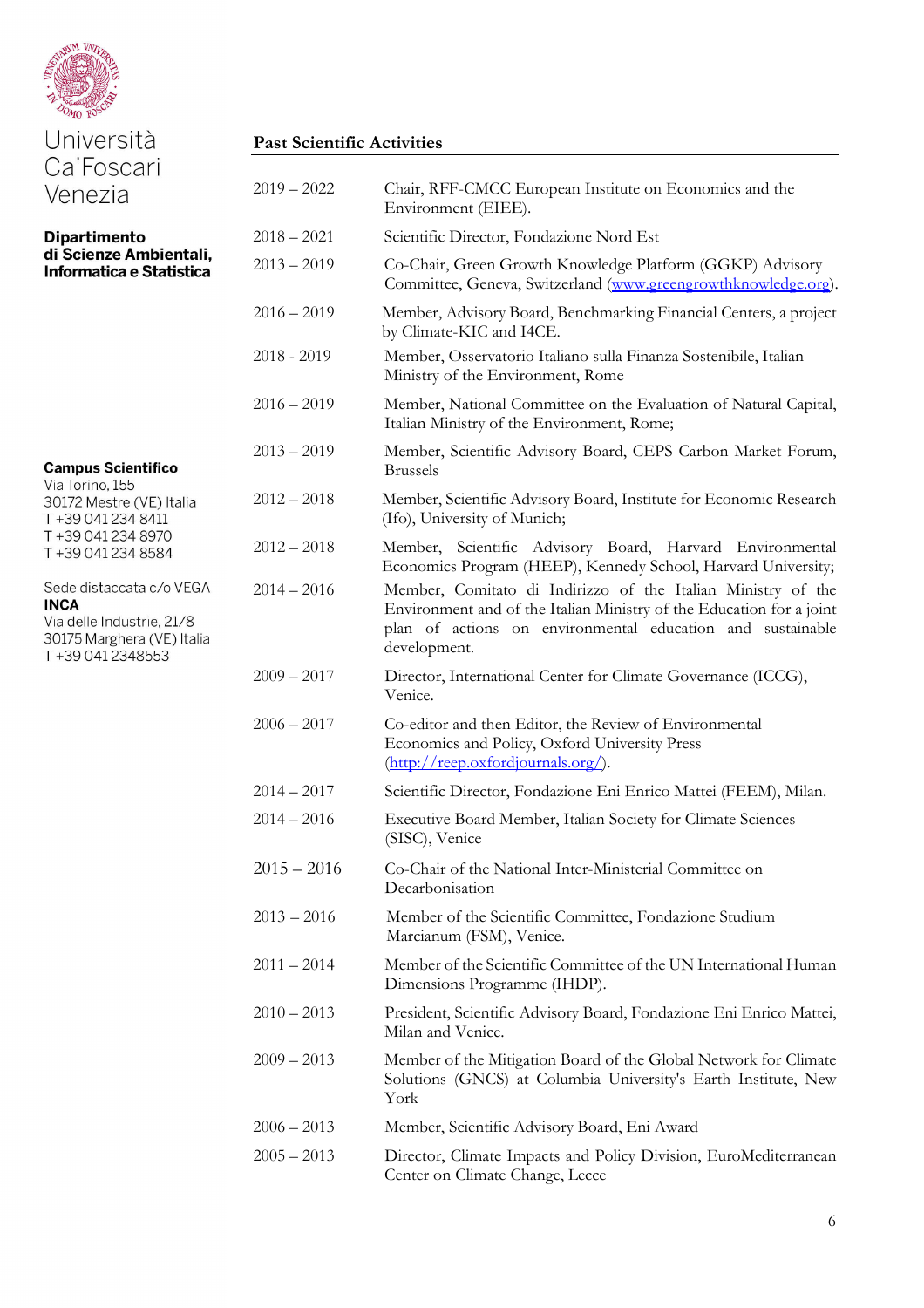| <b>ARVM VAVTE</b><br>$O_{MO}$ FO.                                                                  |               |                                                                                                                                                                                  |
|----------------------------------------------------------------------------------------------------|---------------|----------------------------------------------------------------------------------------------------------------------------------------------------------------------------------|
| Università<br>Ca'Foscari                                                                           | $2012 - 2013$ | Chairman, AERE and EAERE Selection Committee for the Fifth<br>(2014) World Congress of Environmental Economists.                                                                 |
| Venezia                                                                                            | $2006 - 2013$ | Member of the Advisory Board of the BP Chair on Sustainable<br>Development, Universidad Pontificia Comillas, Madrid.                                                             |
| <b>Dipartimento</b>                                                                                | $1997 - 2009$ | Scientific Director, Fondazione Eni Enrico Mattei, Milan and Venice.                                                                                                             |
| di Scienze Ambientali,<br>Informatica e Statistica                                                 | 2007-2010     | Member of the Scientific Committee of the Istituto di Economia e<br>Politica dell'Energia e dell'Ambiente (IEFE), Bocconi University                                             |
|                                                                                                    | 2006-2010     | Member the Research Network on Sustainable Development<br>(R2D2), Paris                                                                                                          |
|                                                                                                    | 2006-2009     | Member of the Scientific Committee of the Kyoto Project of the<br>Fondazione Lombardia Ambiente, Milan                                                                           |
|                                                                                                    | 2008-2009     | Member of the European Environmental Agency (EEA) High-Level<br>Network of Environmental Economists                                                                              |
| <b>Campus Scientifico</b><br>Via Torino, 155                                                       | 2008-2009     | Chairman, AERE and EAERE Selection Committee for the Fourth<br>World Congress of Environmental Economists.                                                                       |
| 30172 Mestre (VE) Italia<br>T +39 041 234 8411<br>T+39 041 234 8970                                | 2006-2009     | Member of the the Climate Policy Network (CPN) a joint initiative<br>of MIT, RFF and FEEM                                                                                        |
| T+39 041 234 8584                                                                                  | 2005-2009     | Member of the the Steering Committee of the Ca' Foscari - Harvard<br>Summer School (CFHSS)                                                                                       |
| Sede distaccata c/o VEGA<br><b>INCA</b><br>Via delle Industrie, 21/8<br>30175 Marghera (VE) Italia | 2003-2009     | Member of the Steering Committee, Center of Excellence for the<br>Evaluation and Promotion of Sustainable Development in the<br>Mediterranean Coastal Areas (CESD/IDEAS), Venice |
| T+39 041 2348553                                                                                   | 2006-2009     | Member of the Steering Committee of 'Euro Asian Research and<br>Training on Climate Change Management (CLIMA)' project at the<br>Venice International University.                |
|                                                                                                    | 2000-2009     | Consultant to the Economic Social Research Institute (ESRI),<br>Cabinet Office, Japan.                                                                                           |
|                                                                                                    | 2005-2006     | Member of the 6th Environment Action Programme Review Expert<br>Panel of DG Environment, Bruxelles;                                                                              |
|                                                                                                    | 2001-2006     | Member of the Scientific Advisory Board of Veneto Innovazione,<br>Venice.                                                                                                        |
|                                                                                                    | 2001-2004     | Consultant to the World Bank for a project on water management                                                                                                                   |
|                                                                                                    | 2002-2006     | Member of the Steering Committee of the Ecological and<br>Environmental Economics Programme at the International Center<br>of Theoretical Physics (ICTP), Trieste.               |
|                                                                                                    | 2004-2005     | Chairman, AERE and EAERE Selection Committee for the Third<br>World Congress of Environmental Economists                                                                         |
|                                                                                                    | 2002-2006     | Member of the Steering Committee del Potsdam Institute for Climate<br>Impact Research (PIK), Potsdam, Germany                                                                    |
|                                                                                                    | 2002-2005     | Member of the Executive Board of the Inter-University<br>Nanotechnology Consortium (CIVEN)                                                                                       |
|                                                                                                    | 2002-2005     | Member of the Steering Committee of European Forum for<br>Integrated Environmental Assessment (EFIEA)                                                                            |
|                                                                                                    | 2002-2003     | Member of the Executive Board of the European Association on<br>Environmental and Resource Economists.                                                                           |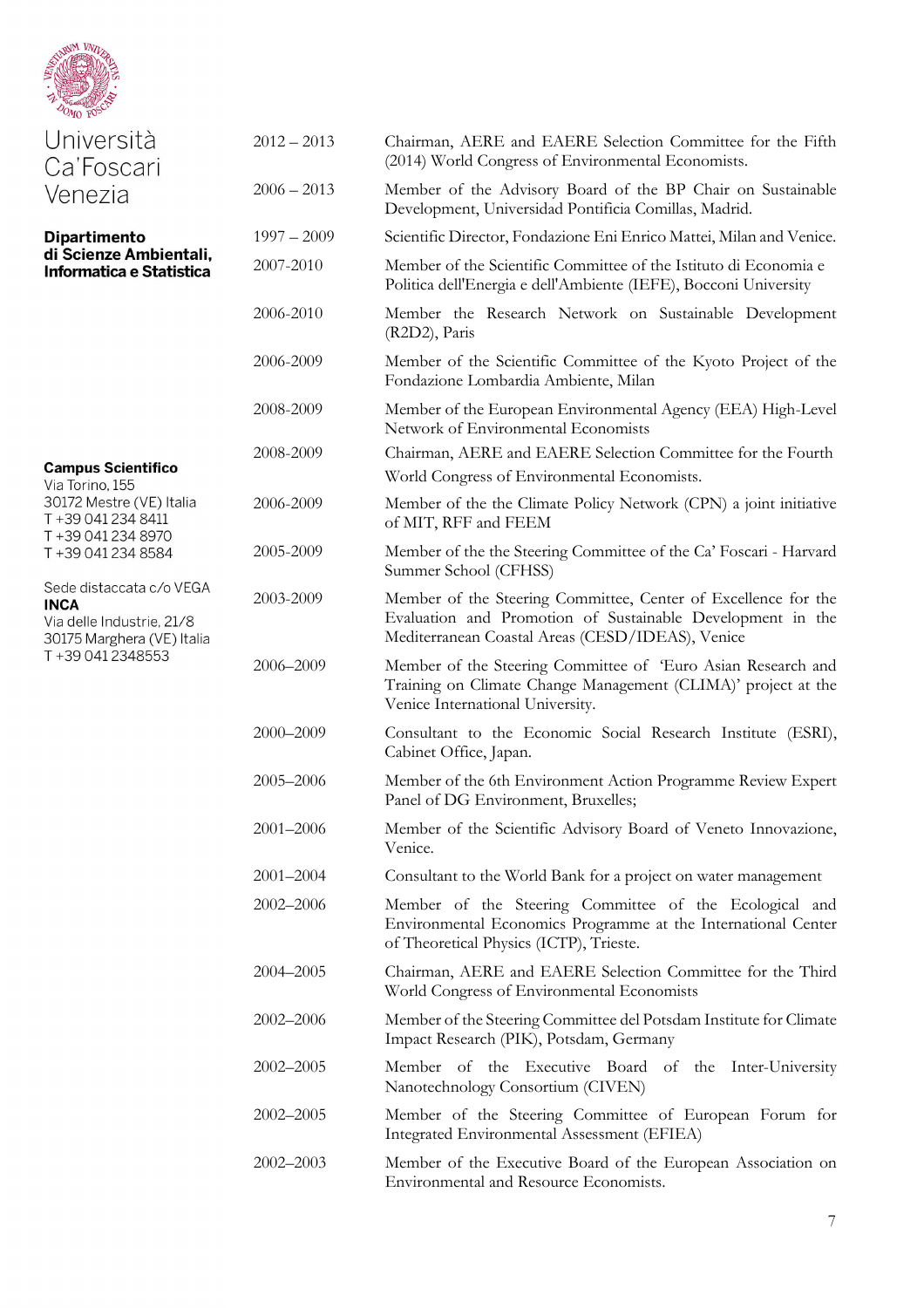

**Campus Scientifico** Via Torino, 155

T+39 041 234 8411 T+39 041 234 8970 T+39 041 234 8584

T+39 041 2348553

**INCA** 

| Università<br>Ca'Foscari                      | $2001 - 2002$ | Organisor of the 2002 Congress of the European Economic<br>Association and of the Econometric Society, Venice, August 2002. |
|-----------------------------------------------|---------------|-----------------------------------------------------------------------------------------------------------------------------|
| Venezia                                       | $2001 - 2007$ | Member of Steering Committee of the European Climate Forum<br>(ECF)                                                         |
| <b>Dipartimento</b><br>di Scienze Ambientali, | 1995–2001     | Lead Author of the IPCC Third Assessment Report, Working Group<br>HI.                                                       |
| Informatica e Statistica                      | 1997–1998     | Organisor of the Third World Congress of Environmental<br>Economics, Venice, June 1998                                      |
|                                               | 1992-1997     | Founder (with Nicola Rossi and Domenico Sartore) and Leading<br>Scientist, GRETA Associati                                  |

#### **Managerial Positions**

## 2020-present Member of the Board of Directors, AFV Beltrame Group, Vicenza 2016-2017 Member of the Board of Directors, Banca Popolare di Vicenza 2014-2016 Member of the Strategic Advisory Committee of the Fondo di Fondi 30172 Mestre (VE) Italia of Venture Capital (FOF VC), Fondo di Investimento Italiano (FII). 2005-2016 Member of the Board of Directors, Euro Mediterranean Centre for Climate Change (CMCC) 2014-2016 Member of the Board of Directors, National School of Public Sede distaccata c/o VEGA Administration (SNA), Rome. Via delle Industrie, 21/8 2013-2016 Member of the Board of Directors, Fondazione Studium Marcianum 30175 Marghera (VE) Italia (FSM), Venice. 2009-2016 Member of the Consiglio Generale, Fondazione di Venezia 2009-2014 Chair of the Board of Directors, Università Ca' Foscari Venezia 2010-2013 Member of the Board of Directors, Fondazione Coin, Venice 2010-2012 Member of the Board of Directors, Generali Group 2009-2014 Member of the Consiglio Generale, Fondazione Giorgio Cini 2009-2013 Member of the Board of Directors, Venice Gateway, Innovation and Science Park 2003–2005 Member of the Board of Directors, Arsenale SpA, Venice

#### **Education**

| 1985 | <b>Ph.D. in Economics</b> , Princeton University (USA).                   |
|------|---------------------------------------------------------------------------|
|      | Title of Dissertation: New Methods for Macroeconomic Policy Analysis.     |
|      | Thesis committee: Professors G.C. Chow, W. Newey, P. Hartley, A. Blinder. |
|      | Grade: A.                                                                 |
| 1984 | Master of Arts in Economics, Princeton University (USA).                  |
| 1981 | Visiting Student, Institute of Mathematical Economics and Econometrics,   |
|      | Freie Universität, Berlin (FRG).                                          |
| 1981 | Laurea Degree in Economics (Dottore in Economia e Commercio) at the       |
|      | University "Ca' Foscari" of Venice (Italy).                               |
|      | Title of Dissertation: Analysis and Estimation of Rational Expectations   |
|      | Models: A System Theoretic Approach.                                      |
|      | Advisors: Professors Ignazio Musu and Domenico Sartore.                   |
|      | Grade: Summa cum laude (110/110 and lode)                                 |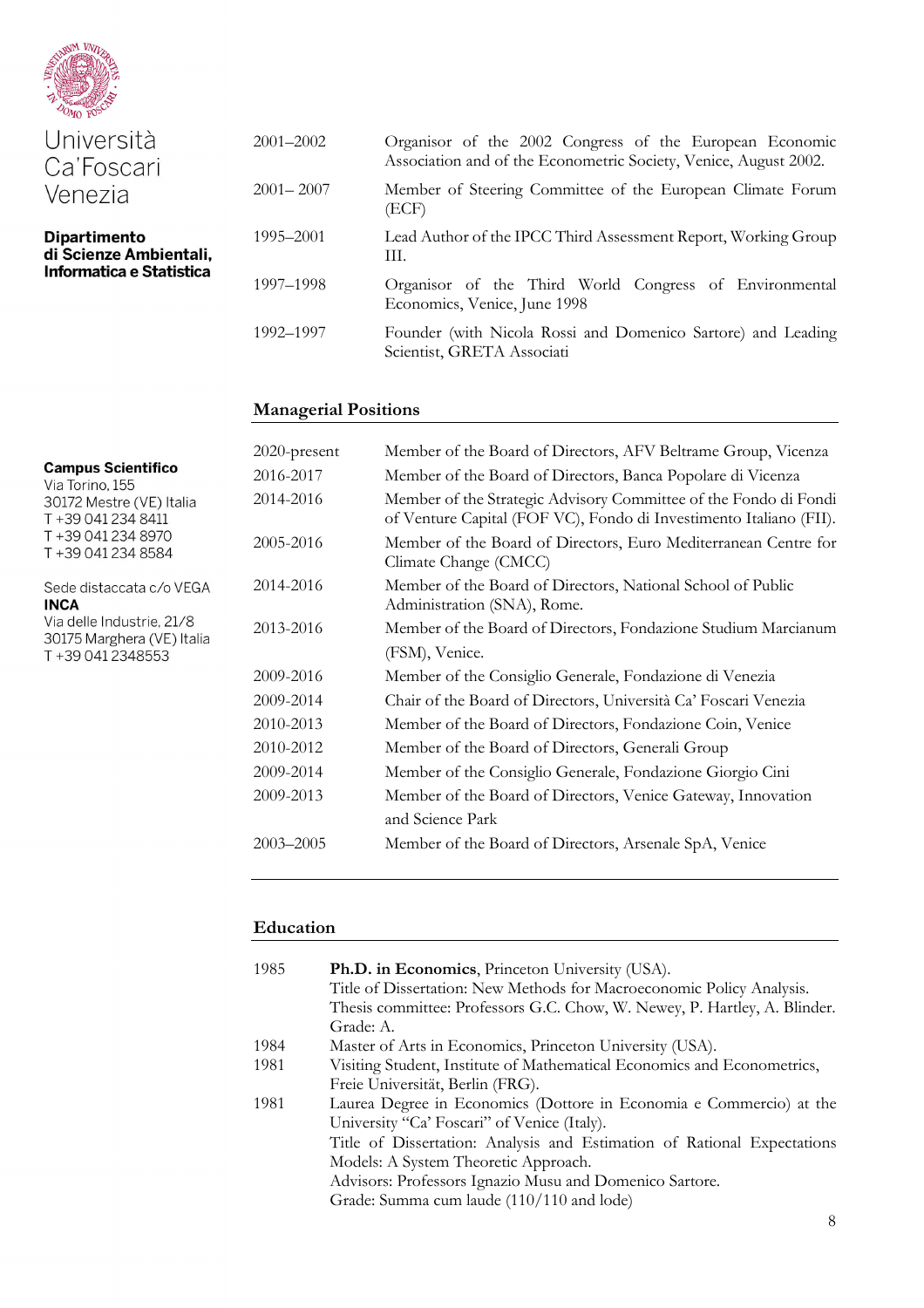

**Dipartimento** di Scienze Ambientali, Informatica e Statistica

**Campus Scientifico** 

Via Torino, 155 30172 Mestre (VE) Italia T+39 041 234 8411 T+39 041 234 8970 T+39 041 234 8584

Sede distaccata c/o VEGA **INCA** 

Via delle Industrie, 21/8 30175 Marghera (VE) Italia T+39 041 2348553

1980 Visiting Student, Department of Economics, University of Warwick (U.K.).

#### **Languages**

- Italian Mother tongue
- English Excellent
- French Excellent

# **Main National and International Research Projects**

- *ECOCEP, Economic Modeling for Climate-Energy Policy, funded by the European* Commission, 2013-2017.
- *ROSE, Roadmaps Towards Sustainable Energy Futures*, a research project in cooperation with PIK and funded by the Mercator Foundation, Berlin, 2010-2013.
- *IFCG, International Forum on Climate Governance*, Ministero italiano dell'ambiente e della tutela del territorio e del Mare, 2007–2010
- *E=MC2, Energia da rifiuti in Italia: potenzialità di generazione e contributo alle politiche di mitigazione dei cambiamenti climatici*, funded by Ecocerved, 2009.
- **RECIPE, Report on Energy and Climate Policies in Europe, in cooperation with Ras Allianz** and WWF Germany, 2008–2009
- *TOCSIN – Technology-Oriented Cooperation and Strategies in India and China: Reinforcing the EU dialogue with Developing Countries on Climate Change Mitigation*, European Commission FP6, Scientific Support to Policy, 2007–2009.
- *Impatti dei Cambiamenti Climatici ed effetti sulla Biodiversità [CLIBIO – Impacts of climate change and biodiversity effects]*, funded by the European Investment Bank, 2006–2009.
- *Aspetti dei cambiamenti climatici sulla Laguna di Venezia*, funded by CoRiLA, 2006–2009.
- *ITALY–USA 2 – Co-operation on Science and Technology of Climate Change*, Italian Ministero italiano dell'ambiente e della tutela del territorio, 2006–2008
- *La produzione dei rifiuti industriali in Italia: dinamiche economiche e scelte produttive*, funded by Unioncamere and Ecocerved, 2006–2008.
- *TRANSUST.SCAN – Scanning Policy Scenarios for the Transition to Sustainable Economic Structures*, European Commission, FP6, Scientific support to policies, 2006–2008.
- *CNCC , Climate Change Impacts and Adaptation Policies in Italy*, APAT, 2007.
- **La valutazione economica nei processi di riqualificazione urbana e ambientale, funded by MIUR,** 2005–2007.
- *Il riuso economico 'sostenibile' delle aree dismesse nel centro storico di Venezia*, funded by CoRiLA, 2004–2006.
- *ITALY-USA – Co-operation Italy-USA on Science and Technology of Climate Change*, Ministero italiano dell'ambiente e della tutela del territorio, 2003–2006.
- *EEE – Ecological and Environmental Economics,* FEEM-ICTP, 2002–2006.
- *TRANSUST – Modelling the Transition to Sustainable Economic Structures*, European Commission, FP5, Environment and Sustainable Development Programme, 2003– 2005.
- *CAT&E – Concerted Action on Trade and the Environment*, European Commission, FP5, Energy, Environment and Sustainable Development Programme, Part A on Environment and Sustainable Development, 2002–2005.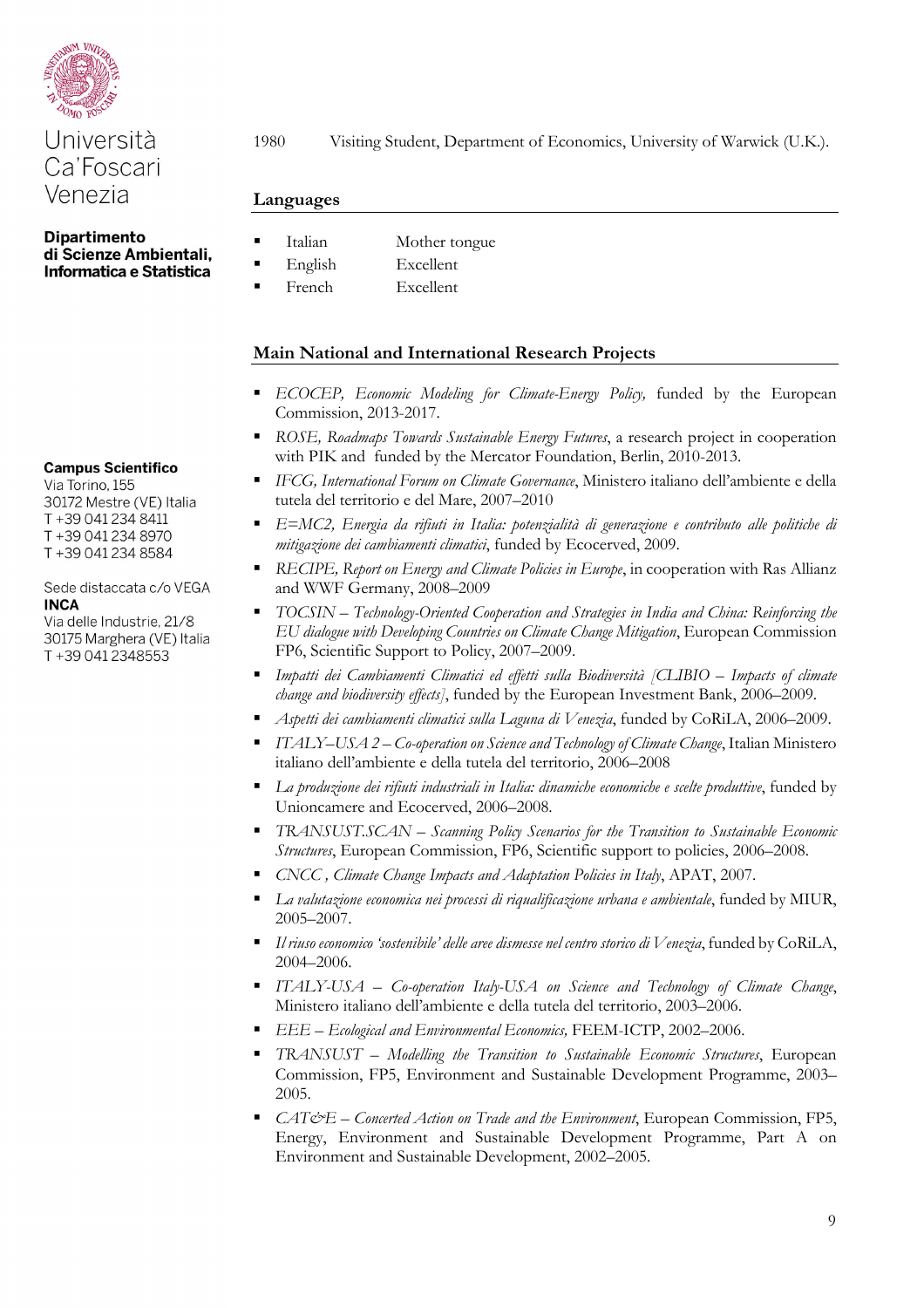

#### **Dipartimento** di Scienze Ambientali, Informatica e Statistica

#### **Campus Scientifico**

Via Torino, 155 30172 Mestre (VE) Italia T+39 041 234 8411 T+39 041 234 8970 T+39 041 234 8584

#### Sede distaccata c/o VEGA **INCA**

Via delle Industrie, 21/8 30175 Marghera (VE) Italia T+39 041 2348553

- *EFIEA II – European Forum on Integrated Environmental Assessment*, European Commission, FP5, Environment and Climate Programme , Human Dimensions of Environmental Change, 2002–2005.
- *SOCEUM – Feasibility Study for the organisation of the Euro-Mediterranean Centre for Climate Change,* Italian Ministry of the Environment and Territory, 2003–2004.
- *Valutazione economica degli interventi di salvaguardia ambientale nella laguna di Venezia*, funded by CoRiLA, 2001–2004.
- *Città portuali, integrazione mediterranea e scenari di sostenibilità*, funded by CoRiLA, 2001– 2004.
- *CATEP – Concerted Action for Tradable Emission Permits*, European Commission, FP5, Energy, Environment and Sustainable Development Programme, 2000–2003.
- *CLIMNEG – Adopting and distributing climate targets and policies: an integrated assessment of European interests and strategies in the climate negotiation process beyond Kyoto, European* Commission, FP4, Environment and Climate Programme, 1999–2001.
- *ACACIA – A Concerted Action towards a comprehensive Climate Impact and Adaptation Assessment for the European Union*, European Commission, FP4, Environment and Climate Programme, 1998–2000.
- *EFIEA – European Forum on Integrated Environmental Assessment*, European Commission, FP5, Environment and Climate Programme, 1997–2000.
- *EU Leadership – Strategies for European leadership of international climate and sustainability regimes*, European Commission, FP4, Environment and Climate Programme, 1996– 1999.

# **Member of the following Editorial Boards:**

- Climate Change Economics (World Scientific)
- **Economics of Disasters and Climate Change (Springer)**
- Integrated Assessment (Springer)
- International Yearbook of Environmental and Resource Economics (Edward Elgar)
- Strategic Behavior and the Environment (Nowpublishers)
- Environmental Economics and Policy Studies (Springer)
- Economics and Policy of Energy and the Environment (IEFE)

Former Member of the Editorial Boards of

- Review of Environmental Economics and Policy (co-founder, Oxford University Press)
- Environmental Modelling and Assessment (Springer)
- Environmental and Resource Economics (Springer)
- *E*-conomics (Kiel Institute)
- Research in Economics (Elsevier)

# **Member of the following professional Organisations:**

- Association of Environmental and Resource Economists (AERE)
- European Association or Environmental and Resource Economics (EAERE)
- Italian Association or Environmental and Resource Economics (IAERE)
- Italian Society for Climate Sciences (SISC)
- International Association for Energy Economics (IAEE)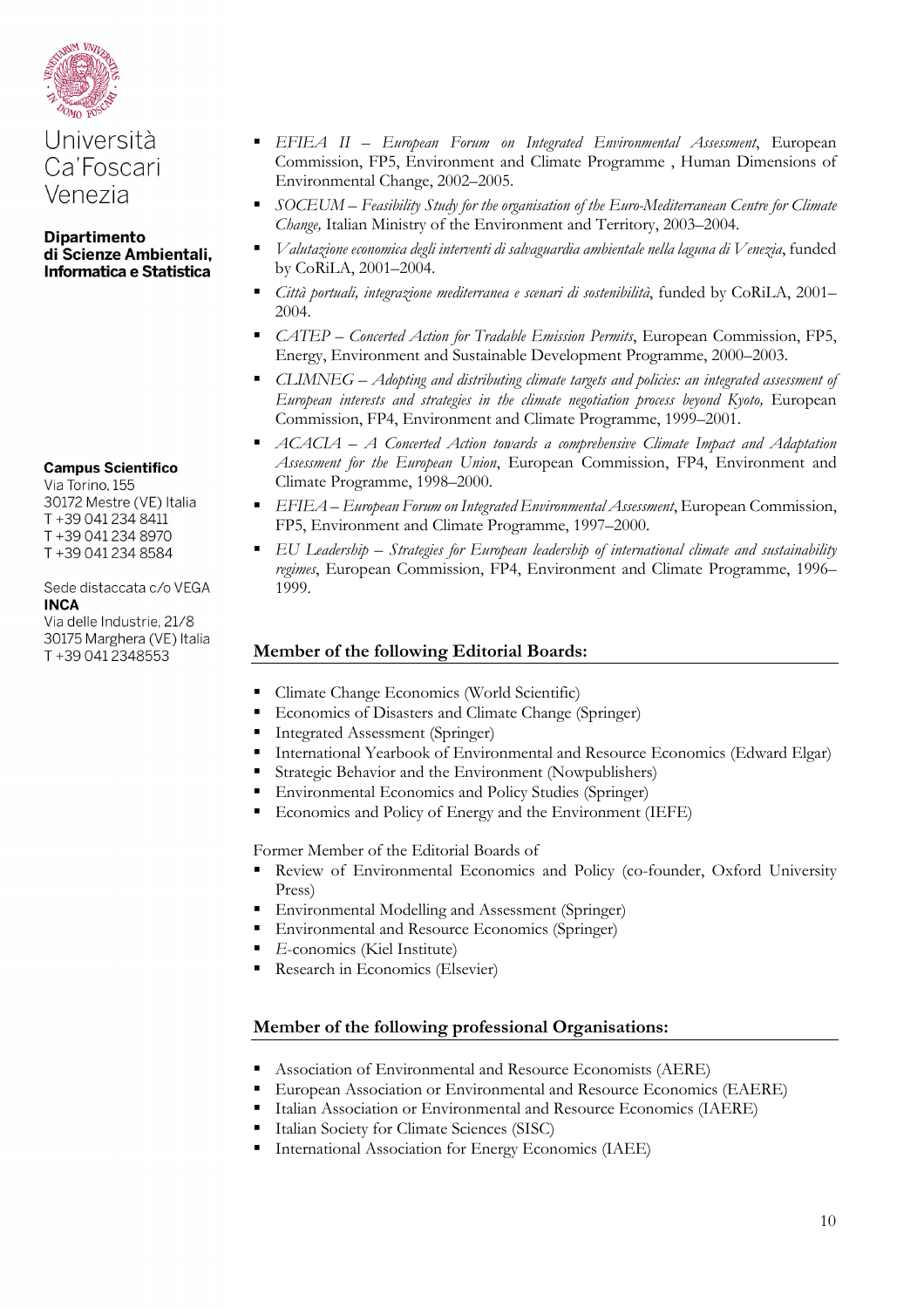

# Università Ca'Foscari Venezia

#### **Dipartimento** di Scienze Ambientali, Informatica e Statistica

**Campus Scientifico** 

Via Torino, 155 30172 Mestre (VE) Italia T+39 041 234 8411 T+39 041 234 8970 T+39 041 234 8584

#### Sede distaccata c/o VEGA **INCA**

Via delle Industrie, 21/8 30175 Marghera (VE) Italia T+39 041 2348553

# **Main Conferences Organised**

- 2019 Chair of the Programme Committee of the International Conference on "Assessing and Managing Climate Change Risk: Opportunities for Financial Institutions" , Venice, 26-27 Sept 2019.
- 2018 Member of the Programme Committee of the 6th World Congress of Environmental and Resource Economists, Gothenburg, 25-28 June 2018.
- 2017 Coordinator of the Opening session, G7 Environment Ministers Meeting, Bologna, 11-12 June 2017.

Member of the Programme Committee of the Annual Meeting of the European Association of Environmental and Resource Economists, Athens, June 2017.

- 2016 Member of the Programme Committee of the Annual Meeting of the European Association of Environmental and Resource Economists, Zurich, June 2016.
- 2015 Organisor, Green Growth Knowledge Platform Annual Conference, Venice, 28- 29 January 2015.

Organisor, Coalition Theory Network 20th Anniversary Conference, Venice, 19-20 March 2015.

Member of the Programme Committee of the Annual Meeting of the European Association of Environmental and Resource Economists, Helsinki, June 2015.

Member of the Scientific Committee of FSR Climate 2015 Annual Conference on "Economic assessment of European climate policies", European University Institute, Badia Fiesolana, 22-23 Oct 2015..

2014 Co-Chair, Second Annual Conference of the Italian Society for Climate Sciences, Venice, 29-30 September 2014

Member of the Programme Committee of the Fifth World Congress of Environmental Economists, Istanbul, 27-30 June 2014

2013 Member of the Scientific Committee of the First Conference of the Italian Society of Climate Sciences (IAERE), Lecce, 22-23 September 2013

 Member of the Scientific Committee of the First Conference of the Italian Association of Environmental and Resource Economists (SISC), Bologna, 11-12 February, 2013

2012 Chair of the Programme Committee of the 12th IAEE European Energy Conference, Venice, 9-12 September, Italy

 Member of the Scientific Committee of the 2012 Berlin Conference on the Human Dimensions of Global Environmental Change: "Evidence for Sustainable Development", Berlin, 5-6 October 2012.

2011 Organisor, International Workshop on "Modeling and Policy of CO2 Removal from the Atmosphere", Venice, 30th-31st May 2011, jointly organised with Princeton University.

Member of the Programme Committee of the Annual Meeting of the European Association of Environmental and Resource Economists, Rome, June 2011.

2010 [International Workshop on "Institutions for Climate Governance"](http://www.iccgov.org/workshop_institutions_for_climate_governance.htm), Venice, 20th-21st May 2010

[International Workshop on "Reconciling Domestic Energy Needs and Global](http://www.iccgov.org/workshop_INEA_2010.htm)  [Climate Policy: Challenges and Opportunities for China and India"](http://www.iccgov.org/workshop_INEA_2010.htm), Venice, 15th March 2010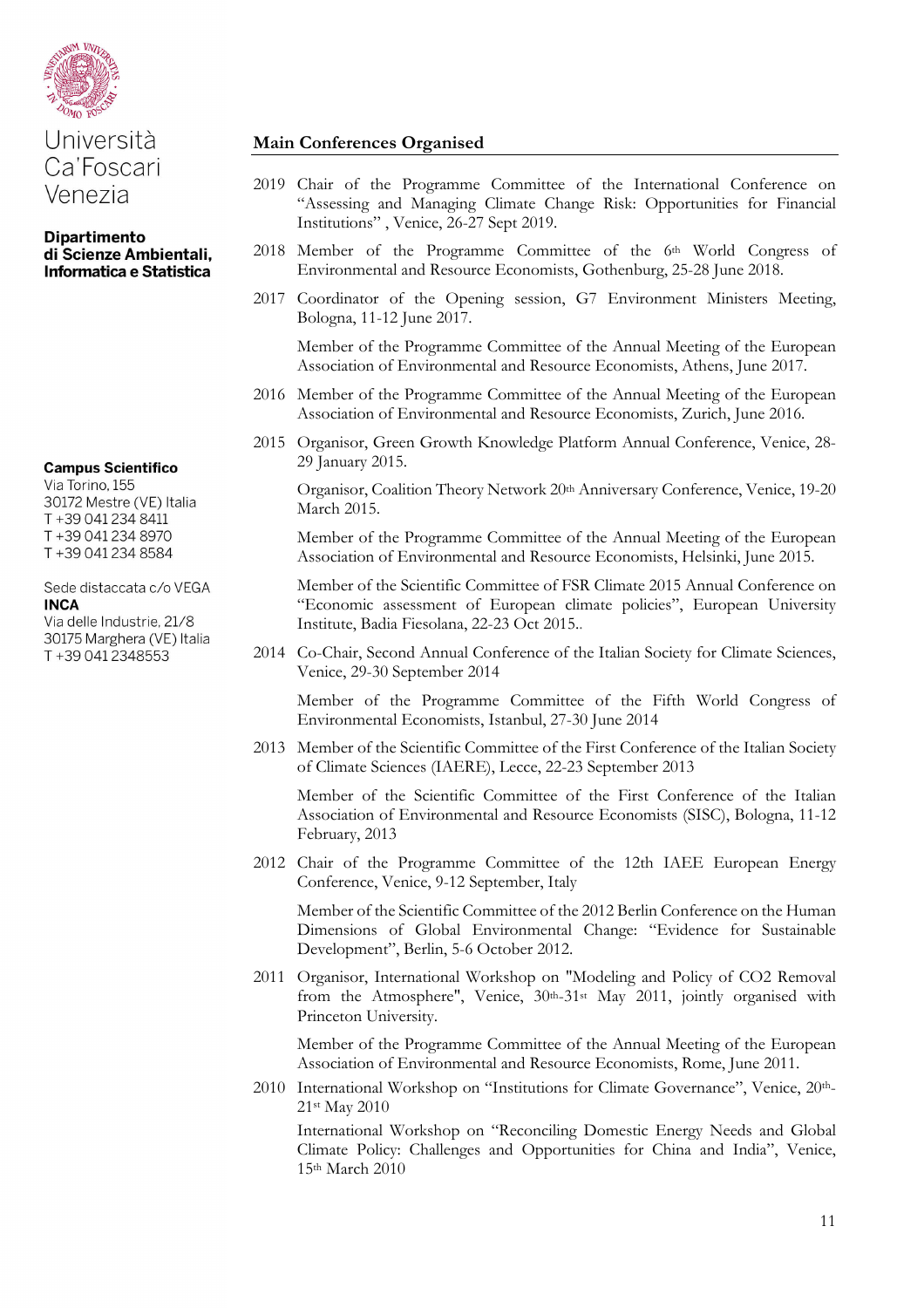

#### **Campus Scientifico**

Via Torino, 155 30172 Mestre (VE) Italia T+39 041 234 8411 T+39 041 234 8970 T+39 041 234 8584

Sede distaccata c/o VEGA **INCA** 

Via delle Industrie, 21/8 30175 Marghera (VE) Italia T+39 041 2348553

Member of the Programme Committee of the Fourth World Congress of Environmental Economists, Montreal, June 2010.

- 2009 International Workshop on 'Coalitions for Climate Cooperation. A Game Theoretic Analysis of Post 2012 Climate Policy, Venice 15-16 June 2009.
	- 2009 IEW International Energy Workshop, Venice 17-19 June 2009.
	- Scoping Meeting for the IPCC 5<sup>th</sup> Assessment Report, Venice, 13<sup>th</sup> 17<sup>th</sup> July 2009 Member of the Programme Committee of the Annual Meeting of the European Association of Environmental and Resource Economists, Amsterdam, June 2009.
- 2008 International Workshop on 'Post-2012 International Policy Architecture for Global Climate Change' co-organised with the Harvard Project on International Climate Agreements, Venice, 15-17 May 2008.
- 2007 Member of the Programme Committee of the Annual Meeting of the European Association of Environmental and Resource Economists, Thessaloniki, 28-30, June 2007.
- 2006 Member of the Programme Committee of the Third World Congress of Environmental Economists, Kyoto, 2-7 July 2006.
- 2005 Third FEEM-Stanford International Conference on 'International Environmental Agreements on Climate Change', Venice, 19-20 June 2005 (in cooperation with MIT and RFF).
- 2004 Co-organiser of the 6th FEEM Climate Policy Workshop and of the XXII MIT Global Change Forum, Venice, 9-11 June, 2004
- 2003 Chair of the Programme Committee of the 2003 Conferences of the U.S. Association of Environmental and Resource Economists.

Member of the Programme Committee of the Annual Meeting of the European Economic Association, Stockholm, 22-27 August, 2003.

2002 VII Coalition Theory Workshop, Venice, 11-12 January 2002.

Member of the Programme Committee of the Second World Congress of Environmental and Resource Economists , Monterey, 24-26 June 2002.

Chair of the Organising Committee of the Annual Conferences of the Econometric Society and the European Economic Association, Venice, 22-28 June 2002.

Co-organiser of the EAERE-FEEM-ICTG Summer School on Game Theory and the Environment, Lavagna (GE), 2-14 September, 2002.

Member of the Programme Committee of the 2002 Conferences of the American Association of Environmental Economists.

2001 Member of the Programme Committee of the 2001 Conferences of the American Association of Environmental Economists.

Organiser of the first EAERE-FEEM-VIU Summer School on Environmental Economics, Venice, 1-7 July, 2001.

Second FEEM-Stanford International Conference on 'International Environmental Agreements on Climate Change', Venice, 8-9 September 2001.

- 2000 Chair of the FEEM-CAVA Conference on 'Voluntary Approaches, Market Structure and Competition', Milan, 28-29 May, 2000. Member of the Programme Committee of the Annual Meeting of the European Association of Environmental and Resource Economists, Crete, 24-26, June 2000.
- 1999 Chair of the Organising Committee of the EFIEA Policy Workshop on Climate Policies in Europe, Milan, 4-6 March, 1999.

FEEM/NBER Conference on 'Distributional and Behavioural Responses to Environmental Policy', Milan, 11-12 June, 1999.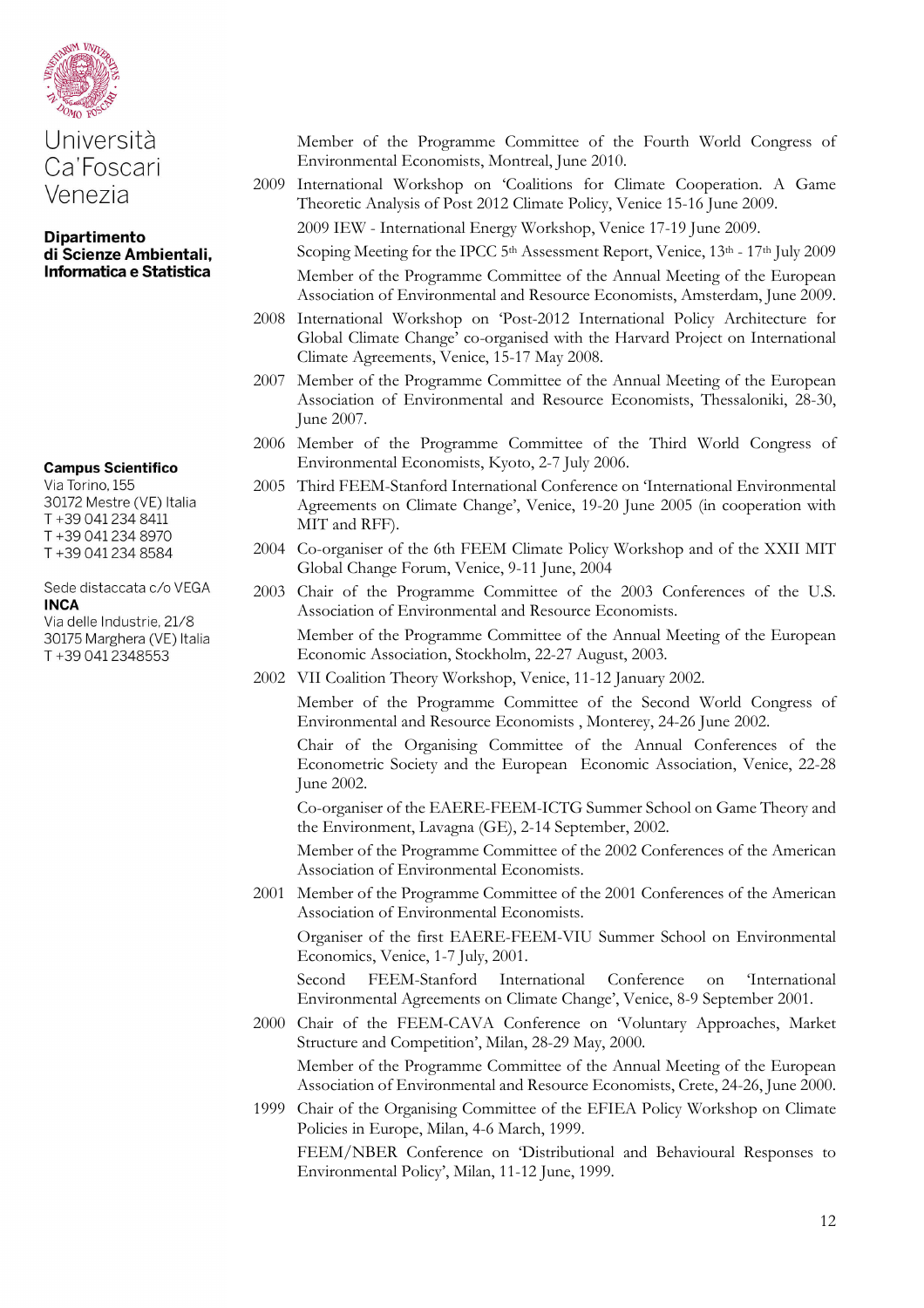

#### **Dipartimento** di Scienze Ambientali, Informatica e Statistica

#### **Campus Scientifico**

Via Torino, 155 30172 Mestre (VE) Italia T+39 041 234 8411 T+39 041 234 8970 T+39 041 234 8584

#### Sede distaccata c/o VEGA **INCA**

Via delle Industrie, 21/8 30175 Marghera (VE) Italia T+39 041 2348553

- Member of the Programme Committee of the Annual Meeting of the European Economic Association, Santiago de Compostela (Spain), 26-28 August, 1999.
- 1998 International Conference on 'Coalition Formation: Applications to Economic Issues', Venice, 8-10 January 1998.

Chair of the Organising Committee of the First World Congress of Environmental and Resource Economists , Venice, 25-27 June 1998.

1997 First FEEM-Stanford International Conference on 'International Environmental Agreements on Climate Change', Venice, 6-7 May 1997. Member of the Programme Committee of the Annual Meeting of the European

Economic Association, Toulouse (France), 28-30 August 1997.

1996 International Conference on 'Technology, Employment and Labour Markets', Athens, 16-18 May 1996

Member of the Programme Committee of the Annual Meeting of the European Association of Environmental and Resource Economics, Lisbon, 26-29 June 1996 International Conference on 'The Economics and Law of Voluntary Approaches', Venice, 19-21 November 1996.

1995 HCM workshop on 'Economic Instruments for the Protection of Natural Resources and the Environment', Venice, 12-13 May 1995.

International Workshop on 'Transport Policies and the Environment', Venice, 10- 11 November 1995

1994 IPCC workshop on 'Top-Down and Bottom-Up Models for Environmental Analysis', Milan, 27-29 April 1994.

Member of the Programme Committee of the Annual Meeting of the International Institute of Public Finance, Harvard, 22-24 August 1994.

HCM workshop 'The Design of Environmental Policy', Crete (Greece), 7-9 September 1994.

International Workshop on 'Environment Taxation, Revenue Recycling and Unemployment', Milan, 16-17 December 1994.

1993 Member of the Programme Committee of the Annual Meeting of the European Association of Environmental and Resource Economists, Fontainbleau, 22-24 June 1993.

Member of the Programme Committee of the Annual Meeting of the European Economic Association, Helsinki (Finland), 26-28 August 1993.

1992 Autumn School on Environmental Economics, 'Quantitative Methods in Environmental Economics', Venice (Italy), 28 September – 3 October 1992.

International Conference on 'The International Dimension of Environmental Policy', Milan, 22-24 October 1992.

International Conference on 'Modelling Environment-Economy Linkages', Milan, 3-4 December 1992.

1991 Autumn School on Environmental Economics, 'International Coordination of Environmental Policies', Venice (Italy), 30 September -5 October 1991.

1990 Annual Meeting of the European Association of Environmental and Resource Economics on 'Environmental Cooperation and Policy in the Single European Market', Venice, 17-20 April 1990.

Member of the Programme Committee of the Annual Meeting of the European Economic Association, Lisbon (Portugal), 30.8-2-9, 1990.

IEA Conference on 'Economics for the New Europe', Venice (Italy), 1-4 November 1990.

1988 International Conference on 'International Economic Policy Coordination', Aixen-Provence (France), 24-25 June 1988.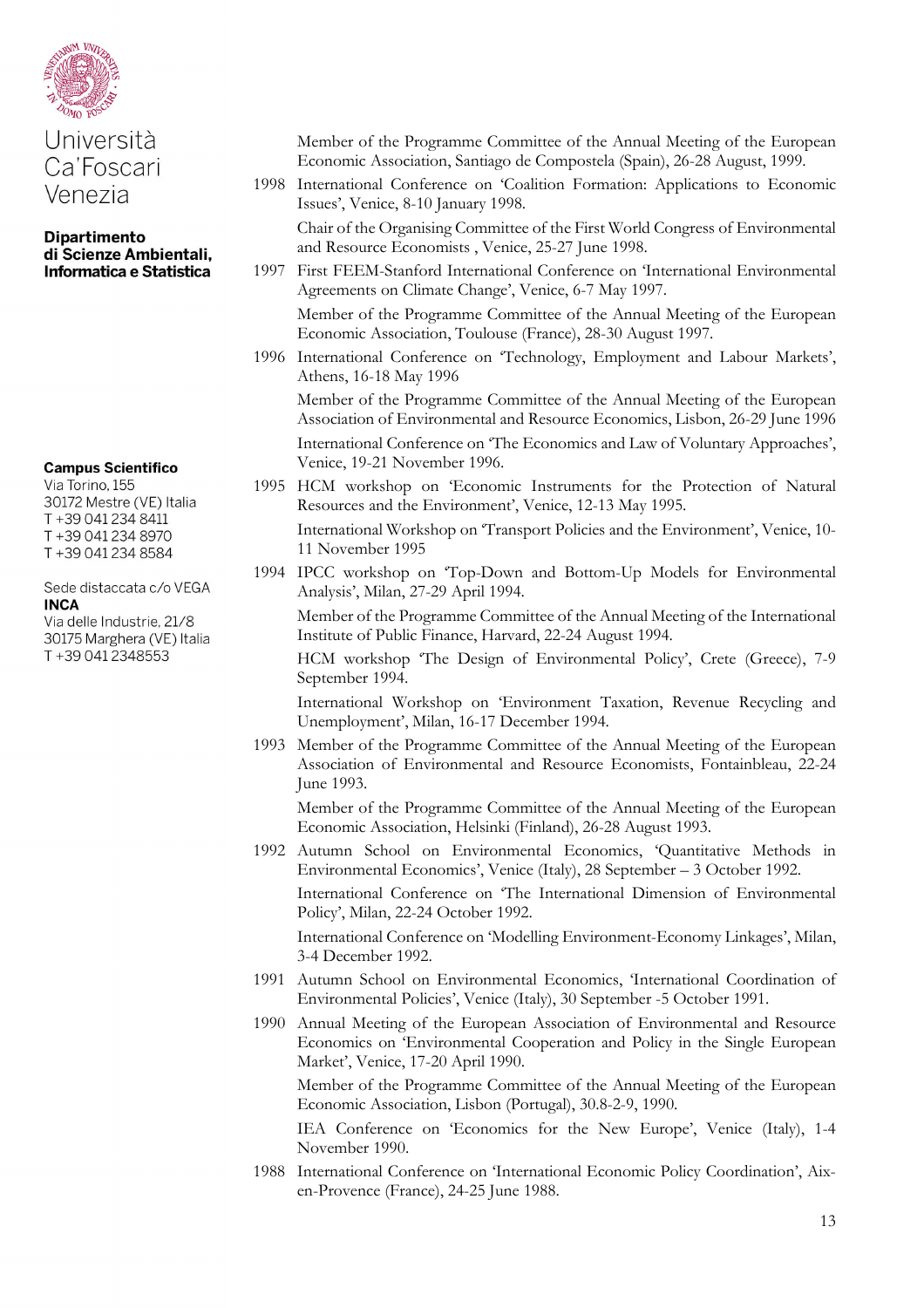

#### **Campus Scientifico**

Via Torino, 155 30172 Mestre (VE) Italia T+39 041 234 8411 T+39 041 234 8970 T+39 041 234 8584

Sede distaccata c/o VEGA **INCA** 

Via delle Industrie, 21/8 30175 Marghera (VE) Italia T+39 041 2348553

1985 International Conference on 'Economic Policy and Control Theory', Venice (Italy), 28-31 January 1985.

# **PUBLICATIONS**

#### **Books and Special Issues**

- 1. CARRARO, C. (ed.) (2022), "Cambiamenti climatici, infrastrutture e mobilità", Ministero delle Infrastrutture e Mobilità Sostenibili, Rome.
- 2. CARRARO, C. (ed.) (2020), "*La Ripartenza"*, Rapporto 2020 della Fondazione Nord Est, Venezia.
- 3. CARRARO, C. (ed.) (2019), "*Il Pentagono dello Sviluppo"*, Rapporto 2019 della Fondazione Nord Est, Venezia.
- 4. CARRARO, C. (ed.) (2018), "*Una Nuova Competitività"*, Rapporto 2018 della Fondazione Nord Est, Venezia.
- 5. CARRARO, C. and A. Mazzai (eds.) (2017), "*Gli Impatti dei Cambiamenti Climatici in Italia: Fotografie del Presente per capire il Futuro*", Ca' Foscari University Press, Venice.
- 6. CARRARO, C. and G. Favero (eds.) (2017) "*Benedetto Cotrugli, The Book of the Art of Trade*", Palgrave Mc Millan, New York. [ISBN 978-3-319-39968-3].
- 7. CARRARO, C., Gupta, E., Kim, J. and I. Parry (eds.) (2016), "*Fiscal Policy*", a special issue of the *International Journal on Green Growth and Development*, Vol. 2, Issue 2, Jul-Dec 2016.
- 8. Barrett, S., CARRARO, C. and J. de Melo (eds.) (2015), *Towards a Workable and Effective Climate Regime*, CEPR Press, London and Economica, Paris.
- 9. CARRARO, C. and A. Mazzai (2015), *Il clima che cambia. Non solo un problema ambientale,* Il Mulino, Bologna.
- 10. CARRARO, C. (ed.) (2015), *Coalitions and Networks*, FEEM Press, Milan.
- 11. Bosetti, V., CARRARO, C., Massetti, E. and M. Tavoni (eds.) (2014) *Climate Change Mitigation, Technological Innovation and Adaptation: A New Perspective on Climate Policy*, Cheltenham: Edward Elgar. [ISBN-13: 978 1 84980 949 8].
- 12. Edenhofer, O., C. CARRARO and J.C. Hourcade (eds.) (2012), *The Economics of Ambitious GHG Emission Reductions***,** a special issue of *Climatic Change.*
- 13. CARRARO, C. and E. Massetti (eds.) (2011), *Reconciling Domestic Needs and Global Climate Policy: Challenges and Opportunities for China and India*, a special issue of *International Environmental Agreements.*
- 14. CARRARO, C. (ed.) (2009), *Cambiamenti climatici e strategie di adattamento in Italia. Una valutazione economica*, Bologna: Il Mulino. [ISBN: 8815126481 - ISBN-13: 9788815126481]
- 15. Ellerman, A.D., Buchner, B. and C. CARRARO (eds.) (2007), *Allocations in the European Emissions Trading Scheme. Rights, Rents and Fairness*, Cambridge: Cambridge University Press. [ISBN-10: 0521875684 - ISBN-13: 978-0521875684]
- 16. CARRARO C. and C. Egenhofer (eds.) (2007), *Climate and Trade Policy. Bottom-up Approaches Towards Global Agreement*, Cheltenham: Edward Elgar.[ISBN-13: 978 1 84720 227 7]
- 17. CARRARO C. and V. Fragnelli (eds) (2004), *Game Practice and the Environment*, Cheltenham: Edward Elgar. [ISBN-13: 978 1 84376 685 8].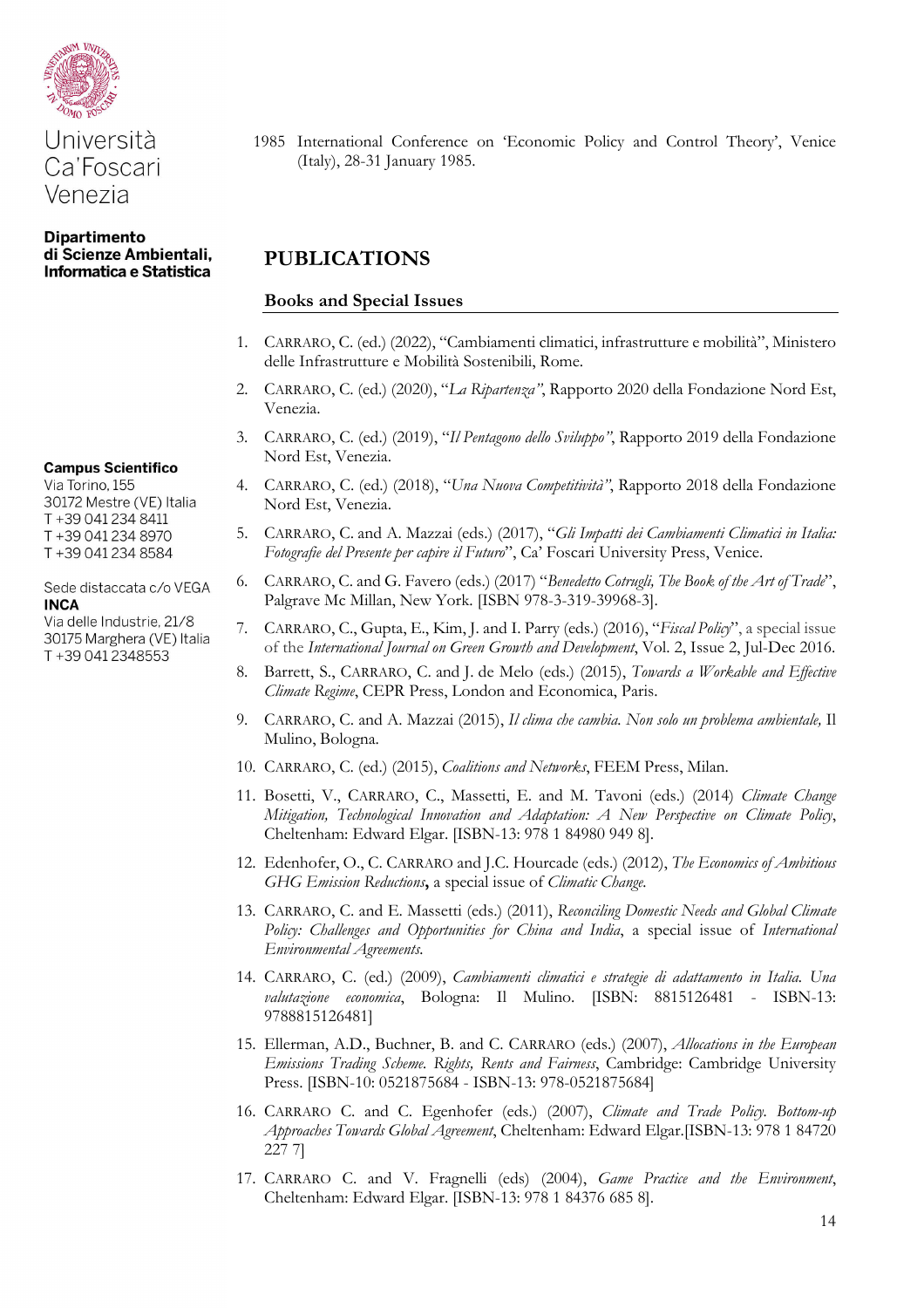

# Università Ca'Foscari Venezia

#### **Dipartimento** di Scienze Ambientali, Informatica e Statistica

#### **Campus Scientifico**

Via Torino, 155 30172 Mestre (VE) Italia T+39 041 234 8411 T+39 041 234 8970 T+39 041 234 8584

#### Sede distaccata c/o VEGA **INCA**

Via delle Industrie, 21/8 30175 Marghera (VE) Italia T+39 041 2348553

- 18. CARRARO C. (ed.) (2003), *The Endogenous Formation of Economic Coalitions*, Cheltenham: Edward Elgar. [ISBN-13: 978 1 84376 265 2]
- 19. CARRARO C. and C. Egenhofer (eds.) (2003), *Firms, Governments and Climate Policy: Incentive-Based Policies for Long-Term Climate Change*, Cheltenham: Edward Elgar. [ISBN-13: 978 1 84376 055 9]
- 20. CARRARO C. (ed.) (2003), *Governing the Global Environment***,** Cheltenham: Edward Elgar [ISBN-13: 978 1 84376 014 6].
- 21. CARRARO C., R. Gerlagh, and B. van der Zwaan (eds.) (2002), *Endogenous Technological Change in Economy-Environment Modelling*, a special issue of *Resource and Energy Economics*.
- 22. CARRARO C. and G.E. Metcalf (eds.) (2000), *Behavioral and Distributional Effects of Environmental Policy*, Chicago: Chicago University Press, 2000. [ISBN: 0-226-09481-2]
- 23. CARRARO C. (ed.) (2000), *Efficiency and Equity of Climate Change Policy*, Dordrecht: Kluwer Academic Publisher. [ISBN: 0792362624 - ISBN-13: 9780792362623, 978-0792362623]
- 24. CARRARO C. (ed.) (2000), *Integrating Climate Policies in a European Environment***,** a special issue of *Integrated Assessment*, Dordrecht: Baltzer Publishers.
- 25. CARRARO C. (ed.) (1999), *International Environmental Agreements on Climate Change*, Dordrecht: Kluwer Academic Publisher. [ISBN: 0792355156 - ISBN-13: 9780792355151, 978-0792355151]
- 26. CARRARO C. and F. Leveque (eds.) (1998), *Voluntary Approaches in Environmental Policy*, Kluwer Academic Publisher: Dordrecht. [ISBN: 0792355164 - ISBN-13: 9780792355168, 978-0792355168]
- 27. CARRARO C. and J.C. Hourcade (eds.) (1998), *Optimal Timing of Climate Change Policies*, a special issue of *Energy Economics*, Amsterdam: Elsevier.
- 28. CARRARO C. and D. Siniscalco (eds.) (1997), *New Directions in the Economic Theory of the Environment*, Cambridge: Cambridge University Press. [ISBN: 9780521590891]
- 29. CARRARO C. (ed.) (1997), *International Environmental Agreements: Strategic Policy Issues*, Cheltenham: Edward Elgar. [ISBN-13: 978 1 85898 524 4]
- 30. CARRARO C. and M. Gambaro (1996), *Microeconomia alla prova*, Bologna: Il Mulino. [ISBN-13: 9788815056283 - ISBN:8815056289]
- 31. C. CARRARO and A. Haurie (eds.) (1996), *Operation Research and Environmental Protection*, Dordrecht: Kluwer Academic Publisher, 1996. [ISBN: 0792337670]
- 32. CARRARO C. and D. Siniscalco (eds.) (1996), *Environmental Fiscal Reform and Unemployment,* Kluwer Dordrecht: Academic Publisher. [ISBN: 0792337506 - ISBN-13: 9780792337508, 978-0792337508]
- 33. CARRARO C. and M. Galeotti (1995), *Ambiente, Occupazione e Progresso Tecnico: un Modello per l'Europa*, Bologna: Il Mulino.
- 34. CARRARO C., Y. Katsoulacos, and A. Xepapadeas (eds.) (1996), *Environmental Policy and Market Structure*, Dordrecht: Kluwer Academic Publisher. [ISBN: 0792336569 - ISBN-13: 9780792336563, 978-0792336563]
- 35. C. CARRARO and J. Filar (eds.) (1995), *Control and Game Theoretic Models of the Environment*, Boston: Birckauser. [ISBN: 0817638156 - ISBN-13: 9780817638153]
- 36. CARRARO C., A. Haurie and G. Zaccour (eds.) (1994), *Environmental Management in a Transition to Market Economy: A Challenge to Governments and Business*, Montreal: Technip. [ISBN : 2-7108-0680-0]
- 37. CARRARO C. (ed.) (1994), *Trade, Innovation, Environment*, Dordrecht: Kluwer Academic Publisher. [ISBN: 0792330331 - ISBN-13: 9780792330332, 978-0792330332]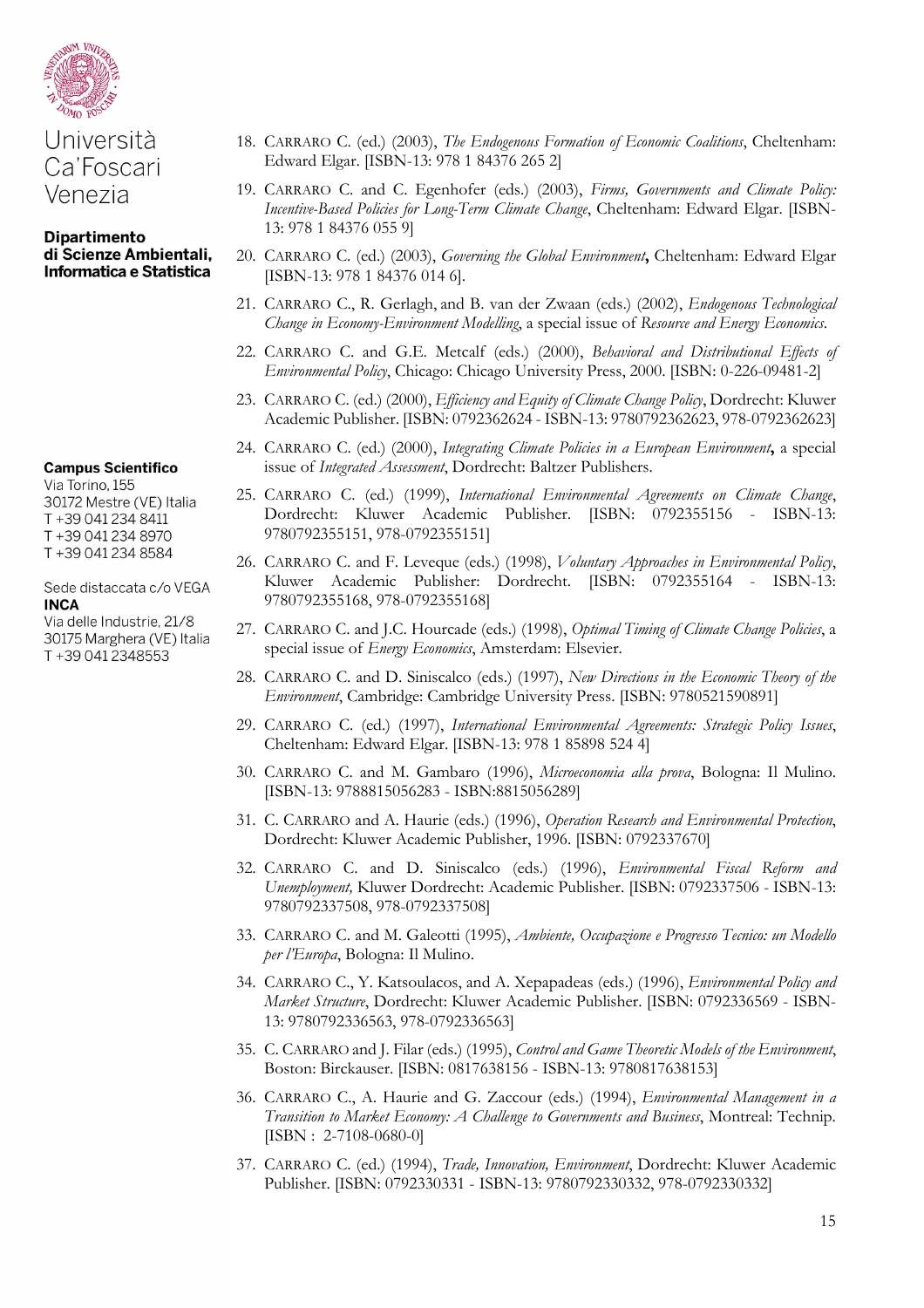

# Università Ca'Foscari Venezia

#### **Dipartimento** di Scienze Ambientali, Informatica e Statistica

# **Campus Scientifico**

Via Torino, 155 30172 Mestre (VE) Italia T+39 041 234 8411 T+39 041 234 8970 T+39 041 234 8584

#### Sede distaccata c/o VEGA **INCA**

Via delle Industrie, 21/8 30175 Marghera (VE) Italia T+39 041 2348553

- 38. CARRARO C., F. Peracchi and G. Weber (eds.) (1993)**,** *The Econometrics of Panels and Pseudo-Panels*, a special issue of the *Journal of Econometrics*, **59**(1-2), Amsterdam: North Holland.
- 39. CARRARO C. and C. Graziano (1993), *Mercati Oligopolistici e Strategie dell'Impresa*, Bologna: Il Mulino [ISBN: 8815041222 - ISBN-13: 9788815041227]
- 40. CARRARO C. and D. Siniscalco (eds) (1993), *The European Carbon Tax: an Economic Assessment*, Dordrecht: Kluwer Academic Publisher. [ISBN: 9780792325208]
- 41. CARRARO C., D. Laussel, M. Salmon and A. Soubeyran (eds) (1991), *International Economic Policy Coordination*, Oxford: Basil Blackwell. [ISBN 0631174524]
- 42. CARRARO C. (ed.) (1988), *Politica Economica e Teoria del Controllo*, Venezia: Cafoscarina Editrice.
- 43. CARRARO C. and F. Giavazzi (eds) (1987), *Game Theory and Interdependence of Economic Policies*, a special issue of *Ricerche Economiche*, New York: Academic Press.
- 44. CARRARO C. and D. Sartore (eds) (1987), *Developments of Control Theory for Economic Analysis*, Dordrecht: Kluwer Academic Publisher. [ISBN: 9024733456 - ISBN-13: 9789024733453, 978-9024733453]

# **Articles**

# **2021**

- 1. CARRARO, C. (2021a), "La Transizione Ecologica" in "Una visione lunga. Oltre il tempo del Recovery Plan" a cura di E. Belloni, Fondazione ResPublica.
- 2. CARRARO, C. (2021b), "Macroeconomic costs and financial needs of the EU post-Covid transition to carbon neutrality" in "Charting the European economy post Covid-19", DG ECFIN, Brussels.

# **2020**

- 3. CARRARO, C. (2020), "Le interazioni fra innovazione, crescita economica e tutela dell'ambiente per uno sviluppo sostenibile coerente con l'Agenda 2030", in "*Italia 2030. Proposte per lo sviluppo"*, edited by R. Carli and M. Messori, La Nave di Teseo, Milano
- 4. Vesco, P., CARRARO, C., De Cian, E. and S. Dasgupta (2020), "Natural Resources and Conflict: A Meta-analysis of the Empirical Literature", *Ecological Economics,*  [Volume 172,](https://www.sciencedirect.com/science/journal/09218009/172/supp/C) June 2020, 106633; *<https://doi.org/10.1016/j.ecolecon.2020.106633>*.

- 5. Brugiavini, A., CARRARO, C. and M. Kovacic (2019), "Academic Achievements: The Effects of Excess Time to Degree on GPA", *Education Economics (CEDE)*. [https://doi.org/10.1080/09645292.2019.1672623.](https://doi.org/10.1080/09645292.2019.1672623) Also in CEPR Discussion Paper No. 10516, London, and CESifo Working Paper no. 5280, Munich.
- 6. CARRARO, C. (2019a), "Il Pentagono dello Sviluppo. Presente e Futuro" in Carraro. C. (ed.) "*Il Pentagono dello Sviluppo*", Rapporto 2019, *Fondazione Nord Est*, Venezia.
- 7. CARRARO, C. (2019b), "10 Considerazioni sul Cambiamento Climatico", *Changes*, Bologna.
- 8. CARRARO, C. (2019c), "Two Minutes to Midnight", *Maize*, Venice.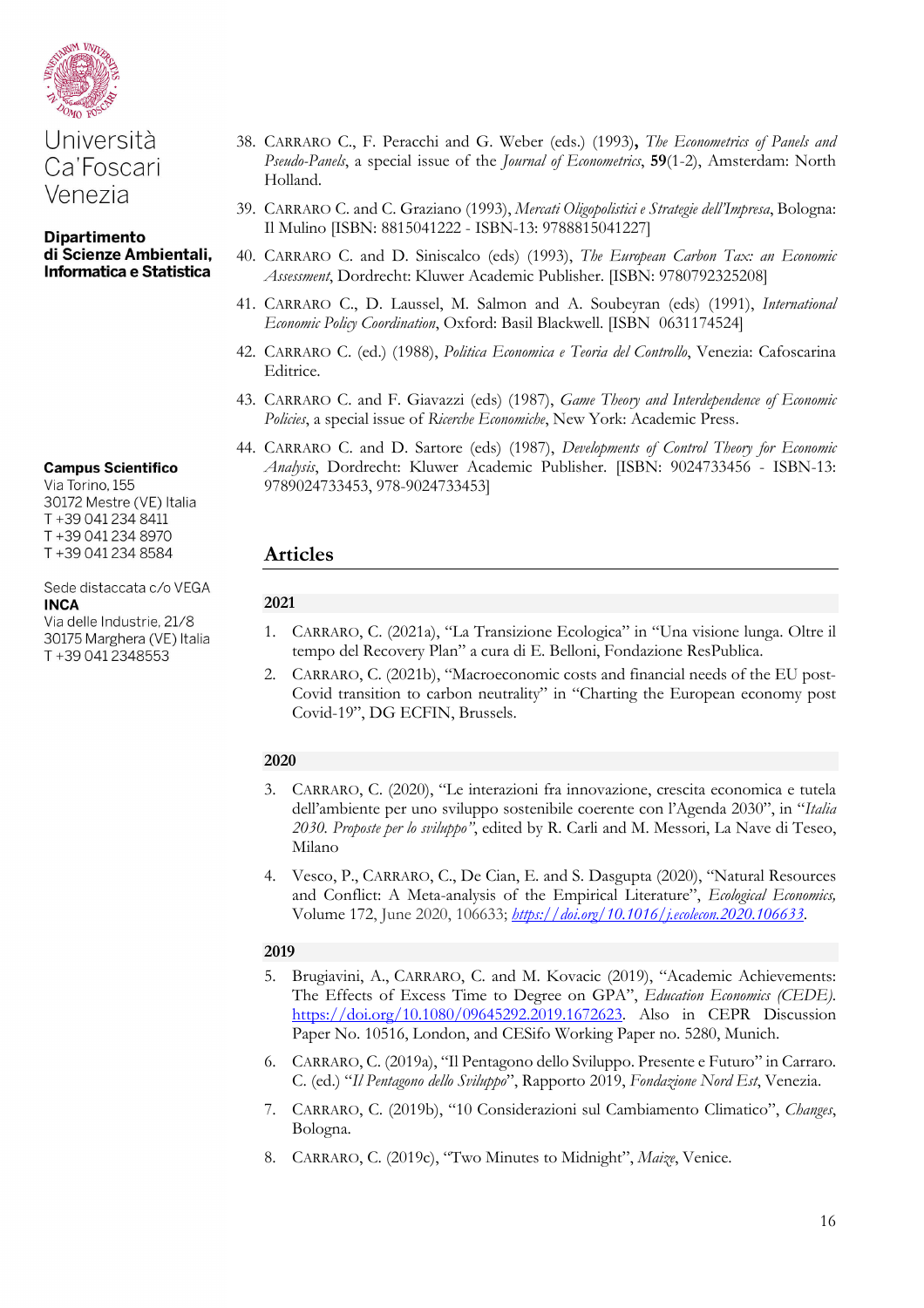

#### **Campus Scientifico**

Via Torino, 155 30172 Mestre (VE) Italia T+39 041 234 8411 T+39 041 234 8970 T+39 041 234 8584

Sede distaccata c/o VEGA **INCA** 

Via delle Industrie, 21/8 30175 Marghera (VE) Italia T+39 041 2348553

9. Joseph E. Aldy, William A. Pizer, Keigo Akimoto, Francesco Bosello, Carlo CARRARO, Takashi Homma, and Ramiro Parrado (2019), "The Competitiveness Impacts of Climate Change Policy under the Paris Framework", *Resources for the Future*, Washington.

# **2018**

- 10. Joseph E. Aldy, William A. Pizer, Keigo Akimoto, Lara Aleluia Reis, Carlo CARRARO, Massimo Tavoni (2017), "Learning from Nationally Determined Contributions", CEPR, DP 12757, February 2018 and RFF Report, April 2018.
- 11. CARRARO, C. (2018), "A Word from the Editor", *Review of Environmental Economics and Policy*, (Winter 2018) Volume 12, Issue 1, 1 February 2018, Pages 1– 3, [https://doi.org/10.1093/reep/rex031.](https://doi.org/10.1093/reep/rex031)
- 12. Campagnolo, L. Eboli, F., Farnia, L. and C. CARRARO (2018), "Supporting the UN SDGs transition: methodology for sustainability assessment and current worldwide ranking". *Economics: The Open-Access, Open-Assessment E-Journal*, 12 (2018-10): 1– 31[.http://dx.doi.org/10.5018/economics-ejournal.ja.2018-10.](http://dx.doi.org/10.5018/economics-ejournal.ja.2018-10)
- 13. Parrado, R., Bosello, F. and C. CARRARO (2018), "The economic implications of Nationally Determined Contributions: a global analysis on growth and competitiveness", paper presented at the World Congress of Environmental and Resource Economists, Gothenburg, June 2018.
- 14. CARRARO, C. (2018a), "Una nuova competitività" in Carraro. C. (ed.) "*Una Nuova Competitività*", Rapporto 2018 della Fondazione Nord Est.
- 15. CARRARO, C. (2018b), "Il cambiamento climatico può diventare un fattore di sviluppo economico" in Carraro, C. (ed.) "*Una Nuova Competitività*", Rapporto 2018 della Fondazione Nord Est.

- 16. Campagnolo, L., CARRARO, C., Davide, M., Eboli, F., Farnia, L., Parrado R. and R. Pierfederici (2017), "The Ex-Ante Evaluation of Achieving Sustainable Development Goals", *Social Indicators Research*, Feb 2017 (DOI 10.1007/s11205- 017-1572-x).
- 17. Massetti, E., CARRARO, C., Gupta, S., Harnisch, J. and R.J. Kopp (2017), "Investments in and Macroeconomic Costs of Climate Mitigation in the Working Group III Contribution to the Fifth Assessment Report of the IPCC", *Energy Policy*, Oct 2017, 109: 414–417.
- 18. CARRARO, C., Tavoni, M., Longden, T. and G. Marangoni (2017), "The potential role of gas in decarbonising Europe: A quantitative assessment", in Hafner, M. and S. Tagliapietra (2017), "*European Gas Markets: Challenges and Opportunities Ahead*", Palgrave McMillan, New York.
- 19. Calliari, E. and C. CARRARO (2017), "COP 22 Steps up the Implementation of the Paris Agreement", *La Nuova Energia*, Giugno 2017.
- 20. CARRARO, C. and A. D'Aprile (2017), "Le conseguenze del ritiro statunitense dall'accordo globale sul clima", *Aperta Contrada,* Luglio 2017.
- 21. Alloisio, I., Bonan, J., CARRARO, C., Davide, M., Hafner, M., Tagliapietra, S. and M. Tavoni (2017) "Energy poverty alleviation and its consequences on climate change mitigation and African economic development", FEEM Policy Brief, no. 2017.02.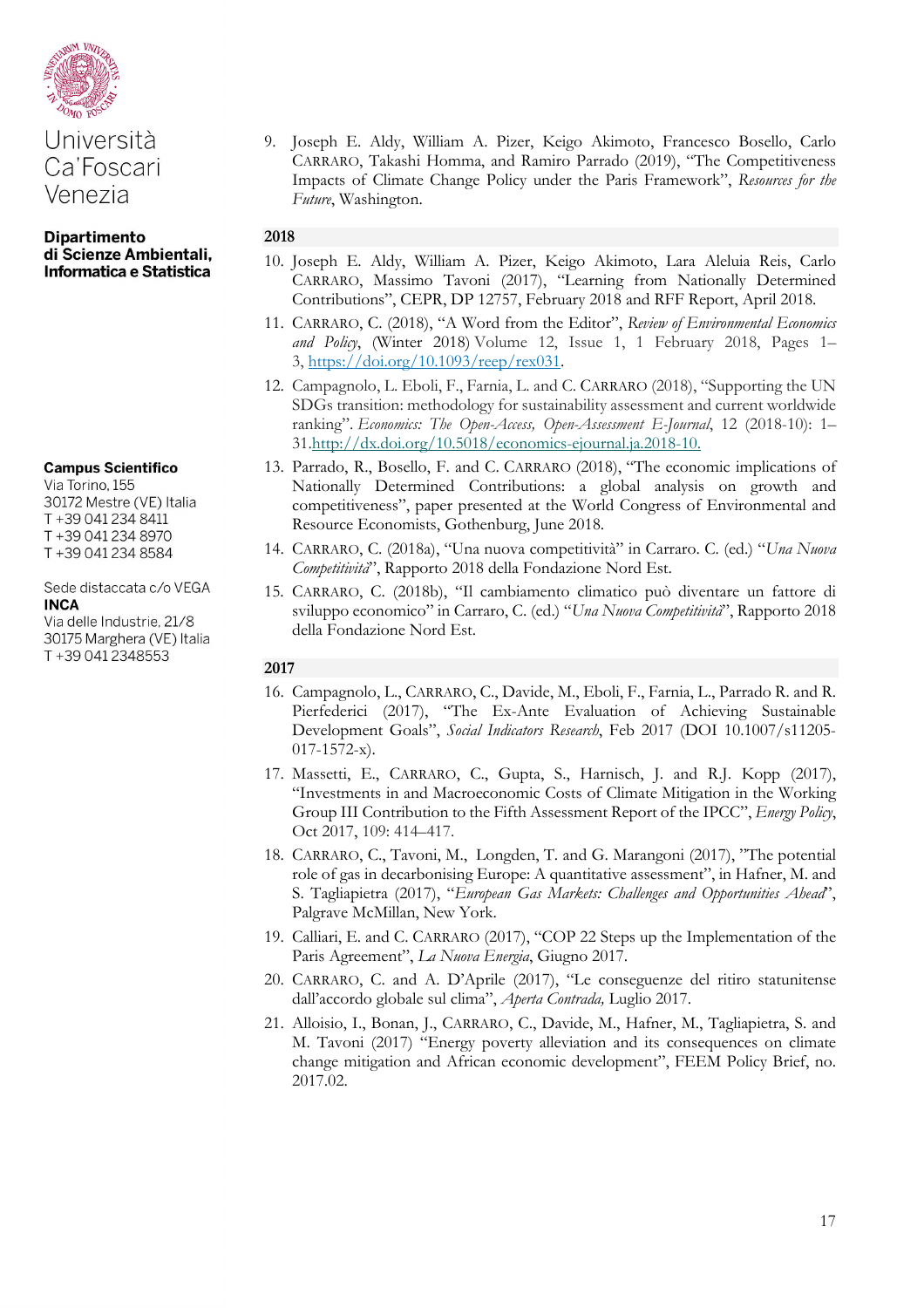

## **Campus Scientifico**

Via Torino, 155 30172 Mestre (VE) Italia T+39 041 234 8411 T+39 041 234 8970 T+39 041 234 8584

#### Sede distaccata c/o VEGA **INCA**

Via delle Industrie, 21/8 30175 Marghera (VE) Italia T+39 041 2348553

#### **2016**

- 22. Chan, G., CARRARO, C., Edenhofer, O., Kolstad, C. D. and R.N. Stavins (2016), "Reforming the IPCC's Assessment of Climate Change Economics", *Climate Change Economics*, vol. 7, n.1 (2016).
- 23. Aldy, J., Pizer, W., Tavoni, M., Aleluia Reis, L., Akimoto, K., Blanford, G., CARRARO, C., Clarke, L., Edmonds<sup>, J</sup>., Iyer, G., McJeon, H., Richels, R., Rose, S. and F. Sano(2016), "Economic Tools to Promote Transparency and Comparability in the Paris Agreement" Nature *Climate Change*, Aug 2016, 6, 100-1004. [DOI: 10.1038/nclimate3106].
- 24. Campagnolo, L., CARRARO, C., Davide, M., Eboli, F., Lanzi, E., Parrado R. (2016) "Can Climate Policy Enhance Sustainability?", *Climatic Change*, 137(3), 639-653, DOI: 0.1007/s10584-016-1701-6.
- 25. CARRARO, C. (2016a), "A bottom-up, non-cooperative approach to climate change control: Assessment and comparison of Nationally Determined Contributions (NDCs), *Journal of Sustainable Development,* Vol. 9, No. 5, October 2016.
- 26. CARRARO, C., Gupta, E., Kim, J. and I. Parry (2016), "Green Fiscal Reform", *International Journal on Green Growth and Development*, Vol. 2, Issue 2, Jul-Dec 2016, pp. 33-51.
- 27. CARRARO, C. (2016b), "Climate change: scenarios, impacts, policies and business opportunities"**,** *Agricultural Economics*, 4, November 2016, Vol. 47, Issue S1, pp. 149- 157. Keynote lecture at the International Conference of Agricultural Economists, Milan, 9-13 August 2015. DOI: 10.1111/agec.12306.
- 28. Robert Watson, Carlo CARRARO, Pablo Canziani, Nebojsa Nakicenovic, James J. McCarthy, José Goldemberg, Liliana Hisas (2016), *The Truth About Climate Change Report*, a report of the Universal Ecological Fund (FEE US), Washington.
- 29. CARRARO, C., and M. Davide (2016a), "Do climate policies hurt the economy? Lessons from the EU experience" in K. N. Ninan and M. Inoue (eds.), "*Building a Climate Resilient Economy and Society – Challenges and Opportunities*", Edward Elgar Publishing, Cheltenham.
- 30. CARRARO, C. (2016d), "Clubs, R&D, and Climate Finance: Incentives for Ambitious GHG Emission Reductions", in Stavins, Robert N. and Robert C. Stowe, eds. "*The Paris Agreement and Beyond: International Climate Change Policy Post-2020*", [Harvard Project on Climate Agreements, Belfer Center for Science and](http://belfercenter.ksg.harvard.edu/project/56/harvard_project_on_climate_agreements.html)  [International Affairs, Harvard Kennedy School,](http://belfercenter.ksg.harvard.edu/project/56/harvard_project_on_climate_agreements.html) October 2016.
- 31. CARRARO, C., and M. Davide (2016b), "Le novità dell'Accordo di Parigi sui cambiamenti climatici", *Aperta Contrada*, Gennaio 2016.
- 32. CARRARO, C., and A. Mazzai (2016a), "Cambiamenti climatici: che cosa ci aspetta?" *Orizzonti*, 2, 2016.
- 33. CARRARO, C., and A. Mazzai (2016b), Comunicare il clima che cambia*, Ideambiente*, pp. 21-24.
- 34. CARRARO, C. (2016), "Why are we waiting? The Logic, Urgency and Promise of Tackling Climate Change", review of N. Stern's book on *Rivista di Politica Economica*, IV-VI, 2016.

- 35. CARRARO, C., Edenhofer, O. Flaschland, C., Kolstad, C. D., Stavins, R.N. and R. Stowe (2015), "The IPCC at a crossroads: opportunities for reform", Science*,* vol. 350, no. 6256, pp 34-35, 2015. DOI: <https://doi.org/10.1126/science.aac4419>
- 36. Alloisio, I and C. CARRARO (2015), 'Public Private Partnerships for energy infrastructure: a focus on the MENA region" in S. Caselli, G. Corbetta and V.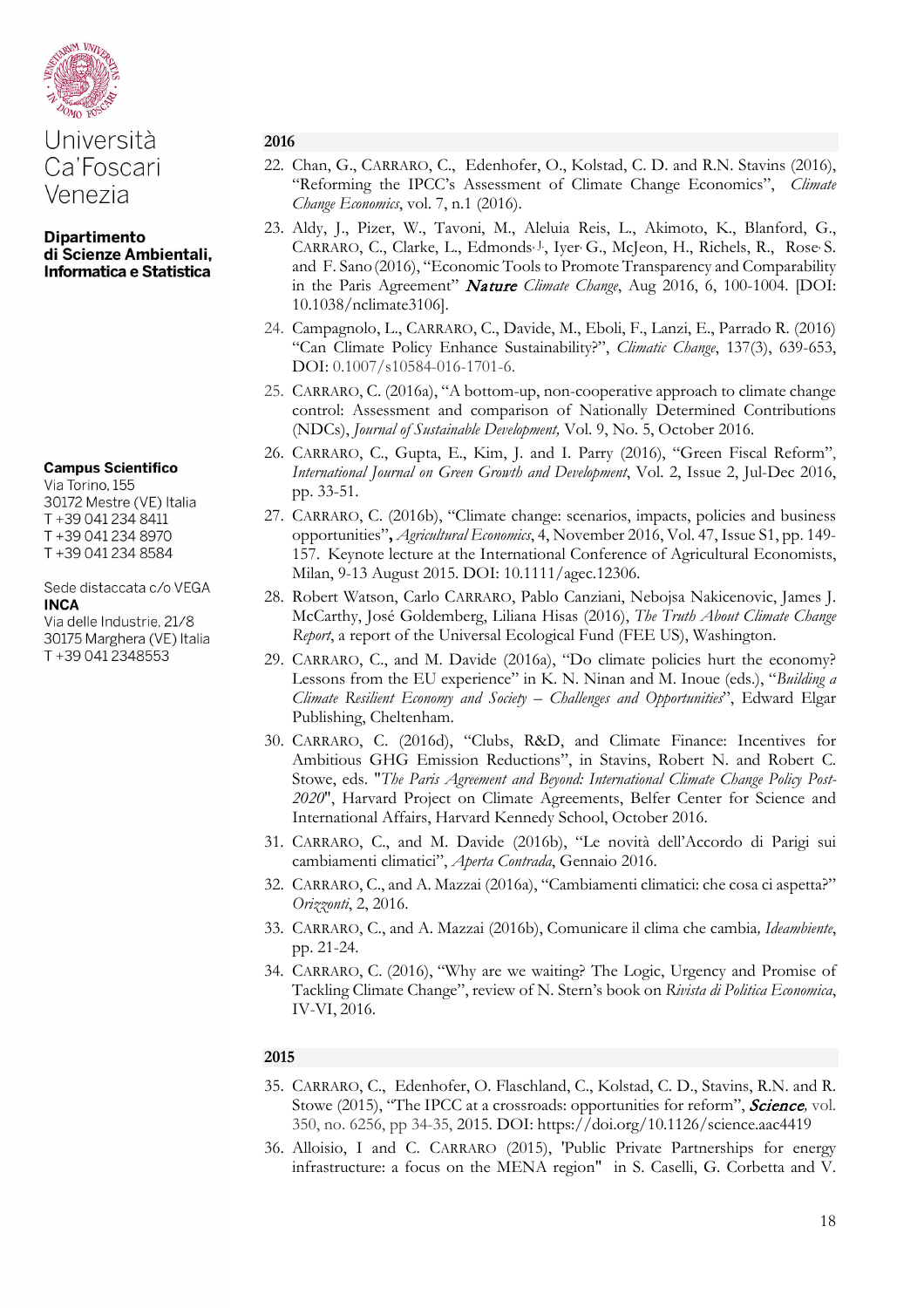

**Campus Scientifico** 

Via Torino, 155 30172 Mestre (VE) Italia T+39 041 234 8411 T+39 041 234 8970 T+39 041 234 8584

Sede distaccata c/o VEGA **INCA** 

Via delle Industrie, 21/8 30175 Marghera (VE) Italia T+39 041 2348553

Vecchi (eds.), *Public Private Partnerships for Infrastructure and Enterprise Funding: Principles, Practices and Perspectives*, Chapter 9, New York: Palgrave Macmillan.

- 37. CARRARO, C. (2015b), "Eradicating Energy Poverty: a Development Goal", in Veca, S. (ed), "Laboratorio Expo. The Many Faces of Sustainability", *Annali della Fondazione Giangiacomo Feltrinelli*, Milan.
- 38. Barrett, S., CARRARO, C., and J. De Melo, "Introduction to a Workable and Effective Climate Regime", in Barrett, S., CARRARO, C., and J. De Melo (eds.) "*Towards a Workable and Effective Climate Regime*", CEPR Press, London (also in French for Economica, Paris).
- 39. CARRARO, C., and M. Davide (2015a), "La difficile strada per Parigi", *Equilibri*, Il Mulino, pp. 223-232.
- 40. CARRARO, C., and M. Davide (2015b), "COP 21 Clima in Transizione. Contributi nazionali e impegni globali dalla Conferenza di Parigi?", *QualEnergia*, N. 4, 2015, pp. 33-39.
- 41. CARRARO, C., and M. Davide (2015c), "Accesso all'energia e lotta al cambiamento climatico per uno sviluppo economico inclusivo e sostenibile", *Equilibri*, Il Mulino, pp. 287-298.
- 42. CARRARO, C., and A. Mazzai (2015), "Il mondo migrerà, causa maltempo", *Formiche*, Anno XI, 108, 11.2015, pp. 74-76.
- 43. CARRARO, C. (2015c), "Will Fiscal Policy Help Us Move Towards a Green Economy?", *Global Policy*, February 2015.
- 44. CARRARO, C., Kolstad, C. D. and R.N. Stavins (2015), "Assessment and Communication of the Social Science of Climate Change: Bridging Research and Policy" (February 2015). *Review of Environment, Energy and Economics*. Available at SSRN: [http://ssrn.com/abstract=2571321.](http://ssrn.com/abstract=2571321)
- 45. CARRARO, C., Pandey, S. and S. Stone (2015), "Why fiscal policy matters for a green economy transition: an introduction", *GGKP Insights*, January 2015.
- 46. CARRARO, C (2015d), "Clima: avanguardia politica per COP 21", *ISPI Dossier*, 25 Settembre 2015.
- 47. CARRARO, C (2015e), "Measuring and assessing sustainable development goals", *Review of Environment, Energy and Economics*, September 2015.
- 48. CARRARO, C (2015f), "Why are we waiting: A book review", *Rivista di Politica Economica*, 1, 2015.
- 49. CARRARO, C (2015g), "La formazione al futuro", in Luca Barbieri (ed), "*I lavori del futuro*", Le Guide del Corriere della Sera, Milan.
- 50. Campagnolo, L., CARRARO, C., Eboli, F. and L. Farnia (2015), "Assessing SDGs: A new methodology to measure sustainability", FEEM Nota di Lavoro 2015.089, Milan.

- 51. CARRARO, C., De Cian, E. and M. Tavoni (2014), "Human Capital, Innovation and Climate Policy: An Integrated Assessment", *Environmental Modeling and Assessment,*  April 2014, Volume 19, [Issue](http://link.springer.com/journal/10666/19/2/page/1) 2, pp 85-98*.*
- 52. CARRARO, C. (2014), "International Environmental Cooperation", in Atkinson, G., Dietz, S., Agarwala, M. and E. Neumayer (eds.), *Handbook of Sustainable Development*, Edward Elgar Publishing, Cheltenham [ISBN 978 1 78254 469 2; e-book 978 1 78254 470 8].
- 53. CARRARO, C. (2014), "The New EU Climate and Energy Proposal: What are the Consequences for the Economy and Energy Markets?", *Global Policy*, November 2014.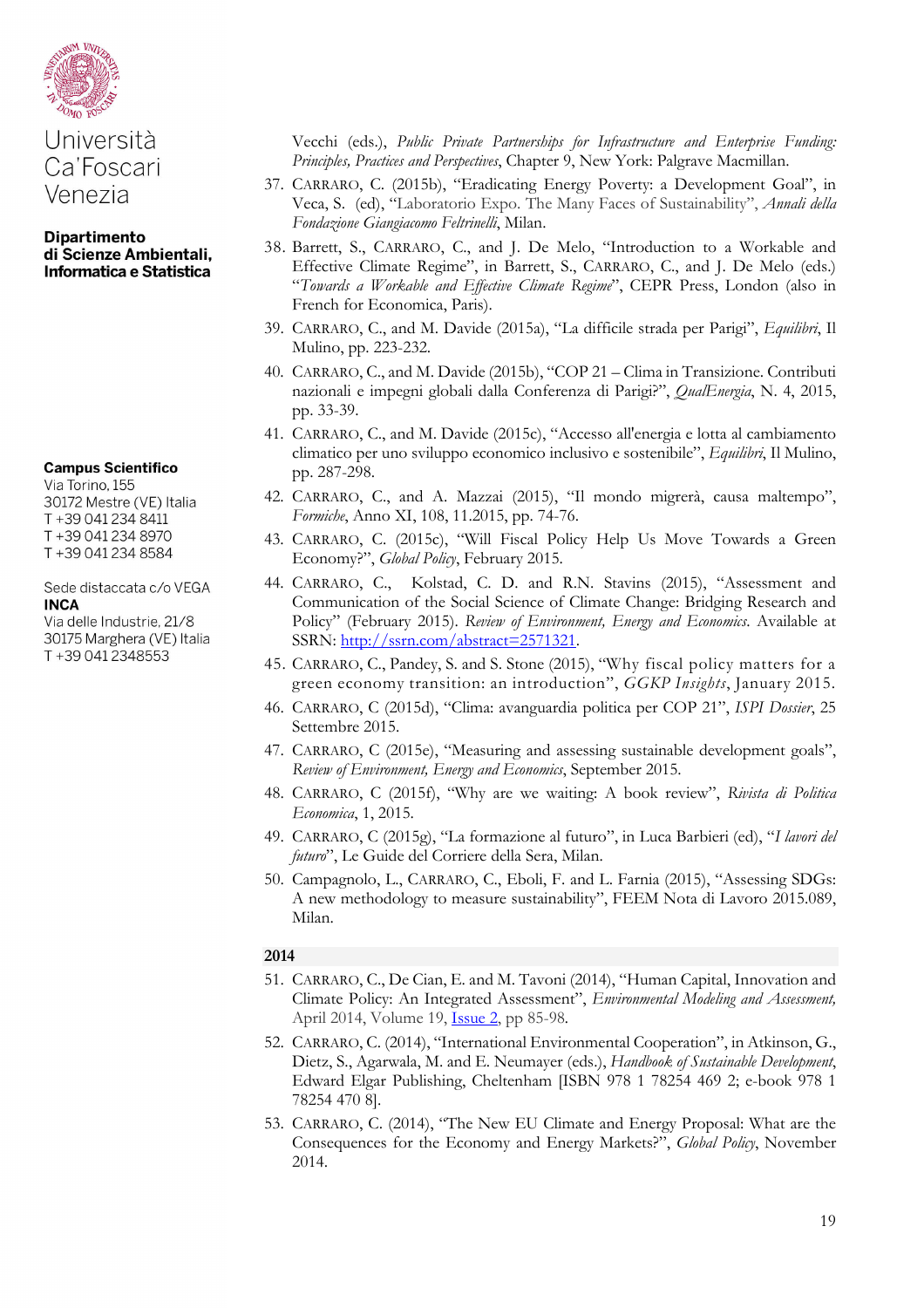

#### **Campus Scientifico**

Via Torino, 155 30172 Mestre (VE) Italia T+39 041 234 8411 T+39 041 234 8970 T+39 041 234 8584

#### Sede distaccata c/o VEGA **INCA**

Via delle Industrie, 21/8 30175 Marghera (VE) Italia T+39 041 2348553

- 54. CARRARO, C., Tavoni, M., Longden, T. and G. Marangoni (2013), "The Optimal Energy Mix in Power Generation and the Contribution from Natural Gas in Reducing Carbon Emissions to 2030 and Beyond", FEEM Nota di Lavoro 2013.86, Milan, CEPR Discussion Paper 9715, London, CESifo Working Paper 4432, Munich, Harvard Project on Climate Agreements, Belfer Center for Science and [International Affairs, Harvard Kennedy School,](http://belfercenter.ksg.harvard.edu/project/56/harvard_project_on_climate_agreements.html) DP 2014-63.
- 55. CARRARO, C. (2014), "Guest Introduction", *Energy Transitions.*
- 56. CARRARO, C. (2014), "Il cambiamento climatico non è una questione ambientale ma una questione di sviluppo economico", *Equilibri*, 3/2014, dicembre, pp. 401- 410, DOI: 10.1406/78601.

#### **2013**

- 57. CARRARO, C., and E. De Cian (2013), "Factor-augmenting technical change in climate models: an empirical assessment", *Environmental Modelling and Assessment,*  February 2013, Volume 18, <u>[Issue](http://link.springer.com/journal/10666/18/1/page/1) 1</u>, pp 13-26.
- 58. Bosetti V., C. CARRARO, E. De Cian, E. Massetti and M. Tavoni (2013), 'Incentives and Stability of International Climate Coalitions: an Integrated Assessment", *Energy Policy,* Vol. 55, pp. 44-56 , 04/2013.
- 59. Bosello, F., CARRARO, C. and E. De Cian (2013), "Adaptation Can Help Mitigation: An Integrated Approach to Post-2012 Climate Policy", *Environment and Resource Economics*, volume 18, issue 03, pp. 270-290*.* Also CEPR Discussion Paper 8909. And re-published in *Climate Change and the World Economy*, edited by David I. Stern and Frank Jotzo, Edward Elgar Publishing, Cheltenham, 2014.
- 60. C. CARRARO, Marinella Davide, Valeria Barbi, Giacomo Marangoni (2013) "Science advancements, policy immobility: the two faces of climate (in)action", *Economics and Policy of Energy and the Environment*, n.3, pp 5-29.
- 61. CARRARO C. and E. Massetti (2013), "International Climate Treaties and Coalition Building". In: Shogren, J.F., (ed.) *Encyclopedia of Energy, Natural Resource, and Environmental Economics*, Vol. 1, pp. 57-62 Amsterdam: Elsevier.
- 62. Bosello F., C. CARRARO, E. De Cian (2013), "Climate Change Adaptation", in Lomborg, B. (ed.), *Global Problems, Smart Solutions. Costs and Benefits, Cambridge*, Cambridge University Press, pp 225-259. ISBN 9781107612211.
- 63. CARRARO, C., Campagnolo, L., Eboli, F., Giove, S., Lanzi, E., Parrado, R., Pinar, M., Portale, E. (2013), "The FEEM Sustainability Index: An Integrated Tool for Sustainability Assessment" in M. G. Erechtchoukova et al. (eds.), *Sustainability Appraisal: Quantitative Methods and Mathematical Techniques for Environmental Performance Evaluation*, EcoProduction, DOI: 10.1007/978-3-642-32081-1\_2, Springer-Verlag, Berlin.
- 64. Bosello F., Campagnolo L., CARRARO, C., Eboli, F., Parrado, R. and E. Portale (2013), "Macroeconomic Impacts of the EU 30% GHG Mitigation Target", FEEM WP 2013.28, Milan.

- 65. CARRARO C. and E. Massetti (2012), "Beyond Copenhagen: A Realistic Climate Policy in a Fragmented World", *Climatic Change,* Vol. 110, Issue 3 (2012), pp. 523- 542*.*
- 66. Bosetti, V., CARRARO, C. and M. Tavoni (2012), "Timing of Mitigation and Technology Availability in Achieving a Low-Carbon World", *Environment and Resource Economics,* Volume 51, N.3, pp. 353-369.
- 67. CARRARO, C., Edenhofer, O. and J.C. Hourcade (2012), 'On the Economics of Decarbonization in an Imperfect World', *Climatic Change* (2012), Vol 114, Issue 1, pp. 1–8. DOI 10.1007/s10584-012-0549-7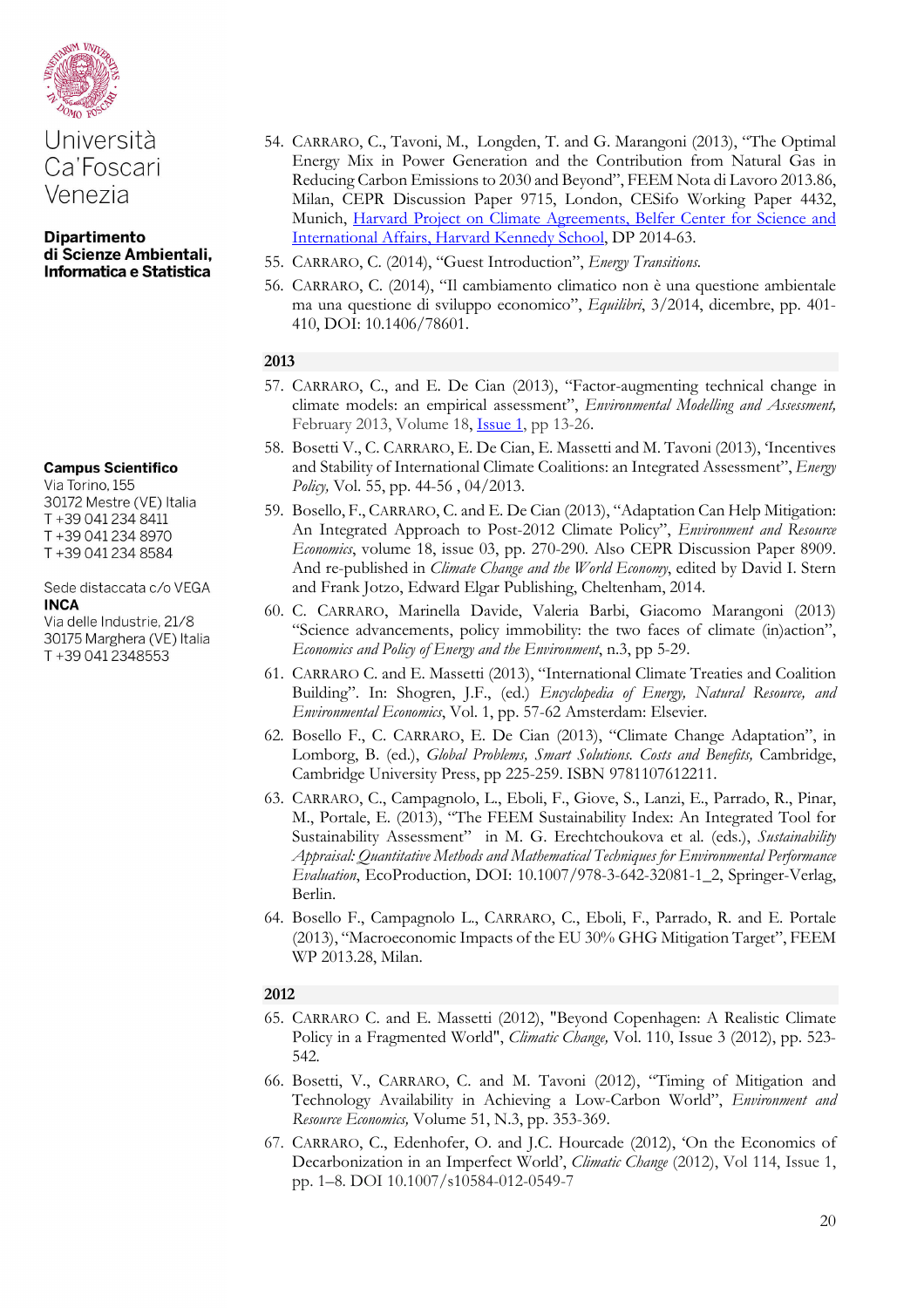

# **Campus Scientifico**

Via Torino, 155 30172 Mestre (VE) Italia T+39 041 234 8411 T+39 041 234 8970 T+39 041 234 8584

#### Sede distaccata c/o VEGA **INCA**

Via delle Industrie, 21/8 30175 Marghera (VE) Italia T+39 041 2348553

- *68.* CARRARO C., Favero, A. and E. Massetti (2012), "Investments and Public Finance in a Green, Low Carbon, Economy", in "Green Perspectives", edited by Brian P. Flannery and Richard S.J. Tol, *Energy Economics*, Volume 34, Supplement 1, pp. 15- 28 (November 2012).
- *69.* CARRARO C. and E. Massetti (2012), "Energy and Climate Change in China", *Environment and Development Economics*, 1, 2013*.* Also in C. Meinert (ed.) "Nature, the Environment, and Climate Change in East Asia", Brill.
- 70. Bosetti, V., S. Paltsev, J. Reilly and C. CARRARO (2012), "Emissions Pricing to Stabilize Global Climate", prepared for the IMF Workshop on Fiscal Policy and Climate Mitigation, September 16, 2011, Washington DC. Published in I. Parry and R. de Mooij (eds.), *Fiscal Policy to Mitigate Climate Change: A Guide for Policymakers*, IMF, Washington DC.
- 71. CARRARO, C., Campagnolo, L., Eboli, F., Lanzi, E., Parrado, R., Portale, E. (2012) "Quantifying Sustainability: a New Approach and World Ranking", FEEM WP 2012.94, Milan.
- 72. CARRARO, C. (2012), "A Globally Sharable Vision against Global Warming", presented at the 6th Shanghai Economic Forum, Shanghai, 26-28 May 2012.

- 73. Brau R., C. CARRARO (2011), 'The Design of Voluntary Agreements in Oligopolistic Markets', *Journal of Regulatory Economics*, 39 (2011): pp 111-142.
- 74. CARRARO, C. and A. Sgobbi (2011), 'A Stochastic Multiple Players Multi-Issues Negotiation Model for the Piave River Basin', *Strategic Behaviour and the Environment*, Vol. 1: No 2 (2011), pp 119-150.
- 75. Agrawala, S., Bosello F., C. CARRARO, K. de Bruin, E. De Cian, R. Dellink, E. Lanzi (2011), "Plan or React?: Analysis of Adaptation Costs and Benefits Using Integrated Assessment Models", *Climate Change Economics,* [Volume 2,](http://www.worldscinet.com/cce/mkt/archive.shtml?2011&2) Issue 3 (August 2011), pp. 175-208; (also in *OECD Environment Working Papers*, No. 23, OECD Publishing). Re-published in *The Economics of Climate Resilience and Adaptation*, edited by Sam Fankhauser, for The International Library of Critical Writings in Economics, Edward Elgar, 2019.
- 76. Bosetti, V., CARRARO, C., Duval, R. and M. Tavoni (2011), 'What should we expect from innovation? A model-based assessment of the environmental and mitigation cost implications of climate-related R&D', *Energy Economics,* 33 (2011) 1313–1320.
- 77. Agrawala, S., Bosello F., C. CARRARO, E. De Cian, E. Lanzi (2011), "Adapting to Climate Change: Costs, Benefits and Modelling Approaches**",** *International Review of Environmental and Resource Economics*, Vol. 5: No 3 (2011), pp. 245-284. http:/dx.doi.org/ 10.1561/101.00000043.
- 78. CARRARO C. and E. Massetti (2011), *Editorial*, Special issue on "Reconciling Domestic Energy Needs and Global Climate Policy: Challenges and Opportunities for China and India", *International Environmental Agreements: Politics, Law and Economics,* vol. 11: No 3, pp 205-208.
- 79. CARRARO, C. and E. Massetti (2011), "Technical Innovation, Economic Development and Implications for Energy Use and Emissions", *Energy Bulletin*, 2 (2011), pp 31- 41.
- 80. CARRARO, C. and E. Massetti (2011), "The Greening of Development" in *Frontiers in Development Policy*, World Bank, 2011.
- 81. CARRARO, C., E. De Cian, L. Nicita (2011), 'Modeling Biased Technical Change. Implications for Climate Policy', in S. Dietz, J. Michie and C. Oughton (eds), *The Political Economy of the Environment*, Routledge, London.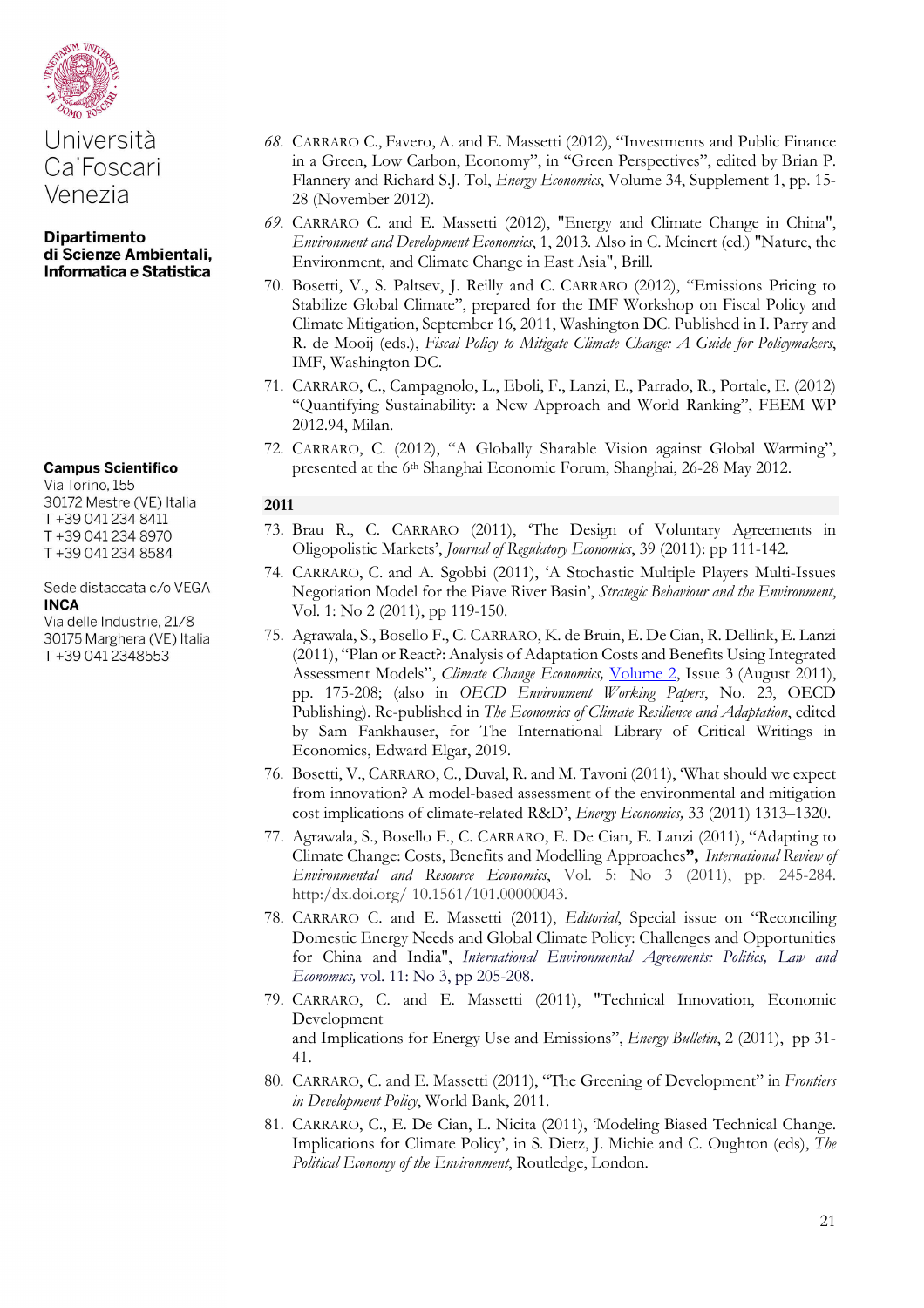

#### **Campus Scientifico**

Via Torino, 155 30172 Mestre (VE) Italia T+39 041 234 8411 T+39 041 234 8970 T+39 041 234 8584

#### Sede distaccata c/o VEGA **INCA**

Via delle Industrie, 21/8 30175 Marghera (VE) Italia T+39 041 2348553

- 82. CARRARO, C. and A. Favero (2011), "Il cambiamento climatico: effetti economici e prospettive future"**,** in *Quaderni di etica applicata*, Fondazione Lanza, Padova.
- 83. CARRARO, C. (2011), "Energia e Ambiente" in *Energia*, XXXII, 1, pp. 29-33.

- 84. Bosello, F., CARRARO, C. and E. De Cian (2010), 'Climate Policy and the Optimal Balance between Mitigation, Adaptation and Unavoided Damage', *Climate Change Economics,* Vol. 1, No. 2 (2010), 1-22*.*
- *85.* CARRARO, C., De Cian, E., Nicita, L., Massetti, E. and E. Verdolini (2010), "Environmental Policy and Technical Change: A Survey", *International Review of Environmental and Resource Economics*, 2010, 4: 1–57.
- 86. Bosello, F., CARRARO, C. and E. De Cian (2010), 'Market- and Policy-driven Adaptation'. in B. Lomborg, ed., *Smart Solutions to Climate Change*, Cambridge University Press, Cambridge, pp. 222-291.
- 87. Bosetti V., C. CARRARO, A. Sgobbi, M. Tavoni (2010), 'Modelling Economic Impacts of Alternative International Climate Policy Architectures. A Quantitative and Comparative Assessment of Architectures for Agreement', in J. Aldy and R. Stavins (eds)**,** *Post-Kyoto International Climate Policy: Implementing Architectures for Agreement*, Cambridge University Press, Cambridge: pp. 715-753. [ISBN: 9780521137850; 9780521129527].
- 88. CARRARO, C. and E. Massetti (2010), "International Climate Change Negotiations: Lessons from Game Theory", in "*Climate Change Policies: Global Challenges and Future Prospects*", edited by Emilio Cerdá and Xavier Labandeira, Edward Elgar Publishing.
- 89. CARRARO, C. (2010), "Biodiversità e politiche economiche" in *Protecta*, 11, Nov 2010, pp. 35-36.
- 90. CARRARO, C., Crimi, J. and A. Sgobbi (2010), 'Gli impatti dei cambiamenti climatici in Italia: una valutazione economica', Chapter 19 in Artale, S. and S. Castellari (eds), *I cambiamenti climatici in Italia. Evidenze, vulnerabilità e impatti*, Bologna: Bononia University Press.
- 91. Bosetti, V., CARRARO, C. and E. Massetti (2010), *Politiche e strategie economiche per il clima*, in *Opportunità* e *interdipendenze*, vol 4 di *Ecosphera*, edited by Niels Eldredge and Telmo Pievani, UTET, Torino. Also in *Eco-consigli. 100 azioni quotidiane per aiutare il pianeta*, UTET, Torino.
- 92. CARRARO, C., Lanzi, E. and R. Parrado, 'Climate Policy and World Sustainability' in *Climate Science and Policy*, March 2010.
- 93. Bortolotti, B. and C. CARRARO, 'Cambia il paradigma, cambia la misura?' in *Equilibri* 2010.01, Il Mulino.
- 94. CARRARO, C., Campagnolo, L., Cruciani, C., Lanzi, E. and E. Portale, 'Un concetto difficile da quantificare', in *OIL*, September 2010.
- 95. Bosello, F., Botteri, M., Campagnolo, L., CARRARO, C., Eboli, F., Medoro, M. and R. Parrado (2010), "Energia da rifiuti in Italia: potenzialità di generazione e contributo alle politiche di mitigazione dei cambiamenti climatici", *Rapporto Unioncamere*.
- 96. CARRARO, C., Davide, M., Lanzi, E., Parrado, R. (2010), 'World sustainability in the climate policy sphere: A scenario assessment of different commitments for curbing CO2 emissions in a sustainability framework' in iEMSs 2010, "*Modelling for Environment's Sake: Proceedings of the 5th Biennial Conference of the International Environmental Modelling and Software Society*', Vol. 2, page 1310-1326 [ISBN: 978- 889035741-1]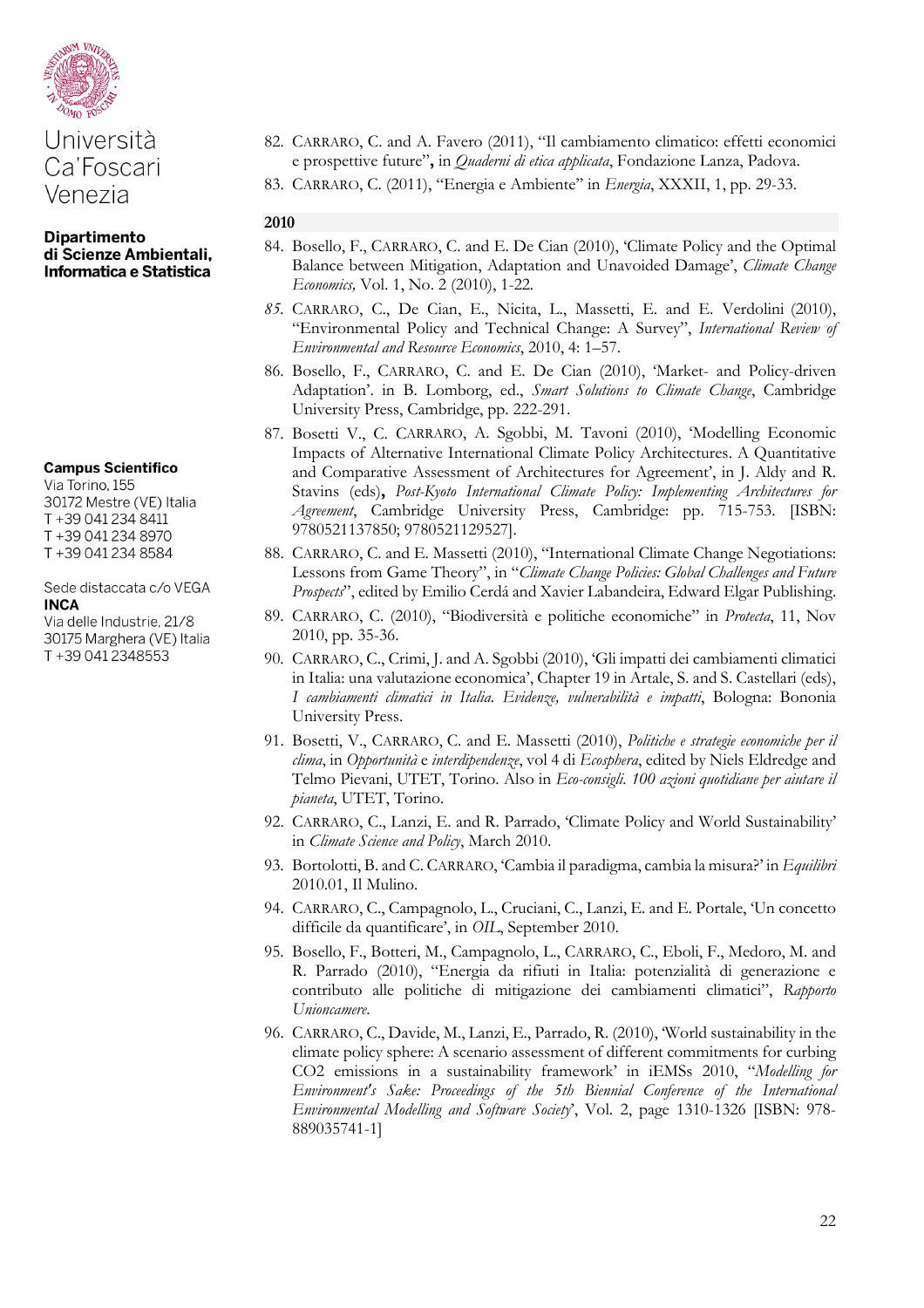

**Dipartimento** di Scienze Ambientali, Informatica e Statistica

#### **Campus Scientifico**

Via Torino, 155 30172 Mestre (VE) Italia T+39 041 234 8411 T+39 041 234 8970 T+39 041 234 8584

#### Sede distaccata c/o VEGA **INCA**

Via delle Industrie, 21/8 30175 Marghera (VE) Italia T+39 041 2348553

- 97. Bosetti V., C. CARRARO, E. Massetti, A. Sgobbi and M. Tavoni (2009), 'Optimal Energy Investment and R&D Strategies to Stabilise Atmospheric Greenhouse Gas Concentrations', *Resource and Energy Economics,* **31**( 2),123–137. Also in Lasry, Lautier, Fessler (eds), *The Economics of Sustainable Development*, Paris, Economica, 2010.
- 98. Bosetti V., C. CARRARO, E. Massetti (2009), 'Banking Permits. Economic Efficiency and Distributional Effects', *Journal of Policy Modeling*, **31**(3), 382–403.
- 99. CARRARO C., C. Marchiori, S. Oreffice (2009), 'Endogenous Minimum Participation in International Environmental Treaties', *Environment and Resource Economics*, **42**(3), 411–425. Also in *Game Theory and International Environmental Cooperation*, edited by M. Finus and A. Caparros, Edward Elgar, 2014.
- 100.Bosetti V., C. CARRARO, M. Tavoni (2009), 'Climate Change Mitigation Strategies in Fast-Growing Countries: The Benefits of Early Action', *Energy Economics*, **31** (2009), 144-151.
- 101.Bosetti V., CARRARO C., Tavoni M. (2009), 'Climate Policy After 2012. Timing, Technology, Participation', *CESifo Economic Studies*, **55** (2), 235-255, Oxford University Press, Oxford.
- 102.Bosetti V., C. CARRARO, A. Sgobbi, M. Tavoni (2009), 'Delayed Action and Uncertain Targets. How Much Will Climate Policy Cost?', *Climatic Change*, **96** (3), 299-312. Also in: *[Global governance: the G20 and a Global Green New Deal](http://ideas.repec.org/p/zbw/ifwedp/200938.html)* by Barbier, Edward B. ed., Springer, 2011.
- 103.CARRARO C. (2009), 'The Interaction between Carbon and Technology Policies', *European Review of Energy Markets*, **3**(2), 231-251.
- 104.Massetti E., C. CARRARO, L. Nicita (2009), 'How Does Climate Policy Affect Technical Change? An Analysis of the Direction and Pace of Technical Progress in a Climate-Economy Model', *Energy Journal,* Volume **30** (Special Issue 2), October 2009, 7-38.
- 105.CARRARO C. and A. Favero (2009),'The Economic and Financial Determinants of Carbon Prices', *Czech Journal of Economics and Finance,* 5*, 2009*.
- 106.CARRARO C. (2009), 'The road to Copenhagen. What agreement can actually be effective and stable?', *CESifo Forum,* **3**, 2009*.*
- 107.Bosetti V., CARRARO C., Tavoni M. (2009), 'A Chinese commitment to commit: can it break the negotiation stall?', *Climatic Change*: Volume **97**, Issue 1 (2009), 297- 303.
- 108.Blanford, G., Bosetti, V., CARRARO C., Richels, R. Rutherford, T. and M. Tavoni (2009), "Breaking the Climate Stalemate", *Climate Science and Policy*, 1, 2009. Also in *Vox*, December 2009.
- 109.Bosetti V., C. CARRARO (2009), 'Investimenti e politiche per una riduzione delle emissioni di gas serra nel settore energetico', *L'Industria*, **1**(2009), 45–58.
- 110.CARRARO C. and E. Massetti (2009), "2 Gradi di Separazione", *Quale Energia*, **5** (2009), pp. 21-23.
- 111.CARRARO C. (2009), "Prima e dopo Copenaghen. Come affrontare i cambiamenti climatici?", *Equilibri*, XIII, n.3, pp 331-345.
- 112.CARRARO C., Buchner B. (2009), 'Parallel climate blocs. Incentives to cooperation in international climate negotiations', in Guesnerie R. and Tulkens H. (eds.), *The Design of Climate Policy,* MIT Press, Cambridge, MA: pp. 137-164. [ISBN-10: 0262073021; ISBN-13: 9780262073028]
- 113.CARRARO, C. and A. Sgobbi (2009), 'Modelling Negotiated Decision Making under Uncertainty: an Application to the Piave River Basin, Italy', in A. Dinar and J. Albiac (eds.), *Policy and Strategic Behavior in Water Resource Management*, Earthscan, London. [ISBN: 9781844076697].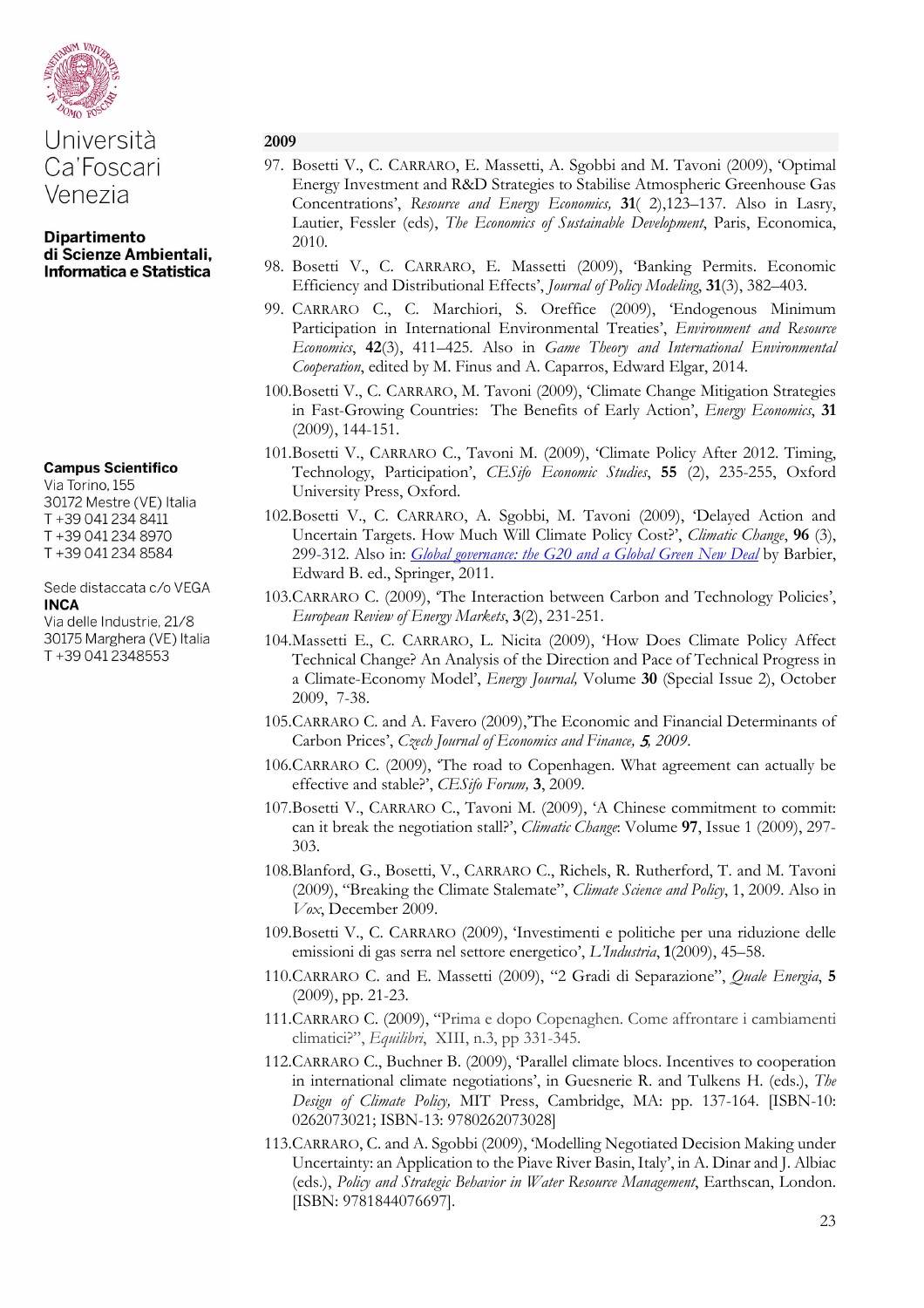

Ca'Foscari Venezia

**Dipartimento** di Scienze Ambientali, Informatica e Statistica

#### **Campus Scientifico**

Via Torino, 155 30172 Mestre (VE) Italia T+39 041 234 8411 T+39 041 234 8970 T+39 041 234 8584

Sede distaccata c/o VEGA **INCA** 

Via delle Industrie, 21/8 30175 Marghera (VE) Italia T+39 041 2348553

- 114.Bosetti V., C. CARRARO (2009), 'Transition to sustainability', in. Bosetti V., Gerlagh R., Schleicher S. (eds.), *Modelling Transitions to Sustainable Development*, Edward Elgar, Cheltenham, UK.
- 115.Bosetti V., C. CARRARO and M. Tavoni (2009), 'Innovation and Climate Mitigation: a Policy Appraisal', in Delgado, J. and Gardner, S. (eds.), *Beyond Copenhagen: A Climate Policymaker's Handbook*, Bruegel Publ., Brussels.
- 116.CARRARO C. and A. Favero (2009), 'The Changing Climate: Economic Impacts and Perspectives for Future Economic Development', in M. Mascia and L. Mariani (eds), *Ethics and Climate Change. Scenarios for Justice and Sustainability*, CLUEP, Padua.
- 117.Bosetti V., C. CARRARO, M. Galeotti (2009), 'An Endogenous Technical Change Model: FEEM-RICE', in. Bosetti V., Gerlagh R., Schleicher S. (eds.), *Modelling Transitions to Sustainable Development*, Edward Elgar, Cheltenham, UK..
- 118.Edenhofer, O., C. CARRARO, J.-C. Hourcade, K. Neuhoff, G. Luderer, C. Flachsland, M. Jakob, A. Popp, J. Steckel, J. Strohschein, N. Bauer, S. Brunner, M. Leimbach, H. Lotze-Campen, V. Bosetti, E. de Cian, M. Tavoni, O. Sassi, H. Waisman, R. Crassous-Doerfler, S. Monjon, S. Dröge, H. van Essen, P. del Río, A. Türk (2009), "*The Economics of Decarbonization. Report of the RECIPE project*". Potsdam-Institute for Climate Impact Research: Potsdam.
- 119.CARRARO C., J. Crimi e A. Sgobbi (2009), 'La valutazione economica degli impatti dei cambiamenti climatici in Italia e delle relative misure di adattamento', in C. CARRARO (ed.) *Cambiamenti climatici e strategie di adattamento in Italia. Una valutazione economica*, Bologna: Il Mulino. [ISBN: 8815126481 - ISBN-13: 9788815126481]
- 120.CARRARO C., F. Bosello, and P.A.L.D. Nunes (eds.) (2009). 'Impacts of Climate Change and Biodiversity Effects'. Final Report,  $ix + 225$  pages, European Investment Bank, Luxembourg.
- 121.Bosetti V., C. CARRARO, M. Tavoni (2009), 'Delayed Participation of Developing Countries to Climate Agreements: Should Action in the EU and US be Postponed?', FEEM Nota di Lavoro 70.08, CEPR Working Paper 6967 and CESifo Discussion Paper 2445.
- 122.Bosetti V., C. CARRARO, R. Duval, A. Sgobbi and M. Tavoni (2009), **"**Incentives for the adoption of carbon free technologies", Climate Change: Global Risks, Challenges and Decisions, IOP Publishing, IOP Conf. Series: Earth and Environmental Science, 6 (2009) 222003 doi:10.1088/1755-1307/6/2/2.
- 123.Bosetti V., C. CARRARO, R. Duval, A. Sgobbi and M. Tavoni (2009), **'**The role of R&D and technology diffusion in climate change mitigation: new perspectives using the WITCH Model', OECD Economics Department Working Paper n. 664, January 2009.
- 124.Bosetti V., C. CARRARO, E. De Cian, R. Duval, E. Massetti and M. Tavoni (2009), 'The Incentives to participate in, and the Stability of, International Climate Coalitions: A Game-Theoretic Analysis using the WITCH Model', OECD Economics Department, Working Paper n. 702, July 2009.
- 125.CARRARO C., Chiabai A., Croda E. Medoro, M and A. Stanchi (2009), 'La produzione di rifiuti industriali in Italia. Un'analisi a partire dal MUD', Department of Economics, University of Venice, Nota di Lavoro 07.09.
- 126.CARRARO C. (2009), 'A general equilibrium analysis of climate change impacts in the MENA region', prepared for the MENA Climate Change Seminar Series at the World Bank, 3 March 2009.
- 127.CARRARO C. (2009), 'Global warming and climate change: implications for EU policies and its budget', prepared for the BEPA Workshop on 'Globalisation, innovation and growth: strengthening the external dimension in the EU budget', Brussels, 5 March 2009.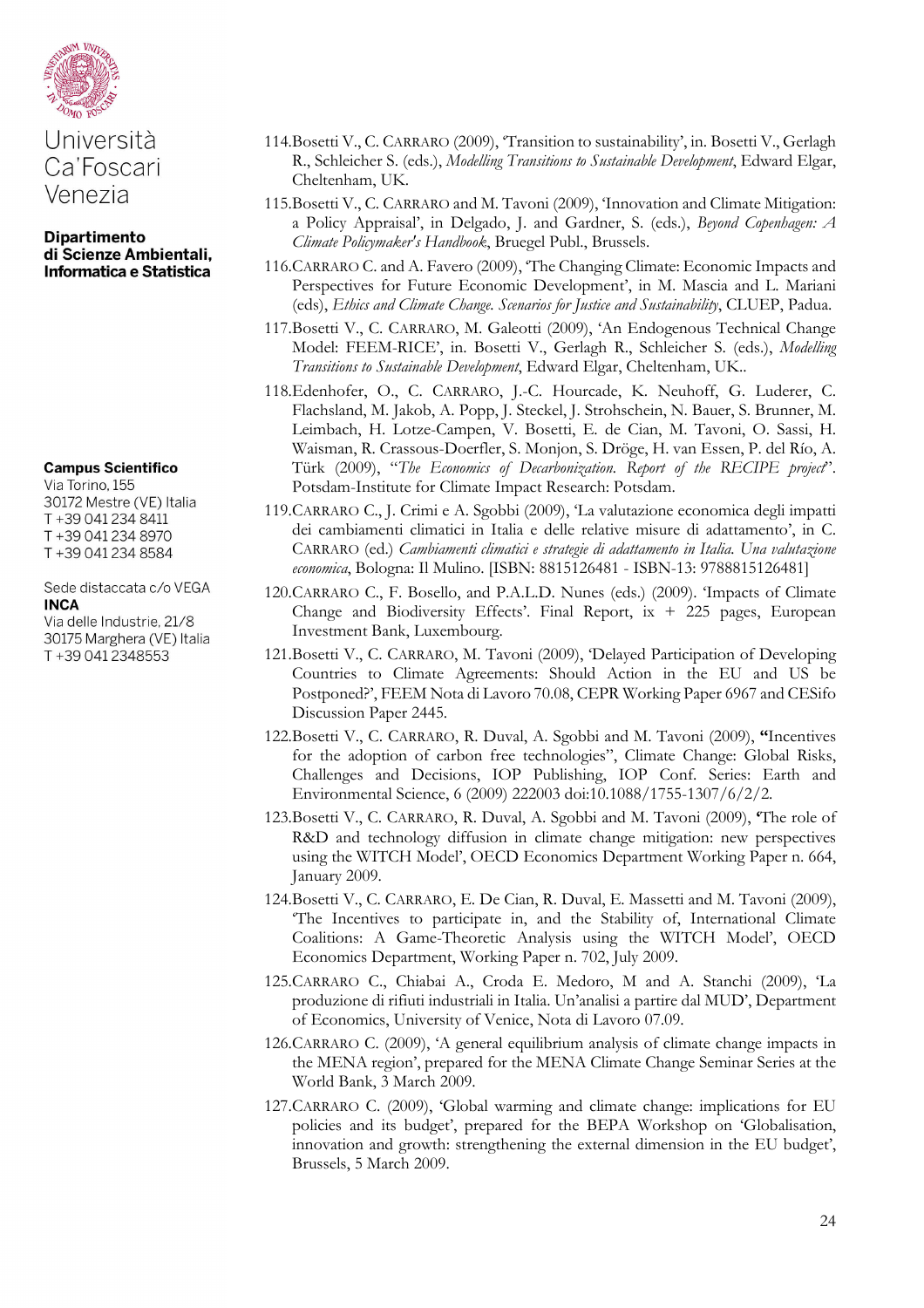

#### **Campus Scientifico**

Via Torino, 155 30172 Mestre (VE) Italia T+39 041 234 8411 T+39 041 234 8970 T+39 041 234 8584

#### Sede distaccata c/o VEGA **INCA**

Via delle Industrie, 21/8 30175 Marghera (VE) Italia T+39 041 2348553

#### **2008**

- 128.CARRARO C., Sgobbi A. (2008), 'Modelling negotiated decision making in environmental and natural resource management', *Automatica***, 44**(6), 1488–1503.
- 129.Bosetti V., CARRARO C., Massetti E., Tavoni M. (2008), 'International energy R&D spillovers and the economics of greenhouse gas atmospheric stabilization', *Energy Economics*, **30**(6), 2912–2929.
- 130.CARRARO C., Chiabai A., Croda E. (2008), 'La produzione di rifiuti industriali in Italia. Un'analisi a partire dal MUD', *Politiche e Reti per lo Sviluppo*, **25**, Luglio-Settembre 2008.
- 131.Bosetti, V., C. CARRARO, A. Sgobbi and M. Tavoni (2008), 'The Role of R&D and Innovation in Climate Change Mitigation', in OECD, *Report on The economics of climate change mitigation: policies and post-2012*, Paris: OECD, Chapter 4.
- 132.CARRARO C., A. Haurie, R. Loulou, D. Reiner, Ph. Thalmann, M. Vielle, F. Vöhringer, L. Drouet, Dabo Guan, Wenying Chen, M. Labriet, A. Kanudia, P.R. Shukla, J.-P. Vial, A. Bernard, V. Bosetti, D. Yeung, (2008), 'Modelling Technology-Oriented Strategic Cooperation on Climate Change Mitigation between the EU, India and China', *TOCSIN* Report 2008.
- 133.CARRARO C., Sgobbi A. (2008), 'Climate Change Impacts and Adaptation Strategies in Italy. An Economic Assessment', FEEM Nota di Lavoro 06.08 and CMCC Working Paper N. 15.

- 134.CARRARO, C., R. Stavins and C. Kolstad (2007), *'*Introduction to the Review*', Review of Environmental Economics and Policy*, **1**, pp.1-4.
- 135.CARRARO, C., C. Marchiori and A. Sgobbi (2007), 'Negotiating on Water. Insights from Non-cooperative Bargaining Theory', *Environment and Development Economics*, Vol. 12, pp. 1–21.
- 136.Buchner B., C. CARRARO (2007), 'Regional and Sub-global Climate Blocs. A Costbenefit Analysis of Bottom-up Climate Regimes', in C. CARRARO and C. Egenhofer, eds., *Climate and Trade Policy. Bottom-up Approaches Towards Global Agreement*, E. Elgar.
- 137.CARRARO, C., C. Egenhofer and N. Fujiwara (2007), 'Bottom-up Approaches towards a Global Climate Agreement. An Overview', in C. CARRARO and C. Egenhofer, eds., *Climate and Trade Policy. Bottom-up Approaches Towards Global Agreement*, E. Elgar.
- 138.CARRARO, C. (2007), 'Incentives and Institutions. A Bottom-up Approach to Climate Policy', in J. Aldy and R. Stavins, eds, *Architectures for Agreement: Addressing Global Climate Change in the Post-Kyoto World*, Cambridge University Press.
- 139.Buchner B., C. CARRARO (2007), 'Participation Incentives and Technical Change. From Top-Down to Bottom-Up Climate Agreements', in C. CARRARO and C. Egenhofer, eds., *Climate and Trade Policy. Bottom-up Approaches Towards Global Agreement*, E. Elgar.
- 140.CARRARO, C. (2007), 'Innovaciò tecnològica i sostenibilitat ambiental', in *Informe Econòmic i Social de les Illes Baleares*, Sa Nostra, pp.433-446.
- 141.Buchner B., C. CARRARO, D. Ellerman (2007), 'The Allocation of European Union Allowances. Lessons, Unifying Themes and General Principles', MIT Global Change Forum, Report N. 140; in *Allocations in the European Emissions Trading Scheme. Rights, Rents and Fairness*, edited by Ellerman, A.D., Buchner, B. and C. CARRARO, Cambridge University Press.
- 142.Ellerman, A.D., Buchner, B. and C. CARRARO (2007), 'The EU ETS allocation process: an overview', in A.D. Ellerman, B. Buchner and C. CARRARO (eds), Allocations in the European Emissions Trading Scheme. Rights, Rents and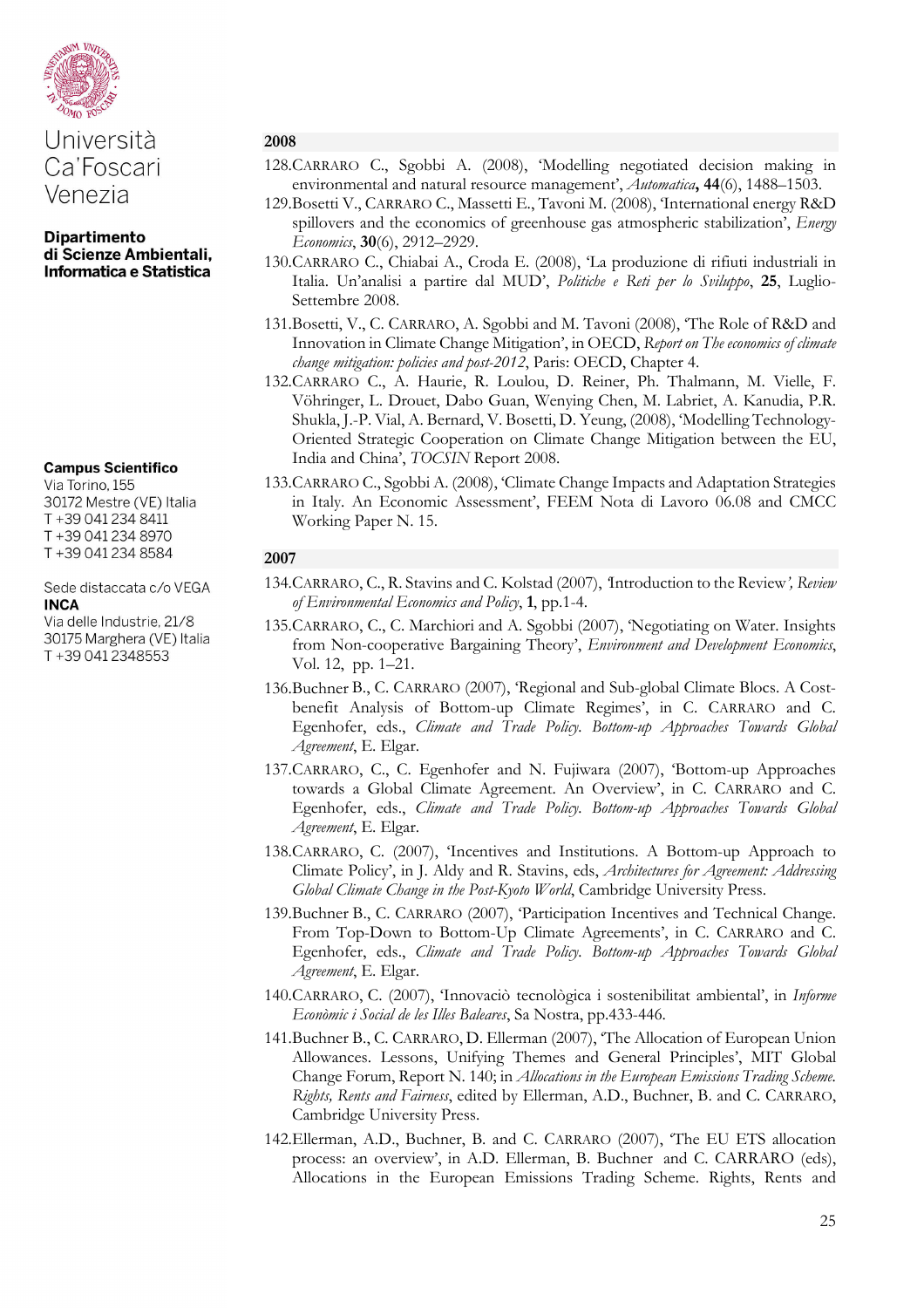

**Dipartimento** di Scienze Ambientali, Informatica e Statistica

# **Campus Scientifico**

Via Torino, 155 30172 Mestre (VE) Italia T+39 041 234 8411 T+39 041 234 8970 T+39 041 234 8584

#### Sede distaccata c/o VEGA **INCA**

Via delle Industrie, 21/8 30175 Marghera (VE) Italia T+39 041 2348553

Fairness, Cambridge: Cambridge University Press, pp. 3-12 [ISBN 978-0-521- 87568-4]

- 143.CARRARO, C., and C. Egenhofer (2007), 'Bottom-up approaches to climate change control: some policy conclusions', in in C. CARRARO and C. Egenhofer, eds., *Climate and Trade Policy. Bottom-up Approaches Towards Global Agreement*, Cheltenham, UK and Northampton, MA, USA, E. Elgar, pp. 116-120 ISBN: 978-1-8472-227-7
- 144.CARRARO, C. (2007), 'Climate policy in the post-Kyoto world. Incentives, institutions and equity', paper presented at the XIII Conference of the Parties, Bali, Indonesia, December 2007.
- 145.Aldy J.E., C. CARRARO, R.N. Stavins, W.A. Pizer (2007), 'Architectures for Agreement: Issues and Options for Post-2012 International Climate Change Policy', paper presented at the XIII Conference of the Parties, Bali, Indonesia, December 2007.

#### **2006**

- 146.Bosetti V., CARRARO C., M. Galeotti, E. Massetti, M. Tavoni (2006), 'WITCH: A World Induced Technical Change Hybrid Model', *The Energy Journal*, **27**, Special Issue No. 2, 13–38.
- 147.CARRARO C., J. Eyckmans and M. Finus (2006), 'Optimal Transfers and Participation Decisions in International Environmental Agreements', *Review of International Organizations*, **1**(4), 379–396. Also in *Game Theory And International Environmental Cooperation: Essential Readings*, edited by [Michael Finus](http://www.e-elgar.com/search_results.lasso?Author_Name_grp=Michael%20Finus) and [Alejandro](http://www.e-elgar.com/search_results.lasso?Author_Name_grp=Alejandro%20%20Caparr%C3%B3s)  [Caparrós](http://www.e-elgar.com/search_results.lasso?Author_Name_grp=Alejandro%20%20Caparr%C3%B3s)**,** Edward Elgar, Cheltenham.
- 148.Bosetti V., C. CARRARO, M. Galeotti (2006), 'The Dynamics of Carbon and Energy Intensity in a Model of Endogenous Technical Change', *Energy Journal* (2006), **27**, Special Issue No. 1, 191–206.
- 149.Buchner B., C. CARRARO (2006), 'US, China and the Economics of Climate Negotiations', *International Environmental Agreements. Politics, Law and Economics* (2006), **6**(1), 63–89.
- 150.CARRARO C., M. Grubb*,* J. Schellnhuber (2006), 'Technological Change for Atmospheric Stabilization' *Energy Journal,* **27**, 1–16.
- 151.Brau R., CARRARO (2005), 'The Economic Analysis of Voluntary Approaches to Environmental Protection', in K. Deketelaere, L. Kreiser, J. Milne, H. Ashiabor and A. Cavaliere, eds., *Critical Issues in Environmental Taxation: International and Comparative Perspectives*, Richmond Law and Tax, London.
- 152.Bosetti V., C. CARRARO, M. Galeotti (2006), 'Stabilisation Targets, Technical Change and the Macroeconomic Costs of Climate Change Control', FEEM Nota di Lavoro 2.2006.

- 153.Buchner B, C. CARRARO (2005), 'Modelling Climate Policy. Perspectives on Future Negotiations', *Journal of Policy Modelling*, **27**(6), 711–732.
- 154.CARRARO C., A. Soubeyran (2005), 'Labour Demand with Heterogeneous Workers: Migrations and Unemployment', *Research in Economics*, **59(**2), 119–136.
- 155.Buchner B., C. CARRARO (2005), 'Economic and Environmental Effectiveness of a Technology-based Climate Protocol', *Climate Policy*, **4**(3), 229–248.
- 156.Buchner, B., CARRARO C., I. Cersosimo and C. Marchiori (2005), 'Back to Kyoto? US Participation and the Linkage between R&D and Climate Cooperation', in A. Haurie and L. Viguier, eds., *Coupling Climate and Economic Dynamics*, Kluwer Academic Publishers, 2005, pp. 173-204.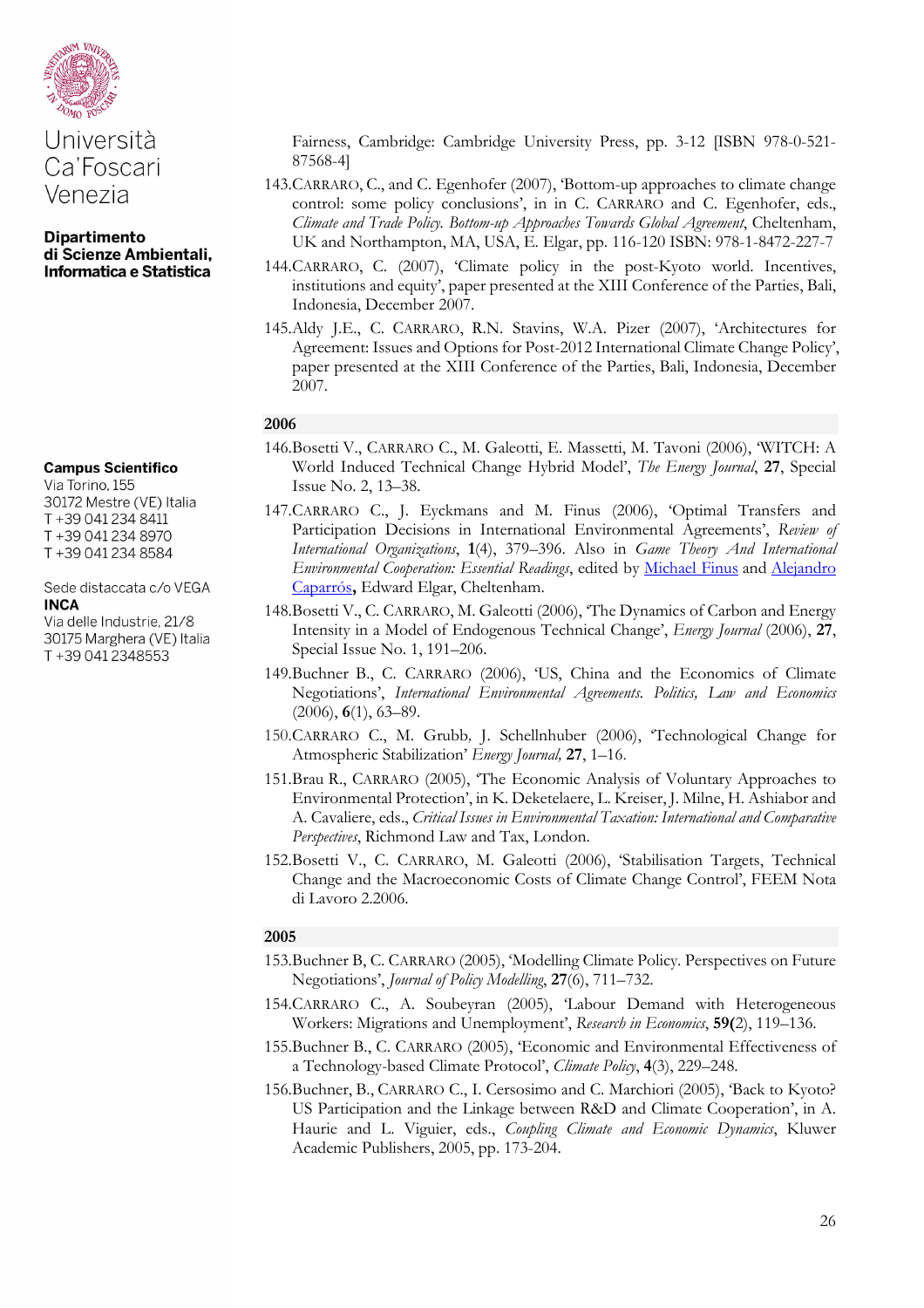

#### **Campus Scientifico**

Via Torino, 155 30172 Mestre (VE) Italia T+39 041 234 8411 T+39 041 234 8970 T+39 041 234 8584

#### Sede distaccata c/o VEGA **INCA**

Via delle Industrie, 21/8 30175 Marghera (VE) Italia T+39 041 2348553

157.CARRARO C., C. Marchiori and A. Sgobbi (2005), 'Advances in Negotiation Theory: Bargaining, Coalitions and Fairness', FEEM Nota di Lavoro 66.05 and World Bank Working Paper 3642.

## **2004**

- 158.CARRARO C. (2004), 'Institution Design for Managing Global Commons', in G. Demange, D. Ray and M. Wooders, eds., *Group Formation in Economics. Networks, Clubs and Coalitions*, Cambridge University Press, 2004.
- 159.Bosello F., B. Buchner, C. CARRARO, D. Raggi (2004), 'Can Equity Enhance Efficiency? Some Lessons from Climate Negotiations', in C. CARRARO and V. Fragnelli, eds., *Game Practice and the Environment*, E. Elgar, 2004.
- 160.CARRARO C., C. Marchiori (2004), 'Endogenous Strategic Issue Linkage in International Negotiations', in C. CARRARO and V. Fragnelli, eds., *Game Practice and the Environment*, E. Elgar, 2004.
- 161.Brau R., CARRARO C. (2004), 'Voluntary Approaches as Climate Policy Tools: Competition Issues and the Role of Market Structure', in *Voluntary Approaches in Climate Policy*, edited by A. Baranzini and P. Thalmann, E. Elgar, 2004, pp. 89-104.
- 162.Buchner B., CARRARO C. (2004), 'Emission Trading Regimes and Incentives to Participate in International Climate Agreements', *European Environment*, Volume 14, Issue 5 (September/October 2004), pp. 276-289.
- 163.CARRARO C., M. Galeotti (2004), 'Does Endogenous Technical Change Make a Difference in Climate Change Policy Analysis? A Robustness Exercise with the FEEM-RICE Model', FEEM Nota di Lavoro 152.04.

- 164.CARRARO C., D. Siniscalco (2003), 'Science vs. Profit in Research', *Journal of the European Economic Association*, **2-3**, 576-590
- 165.CARRARO C., R. Gerlagh and B. Van der Zwaan (2003), 'Endogenous Technological Change and the Environment', *Resource and Energy Economics*, **25**(1), 1-10.
- 166.Buchner B., F. Bosello, C. CARRARO (2003), 'Equity, Development and Climate Change Control', *Journal of the European Economic Association*, **2-3**, 601-611. Also in *Game Theory and International Environmental Cooperation: Essential Readings*, edited by [Michael Finus](http://www.e-elgar.com/search_results.lasso?Author_Name_grp=Michael%20Finus) and [Alejandro Caparrós](http://www.e-elgar.com/search_results.lasso?Author_Name_grp=Alejandro%20%20Caparr%C3%B3s)**,** Edward Elgar, Cheltenham.
- 167.Buonanno P., C. CARRARO, M. Galeotti (2003), 'Endogenous Induced Technical Change and the Costs of Kyoto', *Resource and Energy Economics*, **25**(1), 11–34.
- 168.CARRARO C. (2003), 'International Regimes and Policy Strategies for Climate Change Control', in L. Marsiliani, M. Rauscher and C. Whitagen, eds., *Environmental Policy in a International Perspective*, Kluwer Academic Pub., 2003.
- 169.CARRARO C. (2003), 'Global Governance for Sustainable Development', in C. CARRARO, ed., *Governing the Global Environment*, E. Elgar, 2003.
- 170.CARRARO C., M. Galeotti (2003), 'The Future Evolution of the Kyoto Protocol. Costs, Benefits, Incentives to Ratification and New International Regimes', in *Firms, Governments and Climate Policy: Incentive-Based Policies for Long-Term Climate Change*, edited by C. CARRARO and C. Egenhofer, Edward Elgar, Cheltenham, 2003.
- 171.CARRARO C. M. Galeotti (2003), 'Traditional Environmental Instruments, Kyoto Mechanisms, and the Role of Technical Change', in *Firms, Governments and Climate Policy: Incentive-Based Policies for Long-Term Climate Change*, edited by C. CARRARO and C. Egenhofer, Edward Elgar, Cheltenham, 2003.
- 172.CARRARO C. (2003), 'International Environmental Negotiations', in 'International Relations', edited by J. Wiener and R. Schriner, *Encyclopedia of Life Support Systems*, Developed under the Auspices of UNESCO, EOLSS Publishers, Oxford.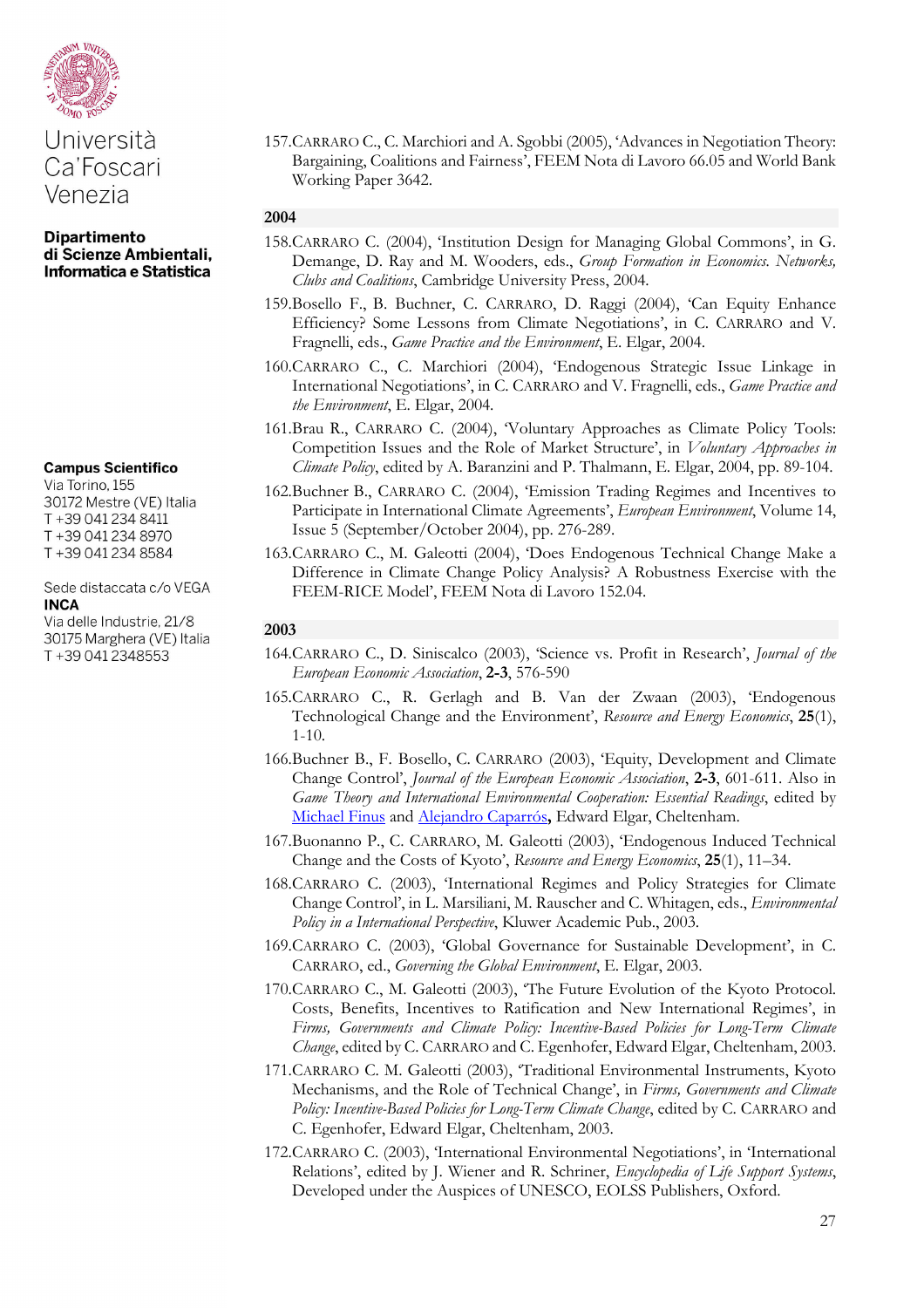

# **Campus Scientifico**

Via Torino, 155 30172 Mestre (VE) Italia T+39 041 234 8411 T+39 041 234 8970 T+39 041 234 8584

Sede distaccata c/o VEGA **INCA** 

Via delle Industrie, 21/8 30175 Marghera (VE) Italia T+39 041 2348553

- 173.CARRARO C., C. Marchiori (2003), 'Stable Coalitions', in C. CARRARO, ed., *The Endogenous Formation of Economic Coalitions*, E. Elgar: Cheltenham.
- 174.CARRARO C. (2003), 'Climate Policy Where to Go?', invited lecture at the XXI MIT Global Change Forum, Cambridge, MA, 9-10 October 2003.
- 175.CARRARO C. (2003), 'Reflections on the Future of the Kyoto Protocol', invited lecture at the United Nations University Workshop on 'Regionalism and Globalism in Climate Policy', Montecatini, 25 September 2003.
- 176.CARRARO C. (2003), 'Challenges and Paradoxes in the Economics of Climate Change', invited keynote plenary lecture at the 2003 EAERE Annual Conference, Bilbao, 28-30 June 2003.
- 177.CARRARO C., A. Lanza and V. Papponetti (2003), 'One Thousand Working Papers', FEEM Nota di Lavoro 1000.03,
- 178.Buchner B., CARRARO C. (2003), 'China and the Evolution of the Present Climate Regime', FEEM Nota di Lavoro 103.03.

#### **2002**

- 179.CARRARO C. (2002), 'Climate Change Policy. Models, Controversies and Strategies' in the *Yearbook of Environmental Economics 2002/2003* edited by H. Folmer and T. Tietenberg, E. Elgar, 2002.
- 180.Buchner B., C. CARRARO, I. Cersosimo (2002), 'Economic Consequences of the US Withdrawal from the Kyoto Protocol', *Climate Policy*, **76**(2002), 1-20.
- 181.Buchner B., CARRARO C., I. Cersosimo, C. Marchiori (2002), 'Prospective Climate Regimes. A Theoretical and Empirical Assessment', invited lecture presented at the 2nd World Congress of Environmental Economists, Monterey, 24-26 June, 2002.
- 182.CARRARO C., C. Jaeger, M. Leimbach, K. Hasselmann, J.C. Hourcade, R. Klei (2002), 'Integrated Assessment Modelling: Modules for Cooperation' FEEM Working Paper No. 53.02.

- 183.Bosello F., C. CARRARO, (2001), 'Recycling Energy Taxes. Impacts on a Disaggregated Labour Market', *Energy Economics*, 23(5), 569–594.
- 184.Buonanno P., C. CARRARO, E. Castelnuovo, M. Galeotti (2001), 'Emission Trading Restrictions with Endogenous Technological Change', *International Environmental Agreements. Politics, Law and Economics*, **2**, 1-17.
- 185.Bosello F., C. CARRARO, M. Galeotti (2001), 'The Double Dividend Issue. Modelling Strategies and Empirical Findings', *Environment and Development Economics*, **6**, 9-45.
- 186.CARRARO C., D. Siniscalco (2001), 'Transfers, Commitments and Issue Linkage in International Environmental Negotiations', in A. Ulph, ed., *Environmental Policy, International Agreements and International Trade*, Oxford, Oxford University Press.
- 187.Botteon M., C. CARRARO (2001), 'Environmental Coalitions with Heterogeneous Countries: Burden Sharing and Carbon Leakage', in A. Ulph, ed., *Environmental Policy, International Agreements and International Trade*, Oxford, Oxford University Press.
- 188.CARRARO C. (2001), 'Environmental Technological Innovation and Diffusion', in H. Folmer, L. Gabel, S. Gerking and A. Rose, eds., *Frontiers of Environmental Economics*, E. Elgar: Cheltenham, 2001.
- 189.CARRARO C. (2001), 'Costs, Structure and Equity of International Regimes for Climate Change Mitigation', FEEM Working Paper N. 61.00, Milan. Published as Section 2, Chapter 10 of the *IPCC Third Assessment Report, Volume 3: Mitigation*, Cambridge, Cambridge University Press, 2001.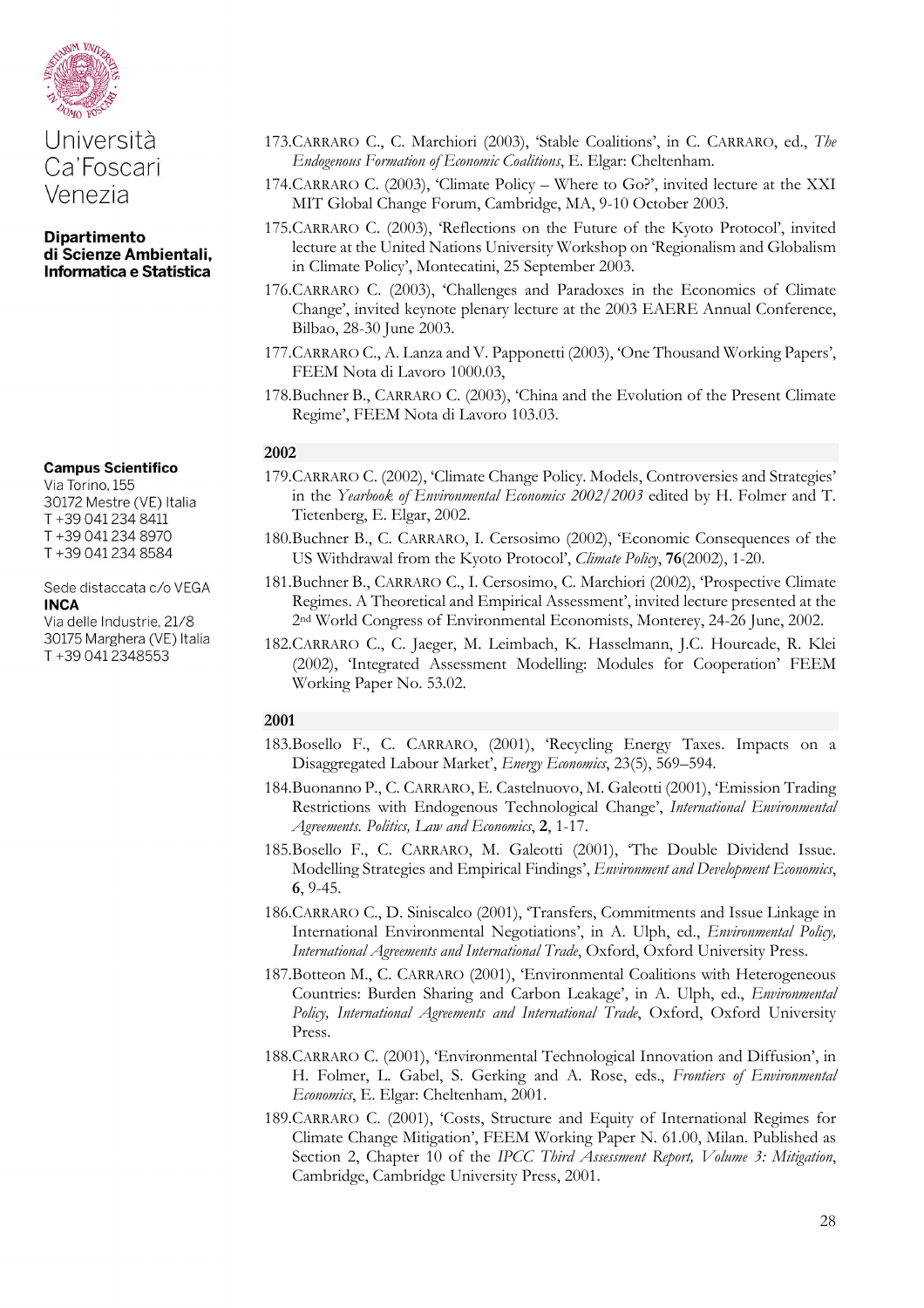

**Dipartimento** di Scienze Ambientali, Informatica e Statistica

#### **Campus Scientifico**

Via Torino, 155 30172 Mestre (VE) Italia T+39 041 234 8411 T+39 041 234 8970 T+39 041 234 8584

#### Sede distaccata c/o VEGA **INCA**

Via delle Industrie, 21/8 30175 Marghera (VE) Italia T+39 041 2348553

- 190.Brau R., C.CARRARO (2001), 'Are VAs a Threat to Competition?', in C. Higley and F. Léveque, *Environmental Voluntary Approaches: Research Insights for Policymakers*, FEEM Books, Milan, 2001.
- 191.Brau R., CARRARO C., G. Golfetto (2001), 'Participation Incentives and the Design of Voluntary Agreements', FEEM Working Paper 19.2001.
- 192.CARRARO C., A. Pomé and D. Siniscalco (2001), 'Science vs. Profit in Research. Lessons from the Human Genome Project' presented at the 2nd FEEM/Beijer international conference on ' Knowledge as an Economic Good', Palermo, 20-21 April, 2001 and at the 17<sup>th</sup> Congress of the European Economic Association, Venice, 22-24 August 2002; FEEM Working Paper 60.2001 and CEPR Working Paper 2890.

- 193.CARRARO C. A. Goria, R. Tol (2000), 'Integrating Climate Policies in the European Environment', *Change*, **2**, 121-126.
- 194.CARRARO C. (2000), 'Climate Policy. An Integrated Assessment of International and Distributional Issues', *Integrated Assessment*, 2, 140-150.
- 195.CARRARO C., A. Soubeyran (2000), 'R&D Cooperation, Innovation Spillovers and Firm Location in a Model of Environmental Policy', in E. Petrakis, E. Sartzetakis and A. Xepapadeas, eds., *Environmental Regulation and Market Structure*, E. Elgar: Cheltenham.
- 196.Buonanno P., C. CARRARO, E. Castelnuovo, M. Galeotti (2000), 'Efficiency and Equity of Emission Trading with Endogenous Environmental Technical Change', in C. CARRARO, ed., *Efficiency and Equity of Climate Change Policy*, Kluwer Academic Publishers: Dordrecht.
- 197.CARRARO C. (2000), 'Efficiency and Equity of Climate Change Policy. An Introduction', in C. CARRARO, ed., *Efficiency and Equity of Climate Change Policy*, Kluwer Academic Publishers: Dordrecht, 2000.
- 198.CARRARO C. (2000), 'Modelli di analisi ambientale e politiche di controllo', Chapter 9 in U. Colombo, A. Federico and G. Lanzavecchia, eds., *Lo Sviluppo Sostenibile*, ENEA, Rome, 2000.
- 199.CARRARO C. (2000), 'The Economics of International Coalition Formation and EU Leadership', in M. Grubb and J. Gupta, eds., *Climate Change and European Leadership*, Kluwer Academic Pub.: Dordrecht.
- 200.CARRARO C., G. Metcalf (2000), 'Behavioural and Distributional Effects of Environmental Policy. Introduction ', in C. CARRARO and G. Metcalf, eds., *Behavioral and Distributional Effects of Environmental Policy*, Chicago University Press: Chicago.
- 201.CARRARO C. (2000), 'Environmental Technological Innovation and Diffusion: Model Analysis', in J. Hemmelskamp, K. Rennings and F. Leone, eds., *Innovation-Oriented Environmental Regulation*, Physica-Verlag, Heidelberg.
- 202.CARRARO C. (2000), 'Roads Towards International Environmental Agreements', in H. Siebert, ed., *The Economics of International Environmental Problems*, Mohr Siebeck: Tubingen.
- 203.CARRARO C. A. Goria (2000), 'Integrating Climate Policies in the European Environment. A Policy Report', in C. CARRARO, ed., *Efficiency and Equity of Climate Change Policy*, Kluwer Academic Publishers: Dordrecht.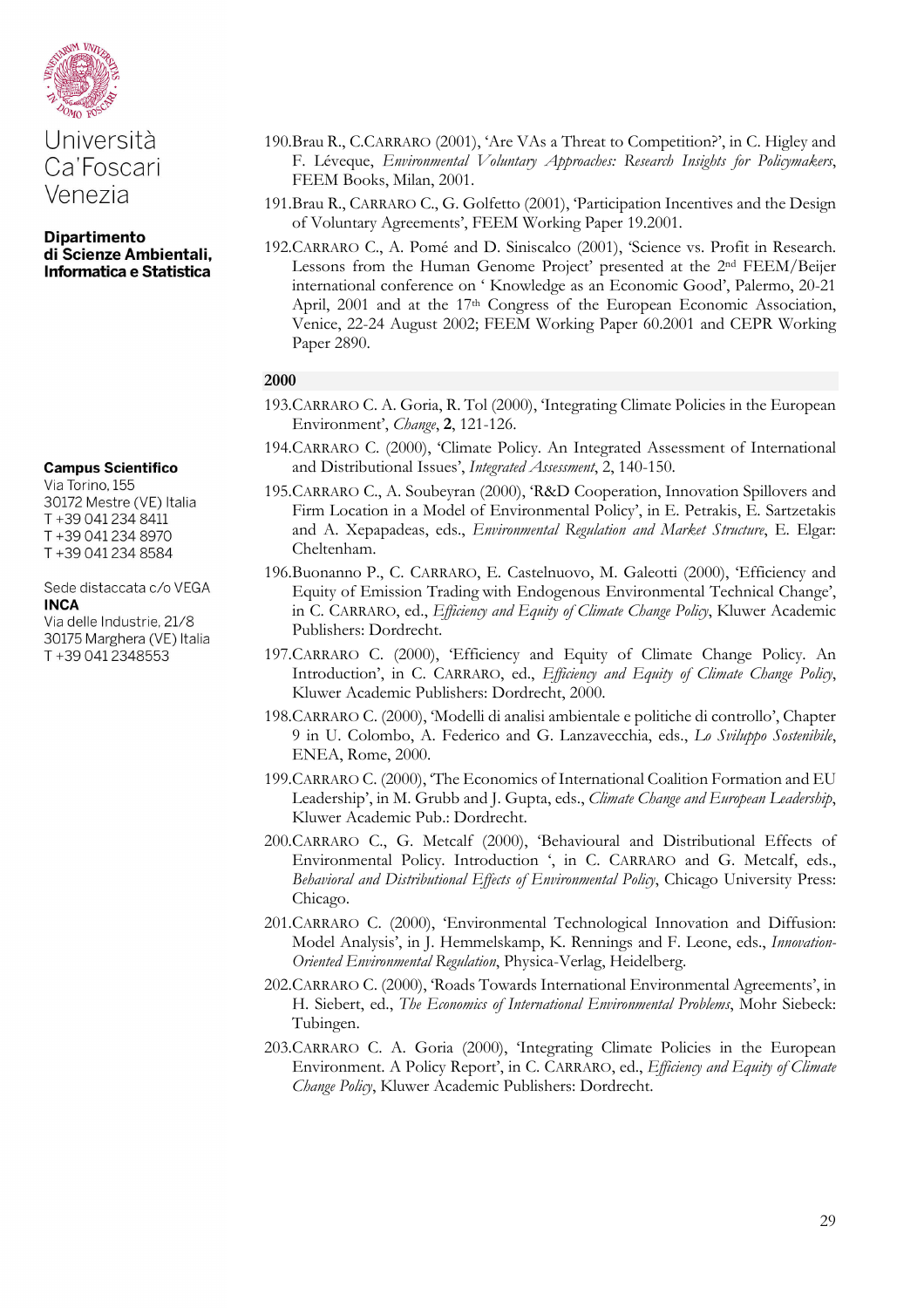

Ca'Foscari Venezia

**Dipartimento** di Scienze Ambientali, Informatica e Statistica

#### **Campus Scientifico**

Via Torino, 155 30172 Mestre (VE) Italia T+39 041 234 8411 T+39 041 234 8970 T+39 041 234 8584

#### Sede distaccata c/o VEGA **INCA**

Via delle Industrie, 21/8 30175 Marghera (VE) Italia T+39 041 2348553

#### **1999**

- 204.Barba Navaretti G, C. CARRARO (1999), 'From Learning to Partnership: Multinational R&D Cooperation in Developing Countries' *Economics of Innovation and New Technology*, **8**, 137-173.
- 205.Brau R., C. CARRARO (1999), 'Voluntary Approaches, Market Structure and Competition', FEEM Working Paper N. 53.99, Milan. A revised version, titled 'Voluntary Approaches as Climate Policy Tools: Competition Issues and the Role of Market Structure', is published in *Voluntary Approaches in Climate Policy*, edited by A. Baranzini and P. Thalmann.
- 206.CARRARO C. (1999), 'Environmental Conflict, Bargaining and Cooperation', Ch. 28 in J. Van den Bergh, ed., *The Handbook of Environmental and Resource Economics*, E. Elgar: Cheltenham, 1999.
- 207.CARRARO C. (1999), 'Imperfect Markets and Environmental Policy Instruments', Ch. 15 in J. Van den Bergh, ed., *The Handbook of Environmental and Resource Economics*, E. Elgar: Cheltenham, 1999.
- 208.CARRARO C. (1999), 'The Rational and Potential of Voluntary Approaches' in C. CARRARO and F. Leveque, eds., *Voluntary Approaches in Environmental Policy'*, Kluwer Academic Pub.: Dordrecht, 1999.
- 209.CARRARO C. (1999), 'The Structure of International Agreements on Climate Change', in C. CARRARO, ed., *International Environmental Agreements on Climate Change*, Kluwer Academic Pub.: Dordrecht, 1999, pp. 9-26.
- 210.CARRARO C., F. Moriconi, S. Orefice (1999), 'α-Rules and Equilibrium Endogenous Coalitions', presented at the 4<sup>th</sup> CTN Workshop on 'Coalition Formation', Aix-en-Provence, 8-10.1.1999 and at the Oslo EAERE Conference, 24-26 June 1999; A revised version is published as 'Endogenous Minimum Participation in International Environmental Treaties', FEEM Nota di Lavoro 113.03 and CEPR DP 4281.
- 211.CARRARO C., C. Deissenberg, V. Gurman, H. Ryumina (1999), 'A General Framework for Regional Sustainable Development in NIS Provinces: Model Structure and Optimisation Procedure', report prepared for the EU ACE-TACIS Program, February 1999.

- 212.CARRARO C., D. Siniscalco (1998), 'International Environmental Agreements: Incentives and Political Economy', *European Economic Review*, **42**(3-5), 561-572.
- 213.CARRARO C. (1998), 'New Economic Theories: Impacts on Environmental Economics', *Environmental and Resource Economics*, **11**(3-4), 365–381.
- 214.M. Boetti, M. Botteon, C. CARRARO, A. Soubeyran (1998), 'On the Effects of Industrial, Trade and Environmental Policies on the Location Choices of Firms', *Revue d'Economie Industrielle*, **83**, 63-80.
- 215.CARRARO C. (1998),'Environmental Fiscal Reform and Employment: an Overview', *International Journal of Development Planning Literature*, **13** (2), 147-160.
- 216.CARRARO C., J.C. Hourcade (1998), 'Climate Modelling and Policy Strategies. The Role of Technical Change and Uncertainty', *Energy Economics*, Nos. 5-6, 463-473.
- 217.CARRARO C. (1998), 'Beyond Kyoto: A Game Theoretic Perspective', in the *Proceedings of the OECD Workshop on 'Climate Change and Economic Modelling. Background Analysis for the Kyoto Protocol'*, Paris, 17-18.9, 1998.
- 218.Bosello F., C. CARRARO, C. Kemfert (1998), 'Advances of Climate Modelling for Policy Analysis' in the *Proceedings of the ENEA Symposium on Energy and the Environment*, Rome, 12-13.10, 1998.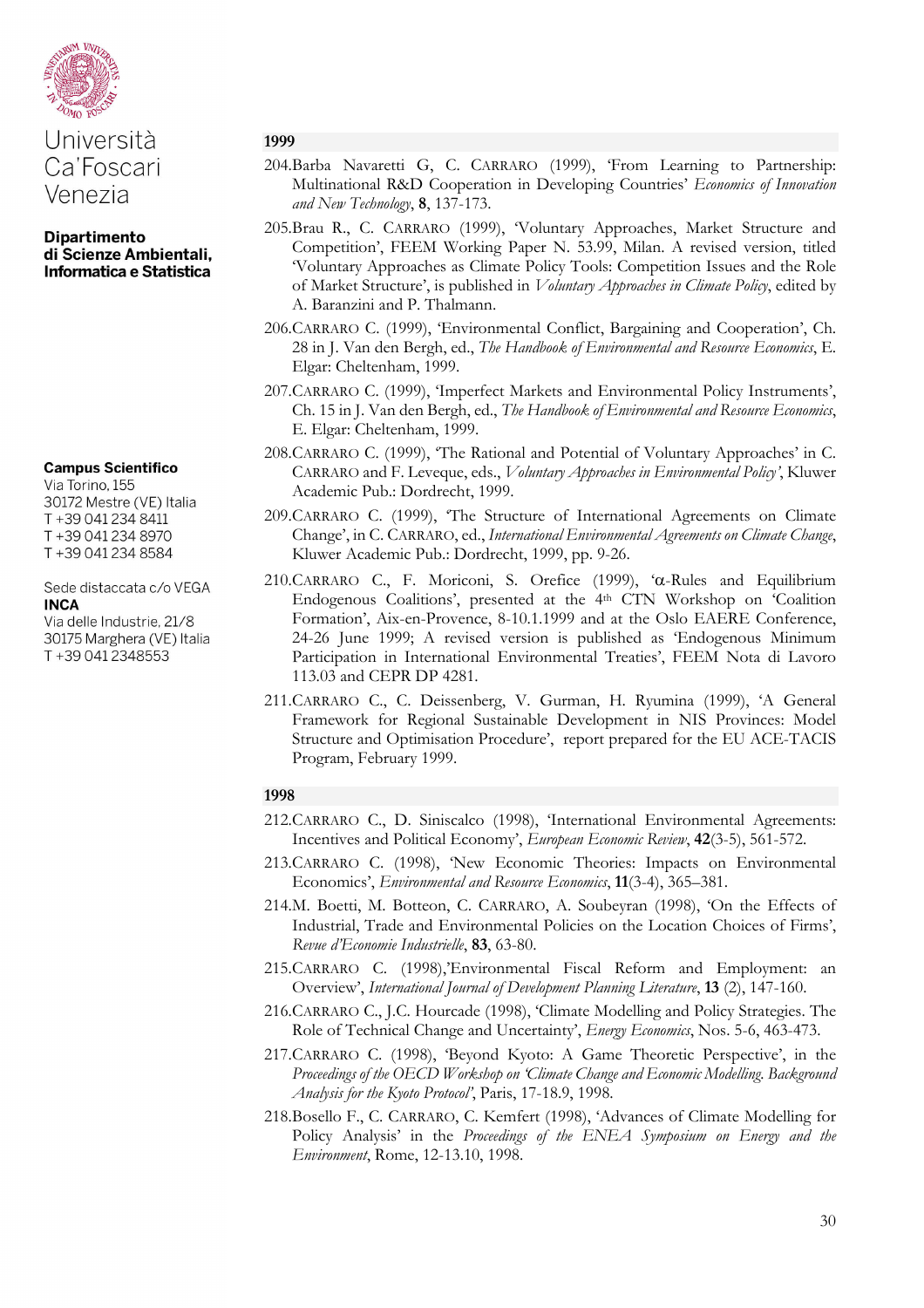

Ca'Foscari Venezia

**Dipartimento** di Scienze Ambientali, Informatica e Statistica

#### **Campus Scientifico**

Via Torino, 155 30172 Mestre (VE) Italia T+39 041 234 8411 T+39 041 234 8970 T+39 041 234 8584

Sede distaccata c/o VEGA **INCA** 

Via delle Industrie, 21/8 30175 Marghera (VE) Italia T+39 041 2348553

- 219.CARRARO C. (1998), 'Efficacia e costi delle politiche di riduzione dei gas di serra' in the *Atti della Conferenza Nazionale per l'Energia e l'Ambiente*, vol II, 33-39, Fabiano Editore.
- 220.CARRARO C. (1998), 'Politiche ambientali e strategie d'impresa' in *Le imprese italiane di fronte alla regolamentazione*, a cura di M. Arsì e G. de Caprariis, Il Mulino, Bologna.
- 221.M. Botteon, C. CARRARO (1998), 'Strategies for Environmental Negotiations: Issue Linkage with Heterogeneous Countries', in N. Hanley and H. Folmer, eds., *Game Theory and the Environment*, E. Elgar, Cheltenham.
- 222.CARRARO C., M. Galeotti (1998), 'Environmental Fiscal Reforms in a Federal Europe', in J. Braden and S. Proost, eds., *Climate Change, Transport and Environmental Policy: Empirical Applications in a Federal System*, Edward Elgar, Cheltenham.
- 223.CARRARO C. (1998), 'Effectiveness of the Internal Market Program on EU Economic Development', published as Chapter 3 and 4 of the special issue on 'Trade, Labour and Capital Flows: the Less Developed Regions' of the *Single Market Review*, Earthscan, London.
- 224.CARRARO C., M. Manente (1998), 'STREP: un modello di previsione dei flussi turistici internazionali per regione', *Statistica*, **58**(1), 18-33.
- 225.CARRARO C., F. Moriconi (1998), 'Endogenous Formation of Environmental Coalitions', presented at the 3rd CTN Workshop on 'Coalition Formation: Applications to Economic Issues', Venice, 8-10.1.98. A revised version is published as C. CARRARO, C. Marchiori (2003), 'Stable Coalitions', in C. CARRARO, ed., *The Endogenous Formation of Economic Coalitions*, E. Elgar: Cheltenham.
- 226.CARRARO C., F. Moriconi (1998), 'International Games on Climate Change Control', FEEM Working Paper 56.98.

- 227.CARRARO C. (1997), 'Modelling International Policy Games: Lessons from European Monetary Coordination', *Empirica*, **23**, 163-177.
- 228.CARRARO C., M. Galeotti (1997), 'On the Benefits of Environmental Fiscal Reforms in an Integrated Europe', *Review of International Economics*, **2**, 111-133.
- 229.CARRARO C., M. Galeotti (1997), 'Economic Growth, International Competitiveness and Environmental Protection: R&D and Innovation Strategies with the WARM Model', *Energy Economics*, **19**(1), 2–29.
- 230.CARRARO C. (1997), 'Induced Technical Change in Environmental Models: Theoretical Results and Implementations', presented at the International Workshop on 'Induced Technological Change and the Environment'; IIASA, 26- 27.6.97. A revised version is published as 'Environmental Technological Innovation and Diffusion', in H. Folmer, L. Gabel, S. Gerking and A. Rose, eds., *Frontiers of Environmental Economics*, E. Elgar: Cheltenham.
- 231.M. Boetti, M. Botteon, C. CARRARO, A. Soubeyran (1997),'Economic Geography and Environmental Innovation: A Simulation Analysis of the Effects of Environmental Dumping', prepared for the DGXII - Environment Report on *Environmental Policy, Technological Innovation and Firms' Competitiveness in Oligopolistic Industries*, CEC, Bruxelles.
- 232.CARRARO C., M. Galeotti (1997), 'Voluntary Agreements: Macroeconomic Impacts on Growth, Technical Progress and Environmental Protection', in *Le Progrès Technologique pour la Competitivité et l'Emploi: le Cas Energie-Environnement*, n 39, Juin, COE-CCIP, Paris.
- 233.CARRARO C., D. Siniscalco (1997), 'The International Protection of the Environment: Voluntary Agreements among Sovereign Countries', in Dasgupta, P and K.G. Maler, *The Economics of Transnational Commons*, Clarendon Press, Oxford.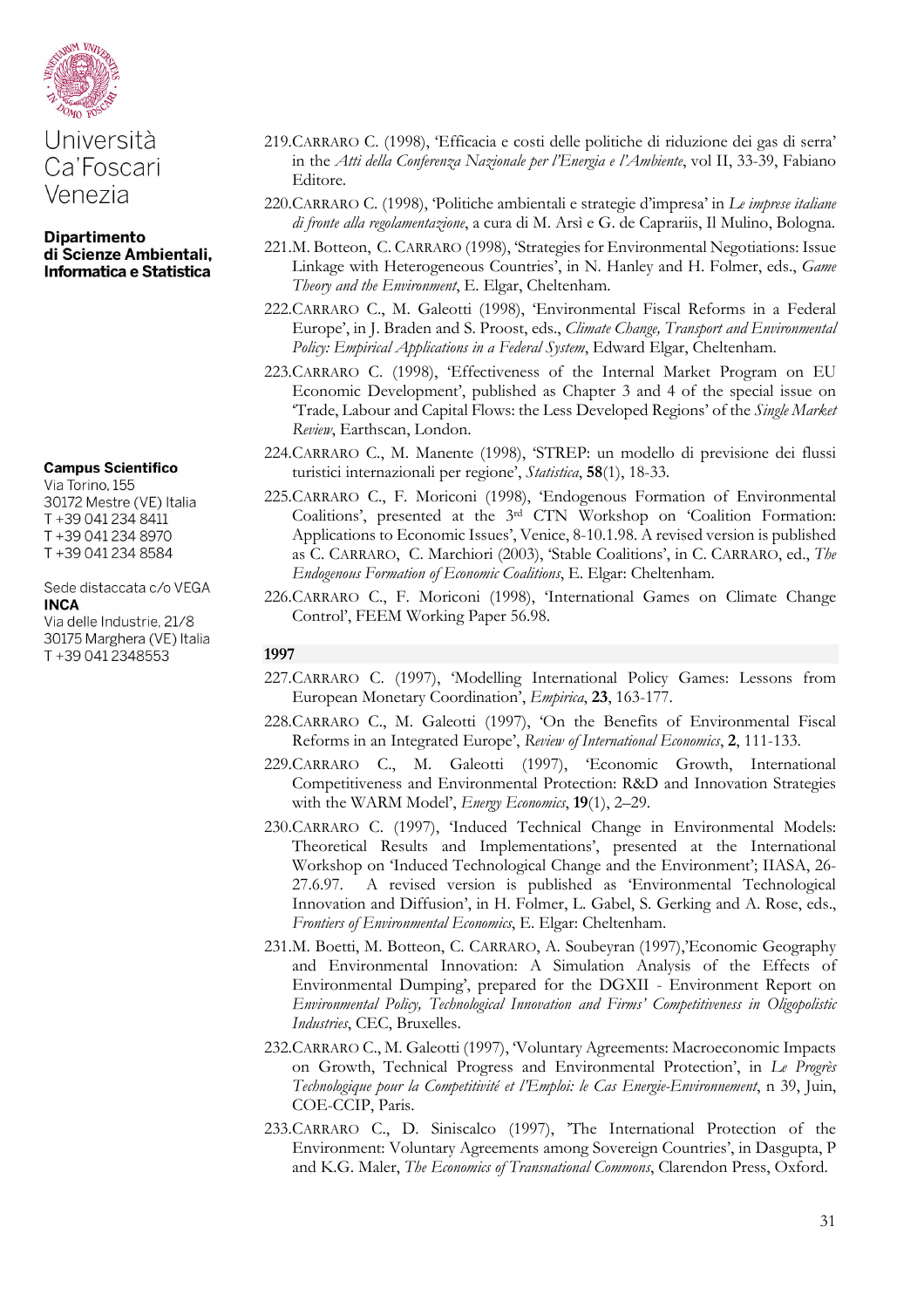

#### **Campus Scientifico**

Via Torino, 155 30172 Mestre (VE) Italia T+39 041 234 8411 T+39 041 234 8970 T+39 041 234 8584

Sede distaccata c/o VEGA **INCA** 

Via delle Industrie, 21/8 30175 Marghera (VE) Italia T+39 041 2348553

- 234.CARRARO C., D. Siniscalco (1997), 'Theoretical Frontiers of Environmental Economics', in C. CARRARO and D. Siniscalco, eds., *New Directions in the Economic Theory of the Environment*, Cambridge University Press, Cambridge.
- 235.CARRARO C. (1997), 'Policy Instruments for the Global Environment' in B. Flannery, K. Kolhase and D. LeVine, eds., *Critical Issues in the Economics of Climate Change*, Ipieca Pub., London.
- 236.CARRARO C., D. Siniscalco (1997), 'R&D Cooperation and the Stability of International Environmental Agreements', in C. CARRARO, ed., *International Environmental Negotiations: Strategic Policy Issues*, Edward Elgar, Cheltenham.
- 237.M. Botteon, C. CARRARO (1997), 'Burden-Sharing and Coalition Stability in Environmental Negotiations with Asymmetric Countries', in C. CARRARO, ed., *International Environmental Negotiations: Strategic Policy Issues*, Edward Elgar, Cheltenham.
- 238.CARRARO C., M. Manente (1997), 'La modellistica econometrica dei flussi turistici internazionali: alcune indicazioni metodologiche', *Statistica*, **57**(4), 499-513.
- 239.CARRARO C., E. Rettore and M. Schenkel (1997), 'The Female Labour Market in Italy: Evidence from Regional and Sectoral Data', presented at the EALE Conference, Aarhus, 26-27 September, 1997. FEEM Working Paper 18.97.

- 240.CARRARO C., M. Galeotti (1996), 'WARM: A European Model for Energy and Environmental Analysis', *Environmental Modelling and Assessment*, **1**, 171-189.
- 241.CARRARO C., M. Gallo and M. Galeotti (1996), 'Environmental Taxation and Unemployment: Some Evidence on the Double Dividend Hypothesis in Europe', *Journal of Public Economics*, **6**, 148-182.
- 242.CARRARO C., A. Soubeyran (1996), 'Environmental Taxation and Employment in a Multi-Sector General Equilibrium Model', in C. CARRARO and D. Siniscalco, eds., *Environmental Fiscal Reform and Unemployment*, Dordrecht: Kluwer Academic Publishers.
- 243.CARRARO C., A. Soubeyran (1996), 'Environmental Feedbacks and Optimal Taxation in Oligopoly', in A. Xepapadeas, ed., *Economic Policy for the Environment and Natural Resources*, E. Elgar: Cheltenham.
- 244.CARRARO C., A. Soubeyran (1996), 'Environmental Policy, Market Share, and Profits in Oligopoly', in C. CARRARO, Y. Katsoulacos, and A. Xepapadeas, eds., *Environmental Policy and Market Structure*, Kluwer Academic Publishers.CARRARO C. (1996), 'Environmental Fiscal Reform and Employment: an Overview', presented at the UNESCO International Congress on Environment and Climate, Rome, March 4-8, 1996. FEEM Working Paper 80.96, Milan. A revised version is published in the *International Journal of Development Planning Literature*, and in S.B. Dahiya, ed., *The Current State of Economic Science*, Spellbound Pubns.
- 245.CARRARO C., M. Manente (1996), 'The TRIP and STREP Forecasting Models of Tourism Flow: from World-wide to Regional Forecasts for Italy', presented at the AEA Conference on 'The Economics of Tourism', Les Diablerets. FEEM Working Paper 79.96.
- 246.CARRARO C., D. Siniscalco (1996), 'Voluntary Agreements in Environmental Policy: a Theoretical Appraisal', in A. Xepapadeas, ed., *Economic Policy for the Environment and Natural Resources*, E. Elgar: Cheltenham.
- 247.CARRARO C., A. Soubeyran (1996), 'Environmental Policy and the Choice of Production Technology', in C. CARRARO, Y. Katsoulacos, and A. Xepapadeas, eds., *Environmental Policy and Market Structure*, Kluwer Academic Publishers.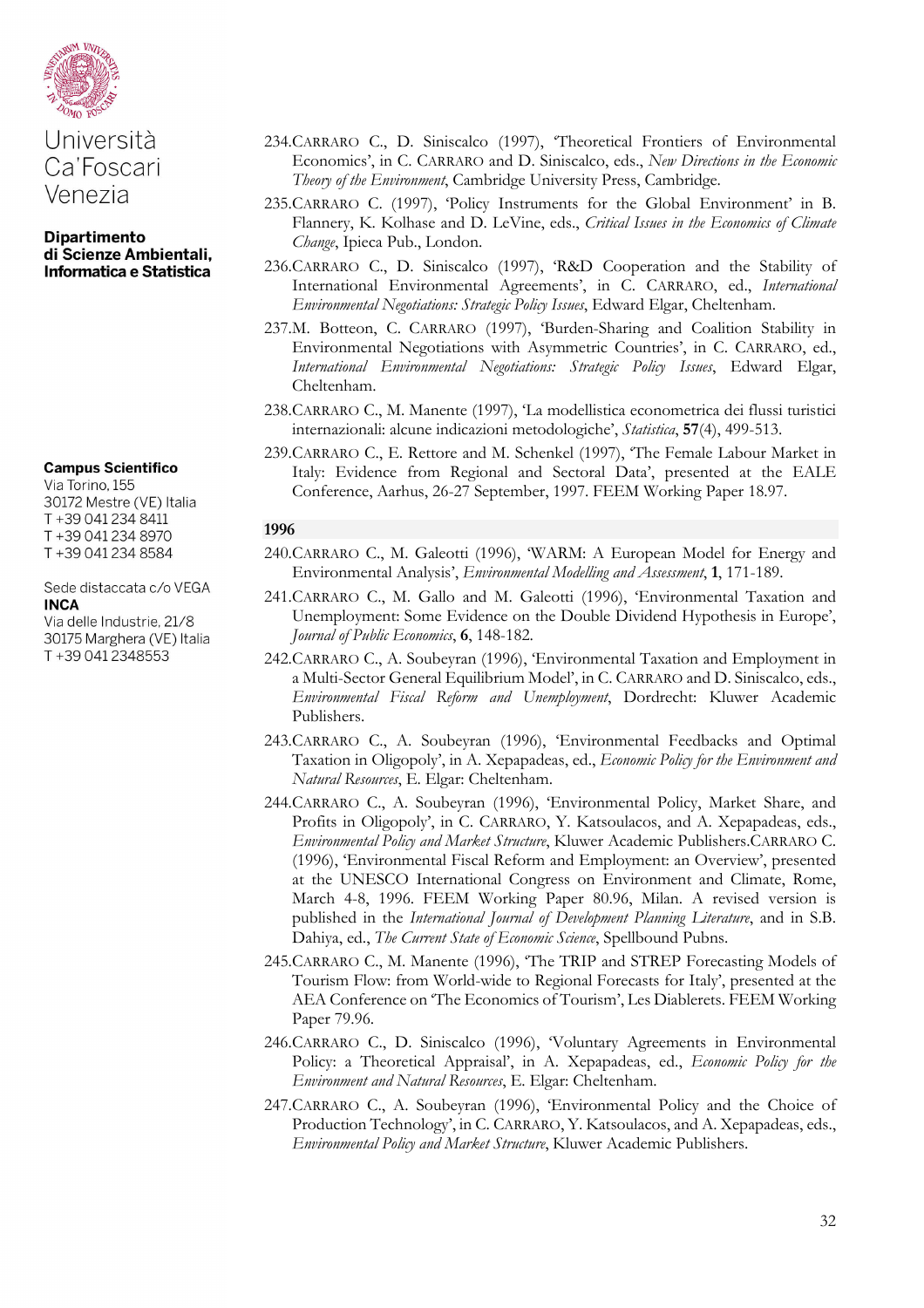

# Università Ca'Foscari Venezia

**Dipartimento** di Scienze Ambientali, Informatica e Statistica

#### **Campus Scientifico**

Via Torino, 155 30172 Mestre (VE) Italia T+39 041 234 8411 T+39 041 234 8970 T+39 041 234 8584

#### Sede distaccata c/o VEGA **INCA**

Via delle Industrie, 21/8 30175 Marghera (VE) Italia T+39 041 2348553

#### **1995**

- 248.CARRARO C., G. Topa (1995), 'Environmental Taxation and Innovation', in C. CARRARO e J. Filar, eds., *Game-Theoretic Models of the Environment*, Birckauser: Boston.
- 249.CARRARO C., D. Siniscalco (1995), 'Policy Coordination for Sustainability: Commitments, Transfers, and Linked Negotiations', in I. Goldin and A. Winters, eds., *The Economics of Sustainable Development*, Cambridge University Press.
- 250.CARRARO C. (1995), 'Technical Progress, Employment and Sustainable Development', presented at the International Conference on 'Research, Technology and Employment' organised by the Spanish Ministry of Education, Madrid, 6-8.12, 1995.
- 251.CARRARO C., A. Soubeyran (1995), 'Environmental Degradation and the Performance of the Tourism Industry', presented at the FEEM-University of Crete Conference on 'The Economics of Tourism', Crete, 16-18.10, 1995
- 252.Botteon M., C.CARRARO, M. Galeotti and M. Gallo (1995), 'Modelli econometrici per l'analisi dei problemi ambientali', in *Quantitative Methods for Economic Policy*, Proceedings of the Conference organised by the Bank of Italy in Perugia, 29.9-2.10, 1993; Bank of Italy, Rome.
- 253.CARRARO C., D. Siniscalco (1995), 'International Coordination of Environmental Policies and Stability of Global Environmental Agreements', in L. Bovenberg and S. Cnossen, eds., *Public Economics and the Environment in an Imperfect World*, Kluwer Academic Publishers: Dordrecht.

# **1994**

- 254.CARRARO C., G. Topa (1994), 'Should Environmental Innovation Policy Be Internationally Coordinated', in C. CARRARO (ed.), *Trade, Innovation, Environment*, Kluwer Academic Press.
- 255.CARRARO C., D. Siniscalco (1994), 'Environmental Policy Re-considered: The Role of Technological Innovation', *European Economic Review*, 38(3-4), 545-554.
- 256.CARRARO C., A. Lanza, A. Tudini (1994), 'Technological Change, Technology Transfers, and International Environmental Agreements', in *International Environmental Affairs*, **6**, 203-222,
- 257.CARRARO C. (1994), 'Endogenous Technical Progress and Emission Control: Some Experiments with the WARM Model' paper presented at the Advanced Research Workshop on the 'Economics of Atmospheric Pollution', Wageningen, November 16-18, 1994. A revised version is published as C. CARRARO, M. Galeotti (1997), 'Economic Growth, International Competitiveness and Environmental Protection: R&D and Innovation Strategies with the WARM Model', *Energy Economics*, **19**(1), 2–29.
- 258.CARRARO C. (1994), 'Modelling Technical Progress in Top-Down Econometric Models', paper presented at the FEEM-IPCC Workshop on 'Top-Down vs. Bottom-up Models: What Can We Learn from Each Approach?', Milan 27-29 April, 1994.

A revised version is published as C. CARRARO, J.-C. Hourcade (1998), 'Climate Modelling and Policy Strategies. The Role of Technical Change and Uncertainty', *Energy Economics*, **20**(5-6), 463–471

259.Botteon M., C. CARRARO, M. Galeotti (1994), 'Advances in the Econometric Modelling of Environment-Economy Linkages', paper presented at the 50th IIPF Conference, Harvard, 22-26 August, 1994; University of Bergamo, Working Paper 1994.4.

A revised version is published under the title 'Advances of Climate Modelling for Policy Analysis' in the proceedings of the 'ENEA Symposium on Energy and the Environment', Rome, 12-13 October 1998.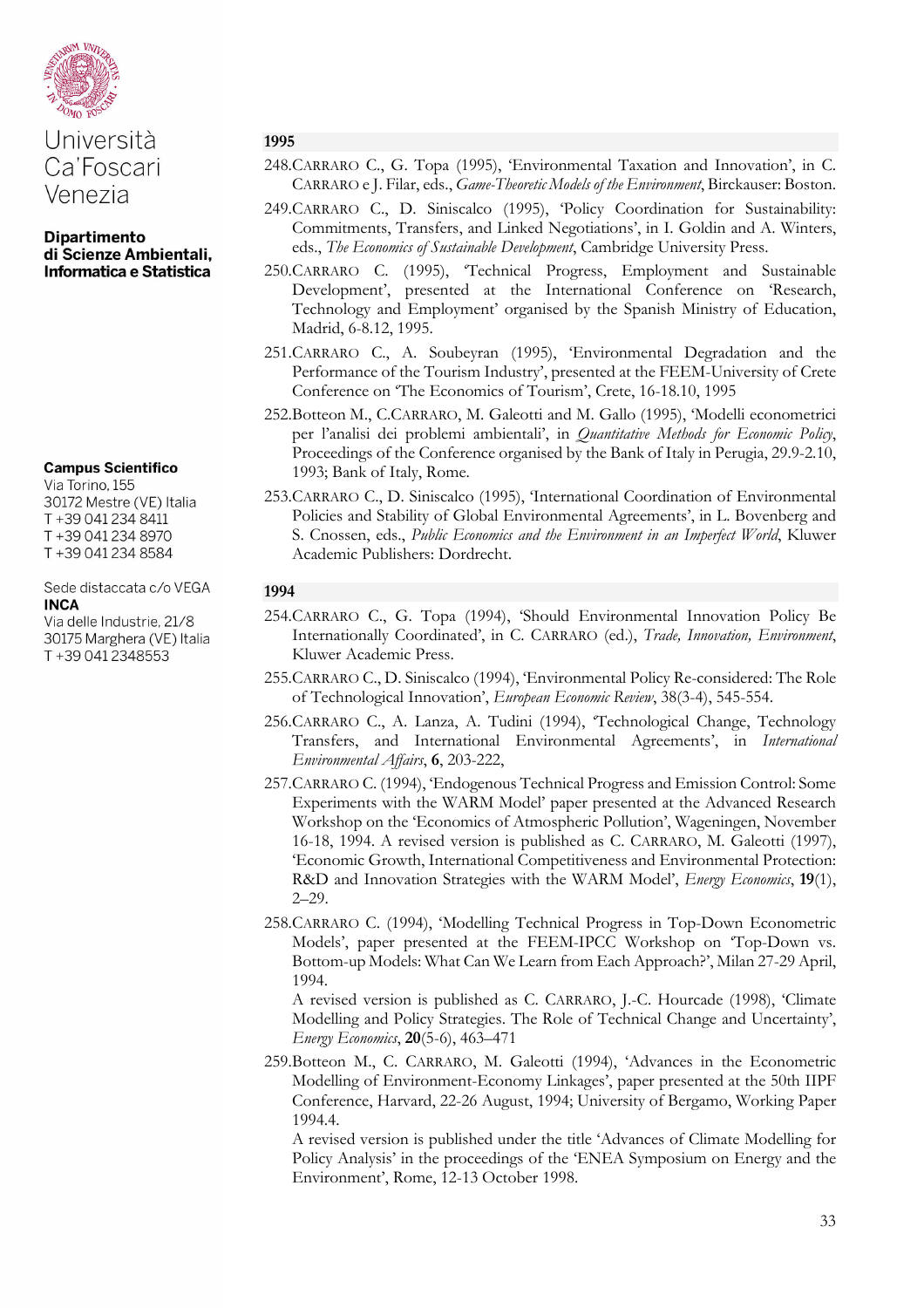

#### **Campus Scientifico**

Via Torino, 155 30172 Mestre (VE) Italia T+39 041 234 8411 T+39 041 234 8970 T+39 041 234 8584

Sede distaccata c/o VEGA **INCA** 

Via delle Industrie, 21/8 30175 Marghera (VE) Italia T+39 041 2348553

- 260.CARRARO C., P. Costa, M. Manente (1994), 'Il modello STREP di previsione dei flussi turistici internazionali in Veneto. Struttura teorica, parametrizzazione e previsioni al 1995', CISET Working Paper 8.4/94.
- 261.CARRARO C., M. Manente (1994), 'The TRIP Forecasting Models of World Tourist Flows from and to Italy', CISET Working Paper 8.2/94.
- 262.M. Botteon, C. CARRARO, M. Galeotti, M. Gallo (1994), 'Cambiamenti climatici globali, progresso tecnico e politica ambientale: le prospettive della modellistica econometrica', FEEM Working Paper 15.94, Milan; Published as chapters 1–3 of C. CARRARO and M. Galeotti (1995), *Ambiente, Occupazione e Progresso Tecnico: un Modello per l'Europa*, Bologna: Il Mulino.

#### **1993**

- 263.CARRARO C., D. Siniscalco (1993), 'Strategies for the International Protection of the Environment', *Journal of Public Economics*, 4, 1993. Also in *Game Theory And International Environmental Cooperation: Essential Readings*, edited by [Michael](http://www.e-elgar.com/search_results.lasso?Author_Name_grp=Michael%20Finus)  [Finus](http://www.e-elgar.com/search_results.lasso?Author_Name_grp=Michael%20Finus) and [Alejandro Caparrós,](http://www.e-elgar.com/search_results.lasso?Author_Name_grp=Alejandro%20%20Caparr%C3%B3s) Edward Elgar, Cheltenham.
- 264.CARRARO C. (1993), 'Il ruolo dell'innovazione tecnologica nella politica ambientale', in M. Pavan and D. Siniscalco, eds., *Stato, grandi imprese, sviluppo sostenibile*, Milano, Edizioni FEEM.
- 265.Botteon M., CARRARO C. (1993), 'Is the European Carbon Tax Really Effective ?', in CARRARO, C. and D. Siniscalco, eds., *The Carbon Tax: an Economic Assessment*, Kluwer Academic Press.
- 266.CARRARO C. (1993), 'Domanda di lavoro, fenomeni migratori e ciclo economico in mercati oligopolistici', rapporto preparato per il Ministero degli Affari Esteri, Fondazione Brodolini, Roma, 1993.
- 267.CARRARO C., M. De Paoli , P. Vidaich (1993), 'Interazioni strategiche sul mercato del petrolio in presenza di una dinamica strutturale della domanda', Fondazione ENI E. Mattei, FEEM Working Paper 5.93.
- 268.Botteon M., C. CARRARO (1993), 'Struttura ed effetti di una carbon tax Europea', in I. Musu, ed., *Ecologia ed economia dell'ambiente*, Bologna: Il Mulino.

- 269.CARRARO C., Siniscalco D. (1992), 'Environmental Innovation Policy and International Competition', *Environmental Resource Economics*, **2(**2), 183–200.
- 270.CARRARO C., D. Siniscalco (1992), 'The International Dimension of Environmental Policy', *European Economic Review*, **36**(2-3), 379–387.
- 271.Agostini P., M Botteon, C. CARRARO (1992), 'A Carbon Tax to Reduce CO2 Emissions in Europe', *Energy Economics*, **14**(4), 279–290.
- 272.CARRARO C., D. Siniscalco (1992), 'Transfers and Commitments in International Environmental Negotiations', paper prepared for the ESF Task Force 3 on 'Environmental Economics'; a revised version is in A. Ulph, ed., *Environmental Policy, International Agreements and International Trade*, Oxford, Oxford University Press.
- 273.CARRARO C. (1992), 'Modelli di teoria dei giochi per l'analisi del mercato del lavoro' in R. Brunetta, ed., *Conflitto e relazioni di lavoro nel prossimo decennio*, Giappichelli, Torino, 1992.
- 274.Brunetta R., C. CARRARO (1992), 'La politica dei redditi come strategia cooperativa', in L. Scandizzo (ed.), *Le politiche dei redditi in Italia*, Milan: Etas Libri.
- 275.CARRARO C., I. Musu (1992) 'Politiche ambientali in presenza di informazione asimmetrica', in G. Muraro (ed.), *Politiche fiscali in condizioni di asimmetria informativa*, Bologna: Il Mulino.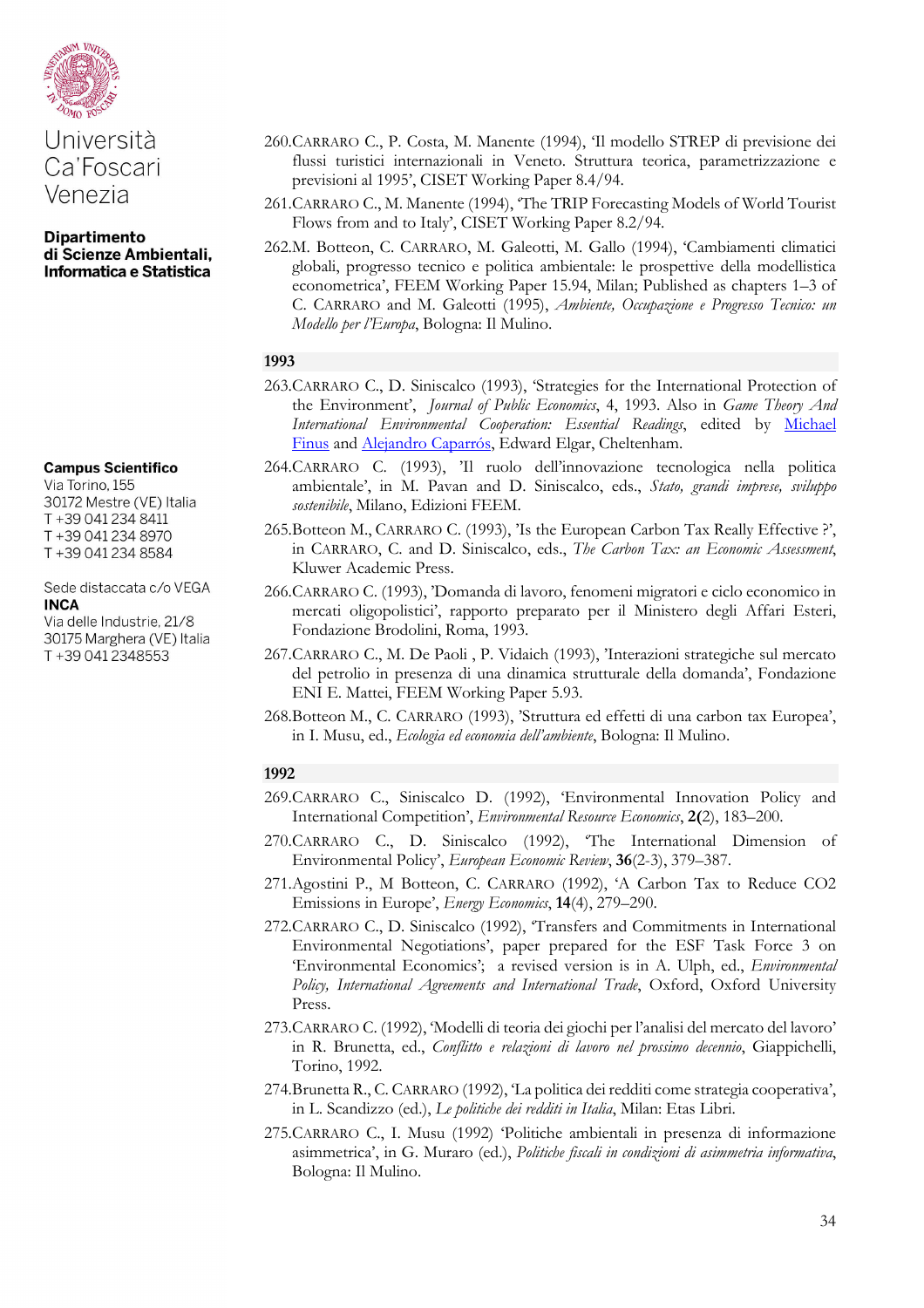

**Campus Scientifico** 

Via Torino, 155 30172 Mestre (VE) Italia T+39 041 234 8411 T+39 041 234 8970 T+39 041 234 8584

Sede distaccata c/o VEGA **INCA** 

Via delle Industrie, 21/8 30175 Marghera (VE) Italia T+39 041 2348553

- 276.CARRARO C., M. De Paoli, P. Vidaich (1992), 'Strategic Interactions on the Oil Market with Structural Dynamics of Demand', GRETA Working Paper n. 92.03
- 277.CARRARO C. (1992), 'Economia politica della crisi del golfo: il mercato del petrolio', Associazione Ruffilli, Venezia, 1992.
- 278.CARRARO C., G. Topa (1992), 'Environmental Taxation and Firms' Technological Innovation', Working Paper 92.1, University of Udine.

# **1991**

- 279.CARRARO C., F. Giavazzi (1991), 'Can International Policy Coordination Really Be Counterproductive ?', in C. CARRARO, D. Laussel, M. Salmon and A. Soubeyran, eds., *International Economic Policy Coordination*, Basil Blackwell
- 280.Agostini P., M. Botteon, C. (CARRARO 1991), 'Fiscal Policy to Reduce Air Pollution in Italy', *Ricerche Economiche*, **4**.
- 281.CARRARO C. (1991), 'Conflitto, disoccupazione e rigidità salariale', *Economia e Lavoro*, **1**.
- 282.CARRARO C. D. Sartore (1991), 'Alcuni problemi di specificazione e stima di modelli a parametri variabili multiequazionali' in M. Faliva, ed., *Il ruolo dell'econometria nell'ambito delle scienze economiche*, Bologna: Il Mulino.

#### **1990**

- 283.CARRARO C. (1990), 'Strategic Sequential Interaction Between Monetary and Fiscal Policy', in N.Cristodoulakis, ed., *Dynamic Modelling of National Economies 1989*, Pergamon Press, Oxford, 1990.
- 284.CARRARO C., N. Rossi and A. Venturini (1989), 'Un modello per la previsione e l'analisi dei flussi turistici nazionali e internazionali', CISET Working Paper 1.90.
- 285.R. Brunetta, C. CARRARO (1990), 'Income Policies as Cooperative Strategies: Lessons from the Italian Experience of the 80's', in R. Brunetta e C. Dell' Aringa, eds., *Labour Relations and Economic Performance*, Oxford: Mc Millan.

# **1989**

- 286.CARRARO C., D. Siniscalco (1989), 'L'OPEC e il mercato del greggio: una struttura teorica', *Economia Politica*, **1**.
- 287.CARRARO C. (1989), 'Credibility, Reputation, and the Indeterminacy of Macroeconomics', in P. Artus and Y. Barroux, eds., *Monetary Policy: A Theoretical and Econometric Approach*, Dordrecht: Kluwer Academic Pub..
- 288.CARRARO C. (1989), 'The Tastes of European Central Bankers', in M. De Cecco and A. Giovannini, eds., *A European Central Bank? Perspectives on Monetary Unification after Ten Years of the EMS*, Cambridge: Cambridge University Press .
- 289.CARRARO C., F. Giavazzi (1989), 'Regimi di tassi di cambio e desiderabilità della cooperazione internazionale', *Rivista di Politica Economica*, **79**(6),
- 290.CARRARO C., F. Giavazzi (1989), 'Teoria dei giochi e teoria della politica economica', in L. Spaventa, ed., *Teoria dei Giochi e Teoria della Politica Economica*, Il Mulino, Bologna.
- 291.CARRARO C. (1989), 'A Few Problems with Applications of the Kalman Filter in Economics', in De Carli et al., eds, *Statistical Modelling*, Springer Verlag, Berlin, 1989.

- 292.CARRARO C. (1988), 'The Implicit Objective Function of Italian Macroeconomic Policy', *Economic Modelling*, n.3, 1988, pp. 261-276.
- 293.CARRARO C. (1988), 'Square Root Kalman Algorithms in Econometrics', *Computer Science in Economics and Management*, n.1, 1988.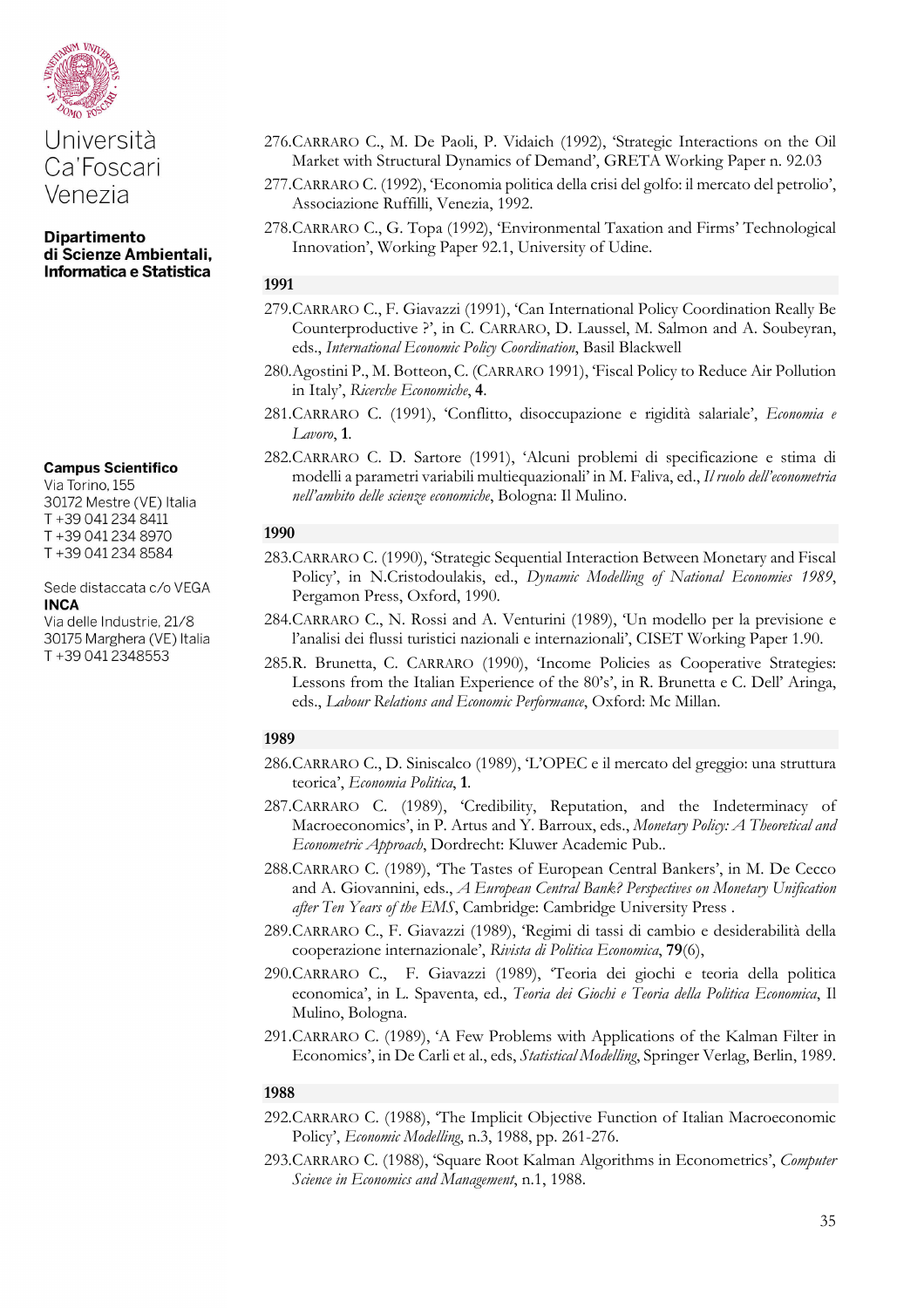

# Ca'Foscari Venezia

**Dipartimento** di Scienze Ambientali, Informatica e Statistica

#### **Campus Scientifico**

Via Torino, 155 30172 Mestre (VE) Italia T+39 041 234 8411 T+39 041 234 8970 T+39 041 234 8584

#### Sede distaccata c/o VEGA **INCA**

Via delle Industrie, 21/8 30175 Marghera (VE) Italia T+39 041 2348553

- 294.CARRARO C. (1988), 'A Folk Theorem of Monetary Policy', in D. Laussel, W. Marois and A. Soubeyran, eds., *Monetary Theory and Policy*, Springer Verlag, Berlin, 1988.
- 295.Calliari S., C. CARRARO, D. Sartore (1988), 'Strumenti e obiettivi intermedi della politica monetaria in Italia: esperimenti di controllo con un modello mensile del mercato monetario e degli impieghi bancari', in *Politica Economica e Teoria del Controllo*, edited by C. CARRARO, Cafoscarina Editrice, Venezia, 1988.
- 296.CARRARO C. (1988), 'Sequential Policy Games', *Nota di Lavoro 8804*, Università di Venezia, 1988.
- 297.CARRARO C. (1988), 'Dai modelli strutturali ai modelli state-space: rappresentazioni alternative in econometria', in C. CARRARO, ed., *Politica Economica e Teoria del Controllo*, Cafoscarina Editrice, Venezia, 1988.

#### **1987**

- 298.CARRARO C. (1987), 'Preferenze rivelate e giochi di Nash: gli obiettivi impliciti di politiche monetarie e fiscali in Italia', *Economia e Lavoro*, **2**.
- 299.CARRARO C. (1987), 'Strategie punitive, annunci ottimali e politiche dei redditi', *Ricerche Economiche*, **2**.
- 300.CARRARO C. (1987), 'Policy Instruments and Coalitions in International Games', in *Game Theory and Interdependence of Economic Policies*, a special issue of *Ricerche Economiche*, edited by C. CARRARO and F. Giavazzi, n.3-4.
- 301.CARRARO C. (1987), 'Stackelberg Games and the Problem of Time-Inconsistency', *Note Economiche*, **3**.
- 302.CARRARO C. (1987), 'Monetarist and Keynesian Policies for the Italian Labour Market: an Application of Interactive Control Methods', *Labour*, **1**.
- 303.CARRARO C. (1987), 'The Theory of Optimal Announcements', in B. Martos and M. Ziermann (eds.), *Dynamic Modelling and Control of National Economies*, Oxford: Pergamon Press.
- 304.CARRARO C., D. Sartore (1987), 'Square Root Iterative Filter: Theory and Applications to Econometric Models', *Annals of Economics and Statistics*, n.6-7.

#### **1986**

- 305.CARRARO C. (1986), 'Teoria dei giochi e il problema della coordinazione tra politiche monetarie e fiscali', *Ricerche Economiche*, n.2-3.
- 306.CARRARO C. (1986), 'Indicatori sintetici della politica economica', *Rivista Internazionale di Scienze Economiche e Commerciali*, 33, Giugno-Luglio 1986, pp.629-656.
- 307.Calliari S., C. CARRARO, D. Sartore (1985), 'Instruments and Intermediate Targets of Monetary Policy', *Journal of Economic Dynamics and Control*, 1986, pp.175-184.

#### **1985**

- 308.CARRARO C., M. Volpe (1985), 'Un'analisi econometrica della relazione tra prezzi all'ingrosso e prezzi al consumo', in A. Stellatelli, ed., *Il commercio nella struttura dell'economia italiana*, CESDIT, Milano, 1985.
- 309.CARRARO C. (1985), 'Hierarchical Games for Macroeconomic Policy Analysis', *Econometric Research Program Memorandum* n.320, Princeton University, September 1985.

Also in C. CARRARO and D. Sartore (eds), *Developments of Control Theory for Economic Analysis*, Dordrecht: Kluwer Academic Publisher, 1987.

310.CARRARO C. (1985), 'Regression and Kalman Filter Methods for Time-Varying Econometric Models', *Econometric Research Program Memorandum* n.319, Princeton University, September 1985. Also in *Ricerche Economiche*, 1, 1988.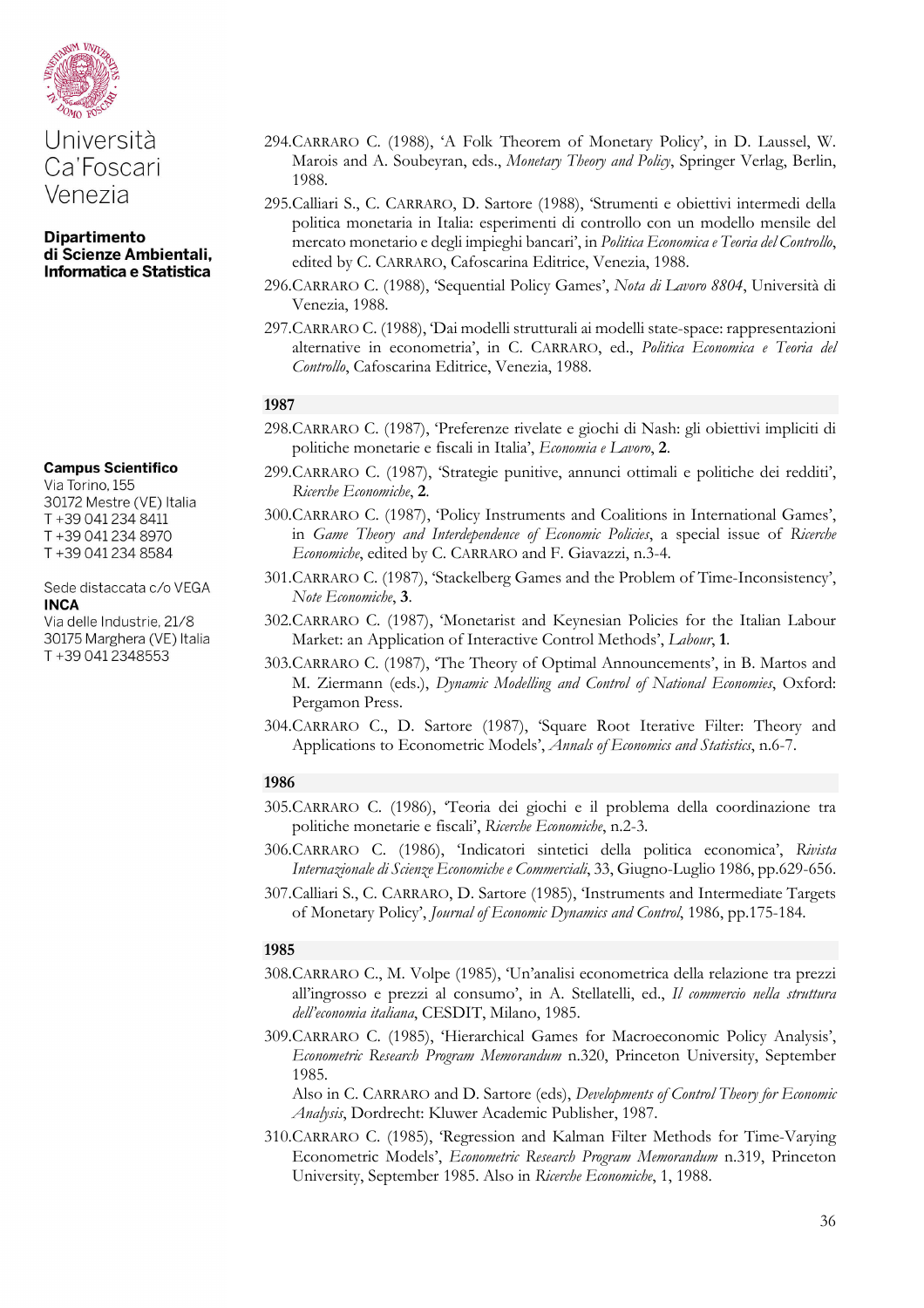

**Dipartimento** di Scienze Ambientali, Informatica e Statistica

**Campus Scientifico** 

Via Torino, 155 30172 Mestre (VE) Italia T+39 041 234 8411 T+39 041 234 8970 T+39 041 234 8584

Sede distaccata c/o VEGA **INCA** 

Via delle Industrie, 21/8 30175 Marghera (VE) Italia T+39 041 2348553

311.CARRARO C. (1985), *New Methods for Macroeconomic Policy Analysis*, Ph.D. Dissertation, Princeton University, May 1985, published on demand by University Microfilm International, Ann Arbor, Michigan, USA, 1985.

## **1984**

- 312.CARRARO C., A. Medio (1984), 'Errore di aggregazione nei modelli input-output: una replica', *Ricerche Economiche*, n.3, 1984.
- 313.CARRARO C. (1984), 'Modelli econometrici e funzioni di reazione della politica economica', *Ricerche Economiche*, n.3, 1984.
- 314.CARRARO C. (1984), 'Feedback analysis di modelli input-output dinamici', in *Ricerche Quantitative per la Politica Economica*, Quaderni di Ricerca of the Bank of Italy, Rome.
- 315.CARRARO C. (1984), 'Identification and Estimation of Regression Models with Structural Variability of the Parameters', in T. Basar and L.F. Pau (eds), *Dynamic Modelling and Control of National Economies*, Oxford: Pergamon Press.

# **1983**

- 316.CARRARO C., A. Medio (1983), 'Limiti ed affidabilità dell'analisi input-output', *Ricerche Economiche*, n.1-2, 1983.
- 317.CARRARO C. (1983), 'Ottimalità della politica economica nei modelli con aspettative razionali', *Giornale degli Economisti ed Annali di Economia*, n.3. 1983.

#### **1982**

- 318.CARRARO C. (1982), 'Identification of the State Covariance Matrix of Time-Varying Systems', ACME Working Paper 8209, August 1982.
- 319.Brunetta R., CARRARO C. (1982), 'Conflitto, politica economica e disequilibrio', *Economia e Lavoro*, **2**, pp. 3-15.

#### **1981**

- 320.CARRARO C. (1981), 'Policy Ineffectiveness Analysis by Control Methods', ACME Working Paper 8105, October 1981.
- 321.CARRARO C. (1981), 'Controllabilità dei modelli con aspettative razionali', *Ricerche Economiche*, **3/4**, pp. 312–321.

# **Vox and la Voce policy notes**

- 1. Barrett, S., CARRARO, C., and J. De Melo, "Towards a Workable and Effective Climate Regime", *VoxEU Column*, November 2015.
- 2. CARRARO C., M. Fay, M. Galeotti, "Greening [Economics:](http://www.voxeu.org/article/greening-economics-it-time) It is time", *VoxEU Column*, 26 April 2014
- 3. CARRARO C., T. Longden, G. Marangoni, M. Tavoni ["Carbon](http://www.voxeu.org/article/carbon-pricing-and-role-natural-gas-eu-climate-policy) pricing and the role of natural gas in EU [climate](http://www.voxeu.org/article/carbon-pricing-and-role-natural-gas-eu-climate-policy) policy", *VoxEU Column*, 27 November 2013
- 4. CARRARO C., Massetti E. "When should China start cutting its [emissions?"](http://www.voxeu.org/article/when-should-china-start-cutting-its-emissions), *VoxEU Column*, 25 April 2012
- 5. Bosetti, V., CARRARO C., E. De Cian, E. Massetti, M. Tavoni, ["Working](http://www.voxeu.org/article/working-together-better-planet-best-enemy-good) together for a better [planet:](http://www.voxeu.org/article/working-together-better-planet-best-enemy-good) The best is the enemy of the good", *VoxEU Column*, 23 April 2012
- 6. CARRARO C., Massetti E. (2010), ['Copenhagen:](http://www.voxeu.org/article/copenhagen-good-news-and-bad-news) Good news and bad news', *VoxEU Column*, 15 January 2010
- 7. CARRARO C., Tavoni M. "China's Copenhagen [commitment:](http://www.voxeu.org/article/china-s-copenhagen-commitment-business-usual-or-climate-leadership) Business as usual or climate [leadership?"](http://www.voxeu.org/article/china-s-copenhagen-commitment-business-usual-or-climate-leadership), *VoxEU Column,* January 2010